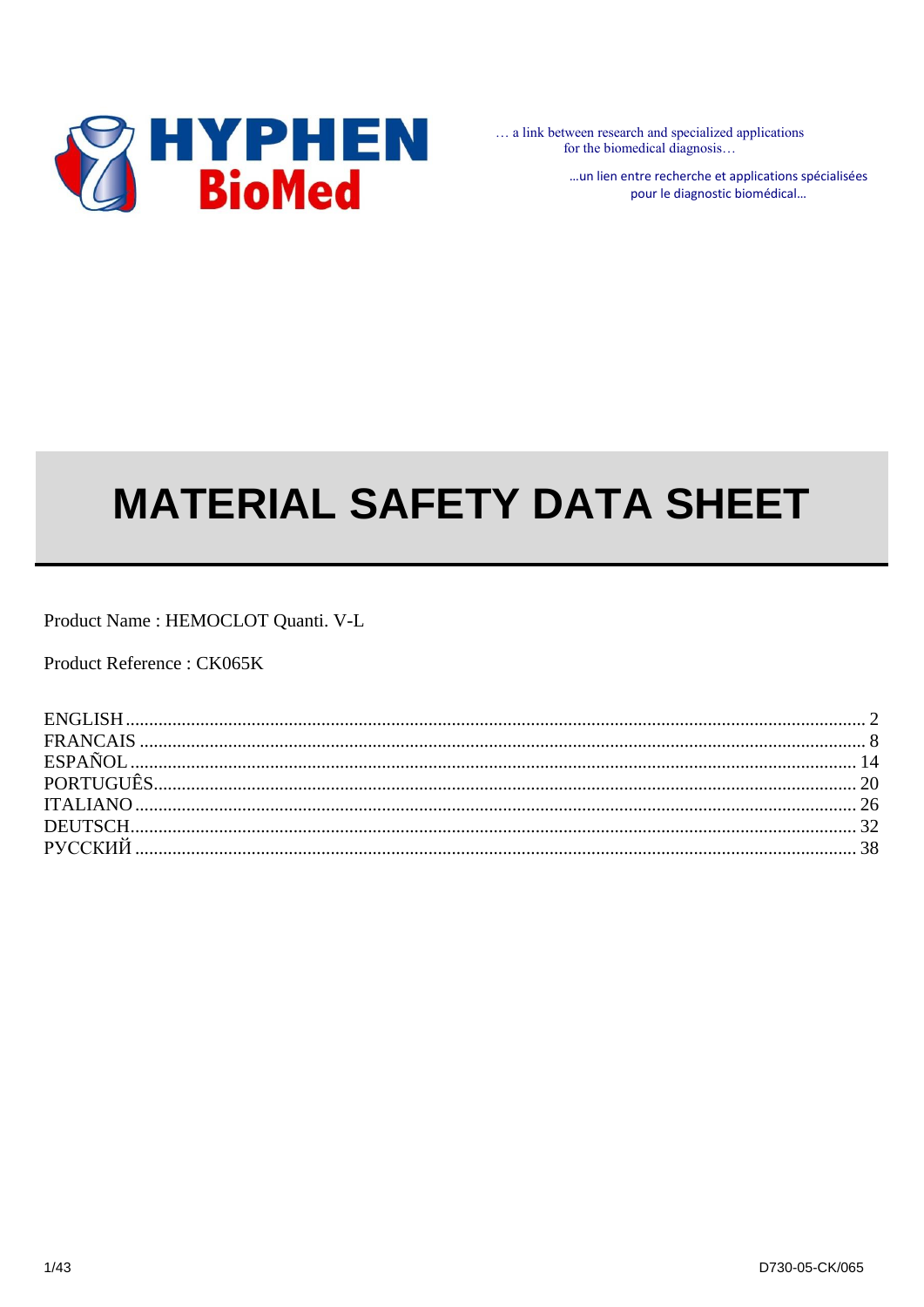

# **MATERIAL SAFETY DATA SHEET**

# <span id="page-1-0"></span>**ENGLISH**

### SECTION 1: PRODUCT & COMPANY IDENTIFICATION

#### **1.1 Product identifier**

| Name                                                                                                         | <b>Product number</b> |
|--------------------------------------------------------------------------------------------------------------|-----------------------|
| <b>HEMOCLOT Quanti, V-L</b>                                                                                  | <b>CK065K</b>         |
| 1.2 Relevant identified uses of the substance or mixture and uses advised against<br>In vitro medical device |                       |

#### **1.3 Details of the manufacturer and supplier of the safety data sheet**

#### HYPHEN BioMed

155 rue d'Eragny 95000 Neuville sur Oise (France) Tel: 33.1.34.40.65.10 Fax: 33.1.34.48.72.36

E-mail address: [info@hyphen-biomed.com](mailto:info@hyphen-biomed.com)

#### **1.4 Emergency telephone number**

Phone: 33.1.34.40.65.10 (during normal business hours only) France Phone: 33.1.45.42.59.59 (Poisons Information Service in France) **Other countries** Contact local authorities Australia: +61 13 11 26 (Emergency Poison Advice) - 24 hours

### SECTION 2: HAZARDS IDENTIFICATION

#### **2.1 Classification of the substance or mixture**

#### **Classification information**

This product does not meet the criteria for classification in any hazard class according to Regulation (EC) No 1272/2008 on classification, labelling and packaging of substances and mixtures (CLP).

#### **2.2 Label elements**

The product is not subject to labelling requirements in accordance with current EC guidelines and corresponding national legislation.

#### **2.3 Other hazards**

None

### SECTION 3: COMPOSITION / INFORMATION ON INGREDIENTS

#### **3.1 Substances**

Not applicable the product is not a substance.

#### **3.2 Mixtures**

#### **Hazardous ingredients**

This product does not contain substances to be mentioned according to EU Regulation No 1907/2006 (REACH), Annex II

#### **3.3 Other information**

Do not inject or ingest.

This product contains material of animal origin and should be considered as potentially capable of transmitting infectious diseases. The preparation contains material of human origin which has been tested and found negative for HBSAg, anti-HIV and HCV. As with all materials of human origin, this product should be regarded as potentially hazardous to health. Therefore, it should be handled in compliance with appropriate laboratory safety procedures to minimise the risk of transmitting infectious pathogens.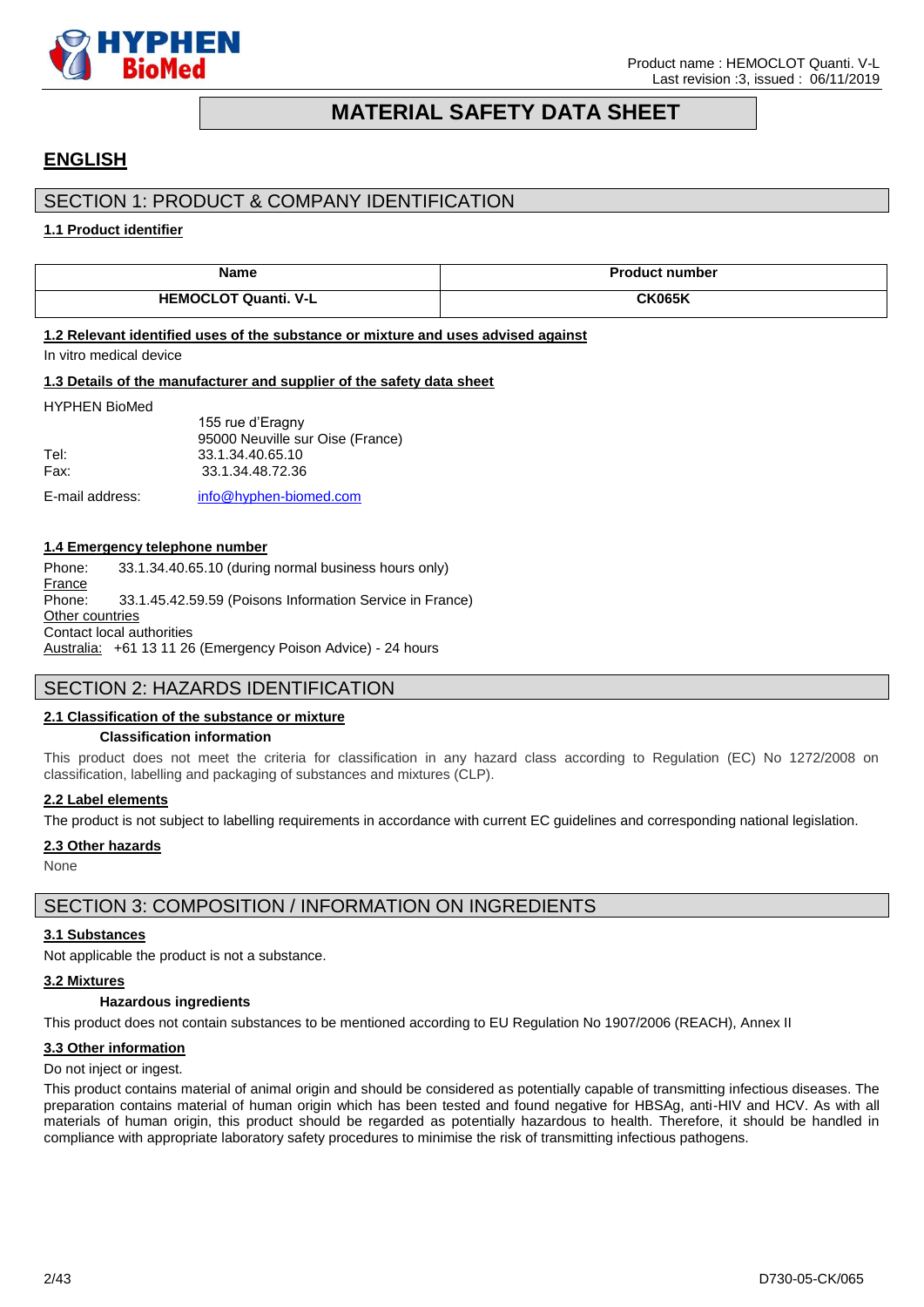

### SECTION 4: FIRST AID MEASURES

#### **4.1 Description of first aid measures**

#### **General information**

If symptoms develop or when in doubt, seek medical attention. Never give anything by mouth to an unconscious person. Do not leave victim unattended.

#### **After inhalation**

IF INHALED: Remove victim to fresh air. Keep warm and at rest. If irritation occurs, seek medical attention.

#### **After skin contact**

SKIN CONTACT: Wash off immediately with plenty of soap and water. Take off immediately all contaminated clothing. Wash contaminated clothing before reuse. If skin reaction occurs, seek medical attention.

#### **After eye contact**

EYE CONTACT: Rinse immediately with plenty of water for at least 15 minutes holding the eyelids open. If possible. remove contact lenses. Continue to rinse. Seek medical attention preferably an ophthalmologist.

#### **After ingestion**

INGESTION: get immediately medical attention. Do not induce vomiting. Never give anything by mouth to an unconscious person.

#### **4.2 Most important symptoms and effects, both acute and delayed**

No data available.

#### **4.3 Indication of any immediate medical attention and special treatment needed**

No data available.

### SECTION 5: FIREFIGHTING MEASURES

#### **5.1 Extinguishing media**

#### **Suitable extinguishing media**

Product itself is non-combustible; adapt fire extinguishing measures to surrounding areas

**Unsuitable extinguishing media**

Water spray

#### **5.2 Special hazard arising from the substance or mixture**

In the event of fire, the following can be released: Carbon dioxide (CO<sub>2</sub>); Carbon monoxide (CO)

#### **5.3 Advice for firefighters**

In the event of a fire: Wear protective equipment. Self-contained breathing apparatus.

Do not allow extinguishing water to enter sewerage or any water course. Do not breathe fire/explosion fumes.

### SECTION 6: ACCIDENTAL RELEASE MEASURES

#### **6.1 Personal protections, protective equipment and emergency procedures**

Refer to protective measures listed in section 7 and 8. Avoid contact with skin, eyes and clothing

Avoid dust formation. Do not breathe gas/mist/vapours.

#### **6.2 Environmental precautions**

Prevent further spillage if safe. Do not allow product to enter drains or any water course. Avoid release to the environment.

#### **6.3 Methods and material for containment and cleaning up**

Do not place spilled material back in the original container. Collect spilled material with absorbent material. Clean contaminated surfaces and devices in compliance with all applicable legal requirements and regulations. Transfer to suitable, closed and labelled containers for storage/disposal.

### SECTION 7: HANDLING AND STORAGE

#### **7.1 Precautions for safe handing**

#### **Advice on safe handing**

For safe product handling, select and apply appropriate prevention and control measures that will reduce to a minimum the intrinsic risk hazard. Design and operate processes, insofar as the state of technology permits, in such a way that dangerous substances may not be released / contact with the skin can be ruled out.

#### **General protective and hygiene measures**

Do not eat, drink or smoke during work time. Keep away from food, drink and animal feeding stuffs. Wash hands and skin before breaks and after work. Do not inhale vapours. Avoid contact whit eyes and skin. Remove soiled or soaked clothing immediately.

#### **Advice on protection against fire and explosion**

No special measures necessary.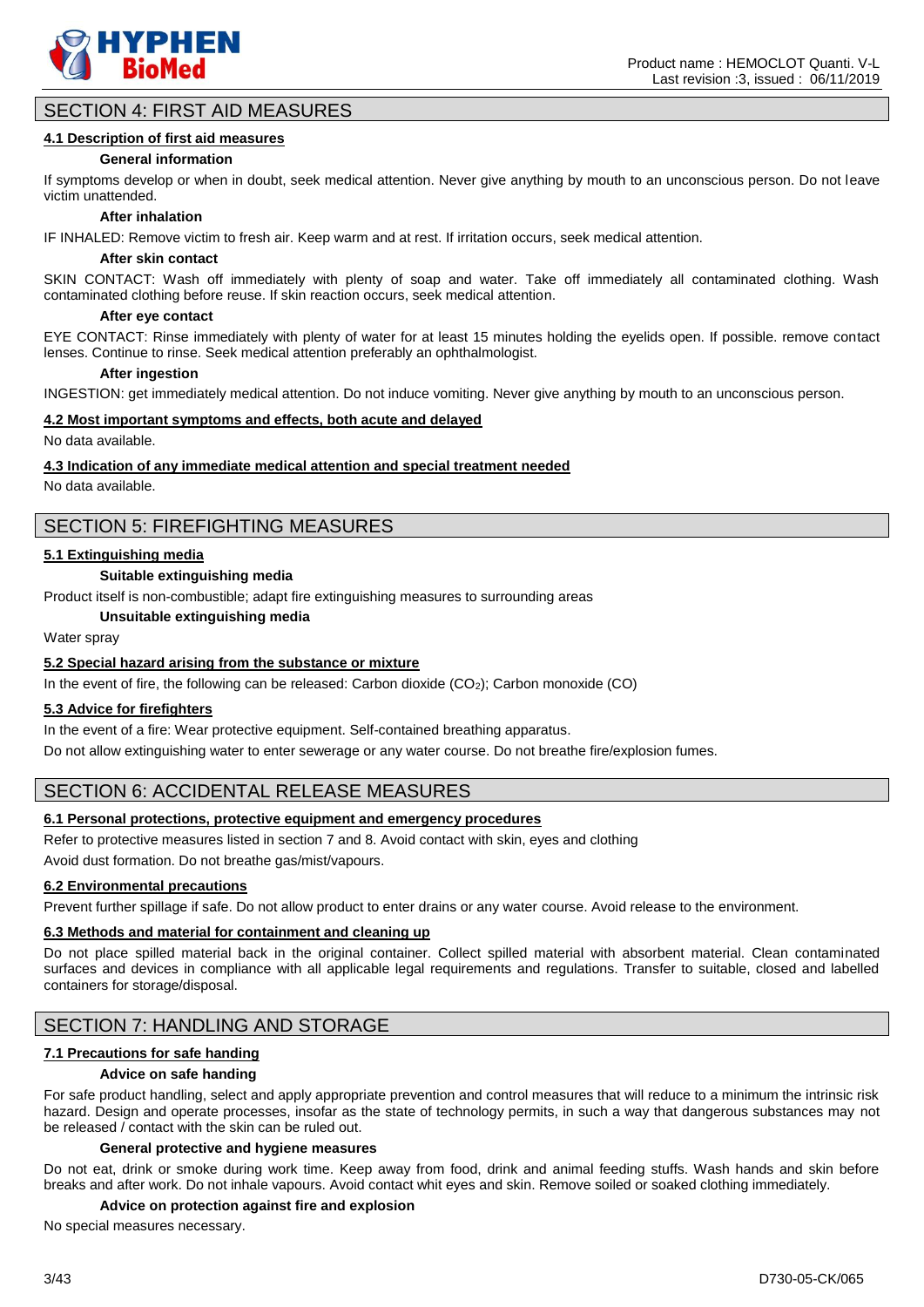

#### **7.2 Conditions for safe storage, including any incompatibilities**

#### **Technical measures and storage conditions**

Keep container tightly closed in a cool, well-ventilated place.

#### **Incompatible materials**

No data available.

**Recommended storage temperature**

Value : 2- 8°C

#### **Requirements for storage rooms and vessels**

Containers which are opened must be carefully closed and kept upright to prevent leakage.

#### **7.3 Specific end uses**

Apart from the uses mentioned in section 1.2 no other specific uses are stipulated.

### SECTION 8: EXPOSURE CONTROLS, PERSONAL PROTECTION

#### **8.1 Control parameters**

#### **Occupational exposure limit values**

No parameters available for monitoring.

#### **Biological limit values**

No data available

#### **8.2 Exposure controls**

#### **Appropriate engineering controls**

Technical measures and appropriate working operations should be given priority over the use of personal protective equipment. Any measure taken shall comply with good hygiene practice.

#### **Personal protective equipment**

During product handling, wear appropriate protective clothing in compliance with the applicable rules.

#### **Respiratory protection**

Respiratory protection not required. Where protection from nuisance levels of dusts are necessary, use type N95 (US) or type P1 (EN 143) dust masks. Use respirators and components tested and approved under appropriate government standards such as NIOSH (US) or CEN (EU).

#### **Hand/skin protection**

During handling, wear appropriate protective gloves. Prior to use, check in any case suitability of protective glove for the specific workplace conditions. Use proper glove removal technique (without touching glove's outer surface) to avoid skin contact with this product. Dispose of contaminated gloves after use in accordance with applicable laws and good laboratory practices. Wash and dry hands.

Protective gloves must be tested and approved under EN374 standard.

Replace protective gloves immediately when they become worn and damaged.

#### **Eye / face protection**

Use equipment for eye protection tested and approved under appropriate government standards such as NIOSH (US) or EN 166(EU).

#### **Body protection**

The type of protective equipment must be selected according to the concentration and amount of the dangerous substance at the specific workplace.

#### **Other**

No data available

#### **Environmental exposure controls**

Prevent further spillage/release of material if safe. Do not allow product to enter drains or any water course. Avoid release to the environment.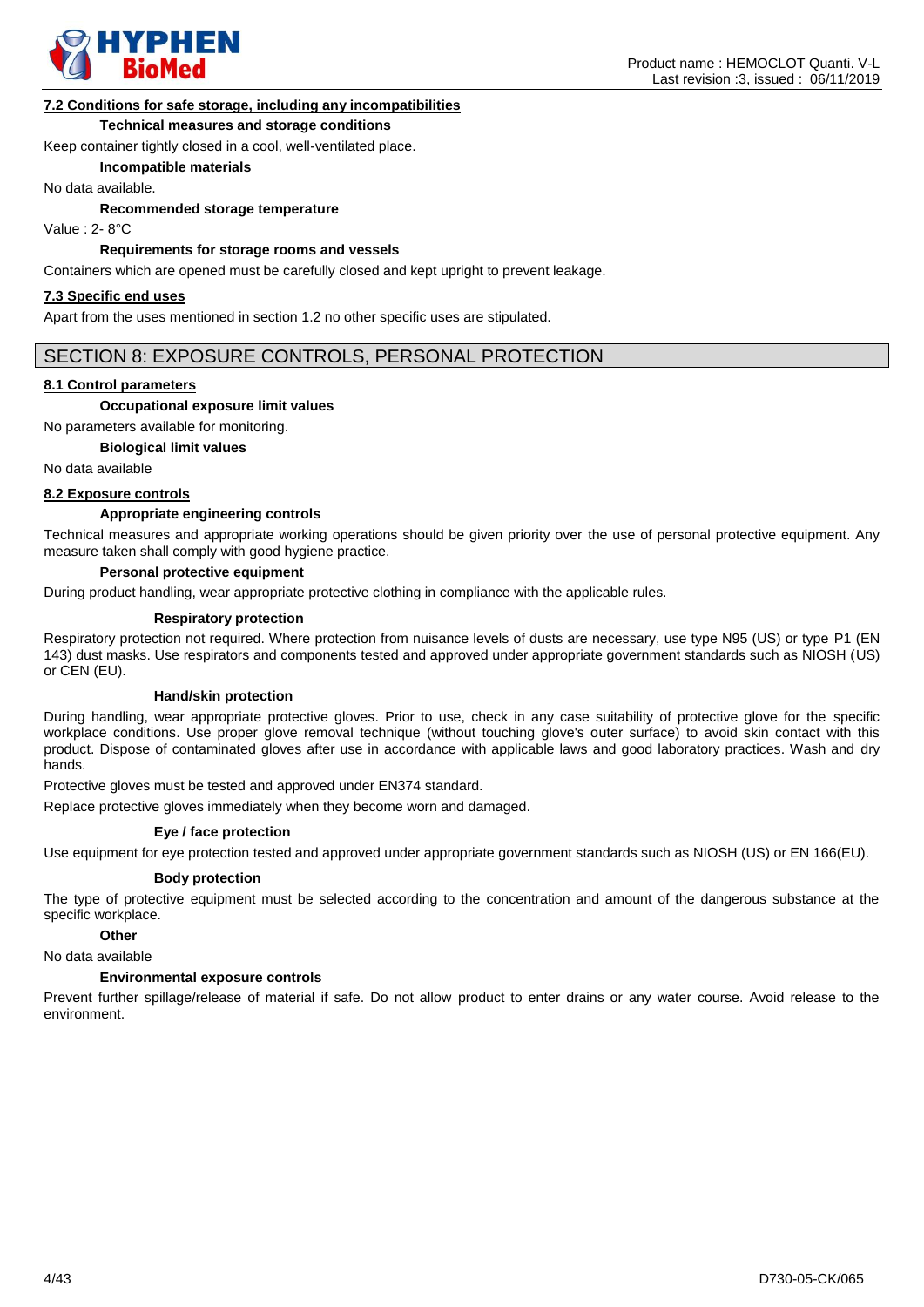

### SECTION 9: PHYSICAL AND CHEMICAL PROPERTIES

#### **9.1 Information on basic physical and chemical properties**

| <b>Property</b>                               | R <sub>1</sub>     | R <sub>2</sub>     |
|-----------------------------------------------|--------------------|--------------------|
| <b>Appearance</b>                             | Lyophilised Powder | Lyophilised Powder |
| Color                                         | White / Yellow     | White / Yellow     |
| <b>Odour</b>                                  | <b>ND</b>          | <b>ND</b>          |
| pH value                                      | <b>ND</b>          | <b>ND</b>          |
| <b>Boiling point</b>                          | <b>ND</b>          | <b>ND</b>          |
| <b>Melting point</b>                          | <b>ND</b>          | <b>ND</b>          |
| <b>Decomposition point</b>                    | <b>ND</b>          | <b>ND</b>          |
| <b>Flash point</b>                            | <b>ND</b>          | <b>ND</b>          |
| <b>Auto-ignition temperature</b>              | <b>ND</b>          | <b>ND</b>          |
| <b>Oxidising properties</b>                   | <b>ND</b>          | <b>ND</b>          |
| <b>Explosive properties</b>                   | <b>ND</b>          | <b>ND</b>          |
| Flammability                                  | <b>ND</b>          | <b>ND</b>          |
| Lower flammability or explosive limits        | <b>ND</b>          | <b>ND</b>          |
| <b>Upper flammability or explosive limits</b> | <b>ND</b>          | <b>ND</b>          |
| Vapour pressure                               | <b>ND</b>          | <b>ND</b>          |
| <b>Vapour density</b>                         | <b>ND</b>          | <b>ND</b>          |
| <b>Evaporation rate</b>                       | <b>ND</b>          | <b>ND</b>          |
| <b>Relative density</b>                       | <b>ND</b>          | <b>ND</b>          |
| Solubility in water                           | <b>ND</b>          | <b>ND</b>          |
| <b>Solubility</b>                             | <b>ND</b>          | <b>ND</b>          |
| Partition coefficient: n-octano/water         | <b>ND</b>          | <b>ND</b>          |
| <b>Viscosity</b>                              | <b>ND</b>          | <b>ND</b>          |
| <b>Other information</b>                      | <b>ND</b>          | <b>ND</b>          |

ND : No data available.

#### **9.2 Other information**

No data available

### SECTION 10: STABILITY AND REACTIVITY

#### **10.1 Reactivity**

No dangerous reactions known if handled in compliance with applicable provisions/under normal conditions of use.

#### **10.2 Chemical stability**

The preparation is stable if handled and stored as recommended under section 7.

#### **10.3 Possibility of hazardous reactions**

None if used for the intended purpose.

### **10.4 Conditions to avoid**

None if used for the intended purpose.

#### **10.5 Incompatible materials**

None known.

#### **10.6 Hazardous decomposition products**

None if used for the intended purpose.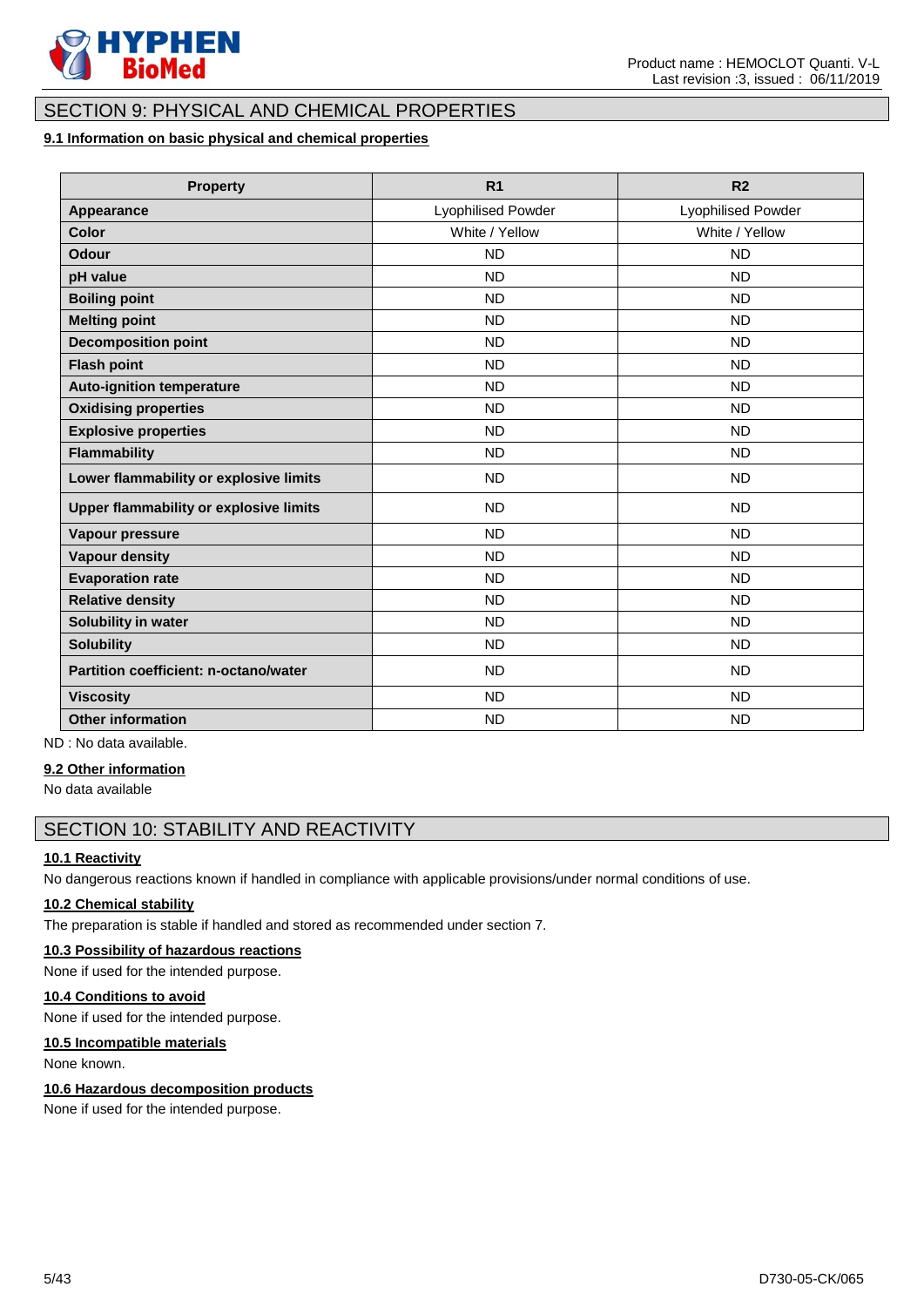

### SECTION 11: TOXICOLOGICAL INFORMATION

### **11.1 Information on toxicological effects**

| <b>Effects</b>                                                                  | R <sub>1</sub> | R <sub>2</sub> |
|---------------------------------------------------------------------------------|----------------|----------------|
| <b>Acute oral toxicity</b>                                                      | <b>ND</b>      | ND.            |
| <b>Acute dermal toxicity</b>                                                    | ND.            | ND.            |
| <b>Acute inhalational toxicity</b>                                              | <b>ND</b>      | ND.            |
| <b>Skin corrosion/irritation</b>                                                | <b>ND</b>      | ND.            |
| Serious eye damage/eye irritation                                               | ND.            | ND.            |
| Respiratory or skin sensitisation                                               | ND.            | ND.            |
| <b>Germ cell mutagenicity</b>                                                   | ND.            | ND.            |
| <b>Reproductive toxicity</b>                                                    | ND.            | ND.            |
| Carcinogenicity                                                                 | ND.            | ND.            |
| Specific target organ toxicity :<br>Single exposure<br><b>Repeated exposure</b> | <b>ND</b>      | ND.            |
| <b>Aspiration hazard</b>                                                        | <b>ND</b>      | <b>ND</b>      |

ND : No data available.

No component of this product present at levels greater than or equal to 0.1 % is identified as probable, possible or confirmed human carcinogen by IARC.

### SECTION 12: ECOLOGICAL INFORMATION

### **12.1 Toxicity**

| <b>Toxicity</b>                                                                                                      | R <sub>1</sub> | R <sub>2</sub> |
|----------------------------------------------------------------------------------------------------------------------|----------------|----------------|
| <b>Fish toxicity</b><br><b>Acute</b><br>$\sim$<br><b>Chronic</b>                                                     | ND             | ND.            |
| $\overline{\phantom{a}}$<br><b>Daphnia toxicity</b><br>Acute<br>$\sim$<br><b>Chronic</b><br>$\overline{\phantom{a}}$ | <b>ND</b>      | ND.            |
| <b>Algae toxicity</b><br>Acute<br>$\sim$<br><b>Chronic</b><br>$\sim$                                                 | <b>ND</b>      | <b>ND</b>      |
| <b>Bacteria toxicity</b><br>Acute<br>$\blacksquare$<br><b>Chronic</b>                                                | <b>ND</b>      | ND.            |

ND : No data available.

#### **12.2 Persistence and degradability**

No data available.

#### **12.3 Bio-accumulative potential**

No data available.

#### **12.4 Mobility in soil**

No data available.

#### **12.5 Results of PBT and vPvB assessment**

| <b>Assessment</b>                  | .         | в.<br>w   |
|------------------------------------|-----------|-----------|
| <b>DDT</b><br>assessment<br>-6     | <b>NL</b> | <b>ND</b> |
| <b>vPvB</b><br><b>› assessment</b> | ND.       | ND        |

ND : No data available.

#### **12.6 Other adverse effects**

No data available.

#### **12.7 Other information**

Do not discharge product unmonitored into the environment.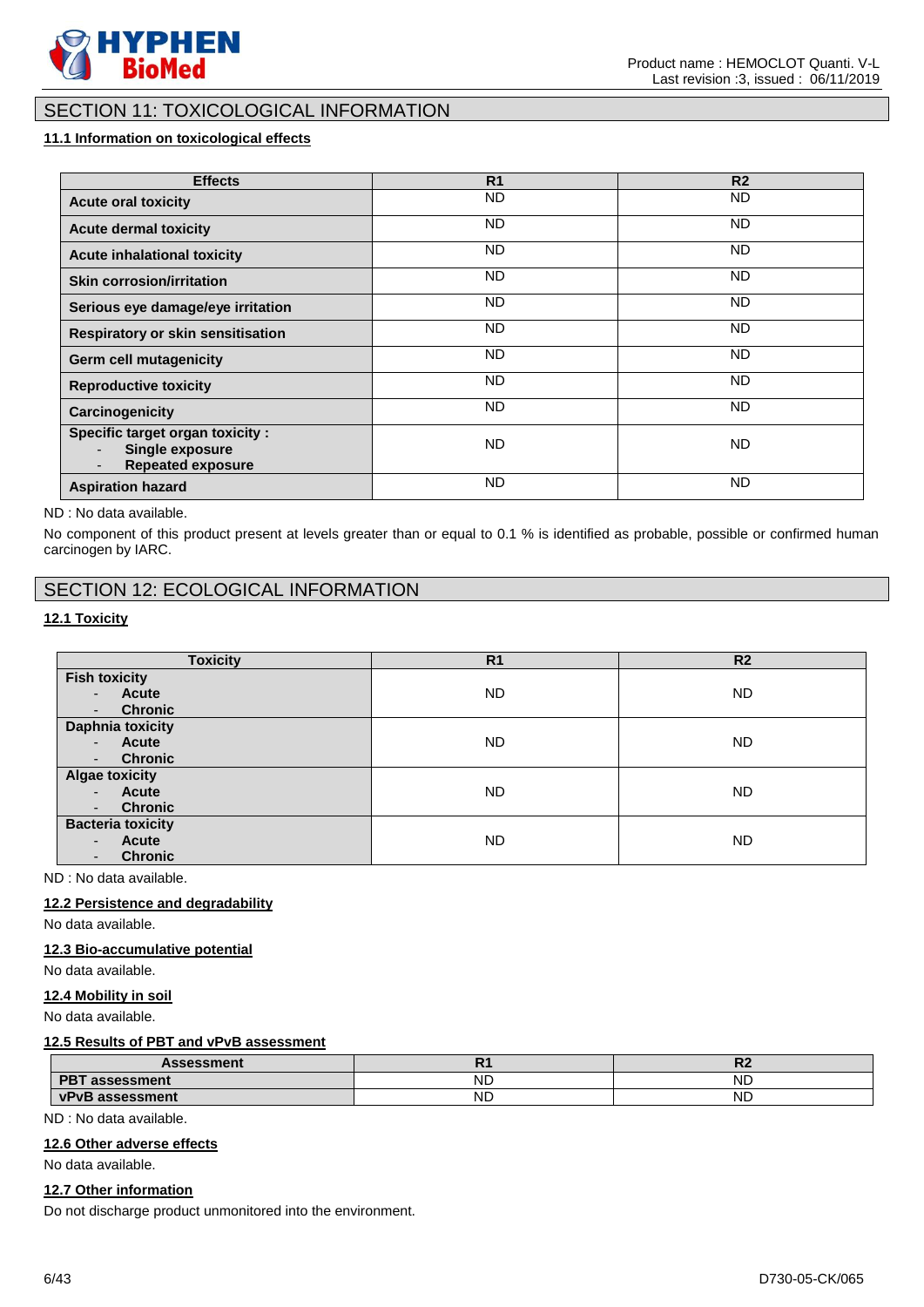

### SECTION 13: WASTE DISPOSAL CONSIDERATIONS

#### **13.1 Waste treatment methods**

#### **Product**

Dispose of waste in compliance with national rules and consultation with environmental services. The waste code is established in consultation with your regional waste disposer.

#### **Packaging**

Empty properly packaging. Completely emptied packaging or practically empty packaging containing residues shall be disposed of properly in consultation with your regional waste disposer.

### SECTION 14: TRANSPORT INFORMATION

The product is not covered by international regulations on the transport of dangerous goods (IMDG, IATA, ADR/RID).

### SECTION 15: REGULATORY INFORMATION

#### **15.1 Safety, health and environmental regulations/legislation specific for the substance or mixture**

#### **EU regulations**

This MSDS file is comply to the requirements described on the Regulation (EC) No 1907/2006 (REACH) and 1272/2008 (CLP).

#### **15.2 Chemical safety assessment**

No data available.

### SECTION 16: OTHER INFORMATION

#### **16.1 Key literature references and sources for data**

Regulation EC 1907/2006(REACH), Regulation (EC) 1272/2008 (CLP) its current version.

Regulations concerning the International Carriage of Dangerous Goods according to ADR, RID, IMDG, IATA in their current version.

The data sources used to determine physical, toxic and ecotoxic data, are indicated directly in the corresponding section of this SDS.

The above information is based on our present-day knowledge and experience. The information provided above is not a technical specification and does not guarantee any properties or performance and does not represent any contractual relationship.

HYPHEN BioMed and its appointed agents/distributors or OEM contractors shall not be held liable for any damage resulting from or from contact with the products included in the kit.

#### **16.2 Abbreviations and acronyms**

ADR: European Agreement Concerning the International Carriage of Dangerous Goods by Road

CLP: European Regulation on Classification, Labelling and Packaging of Substances and Mixtures

CMR : cancerogen mutagen reprotoxic

IATA-DGR: International Air Transport Association - Dangerous Goods Regulations

IMDG: International Maritime Dangerous Goods code

NIOSH: National Institute for Occupational Safety and Health (NIOSH) in the U.S.

PBT: Persistent, Bioaccumulative, Toxic

ReaCH: European Union Regulation on Registration, Evaluation, Authorisation and restriction of CHemicals RID: International Rule for Transport of Dangerous Substances by Rail

vPvB: very Persistent, very Bioaccumulative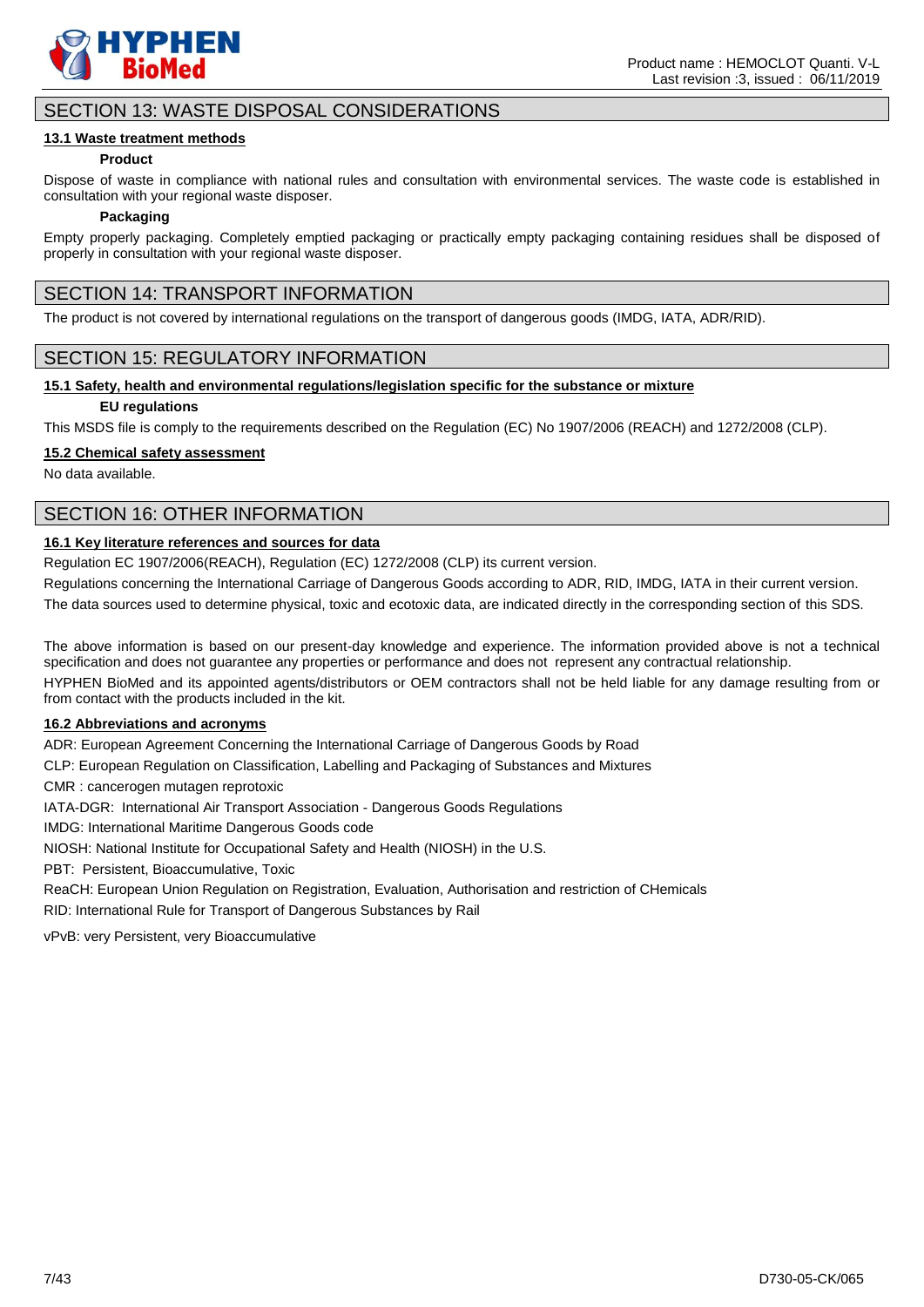

# **FICHE DE DONNEES DE SECURITE**

# <span id="page-7-0"></span>**FRANCAIS**

### SECTION 1: IDENTIFICATION DU PRODUIT ET DE LA SOCIETE

#### **1.1 Identification du produit**

| Nom                         | Référence interne |  |
|-----------------------------|-------------------|--|
| <b>HEMOCLOT Quanti, V-L</b> | <b>CK065K</b>     |  |

#### **1.2 Utilisations définies pour la substance / préparation**

Dispositif médical in vitro.

#### **1.3 Renseignements concernant le fabricant et fournisseur de la fiche de sécurité**

| <b>Fabricant:</b> | <b>HYPHEN BioMed</b>             |
|-------------------|----------------------------------|
|                   | 155 rue d'Eragny                 |
|                   | 95000 Neuville sur Oise (France) |
| Tel:              | 33.1.34.40.65.10                 |
| Fax:              | 33.1.34.48.72.36                 |
|                   |                                  |

Adresse e-mail : [info@hyphen-biomed.com](mailto:info@hyphen-biomed.com)

#### **1.4 Numéro d'urgence**

Tel: 33.1.34.40.65.10 (durant les heures ouvrables)

# **France**

Tel : 33.1.45.42.59.59 (Les centres antipoison Français)

#### **Etranger**

Se référer aux autorités compétentes

### SECTION 2: INDENTIFICATION DES DANGERS

#### **2.1 Classification de la substance ou du mélange**

#### **Informations concernant la classification**

Le produit ne satisfait pas aux critères de classification et d'étiquetage du Règlement (CE) n° 1272/2008, dit Règlement CLP.

#### **2.2 Eléments d'étiquetage**

Le produit ne nécessite pas d'étiquetage conformément aux directives CE ou les lois nationales respectives.

#### **2.3 Autres dangers**

Aucun(e)

### SECTION 3: COMPOSITION / INFORMATIONS SUR LES COMPOSANTS

#### **3.1 Substances**

Non applicable, le produit n'est pas une substance.

#### **3.2 Mélanges**

#### **Composés dangereux**

Le produit ne contient pas de substances à mentionner selon le règlement (CE) n° 1907/2206 (REACH), annexe II.

#### **3.3 Autres informations**

Ne pas injecter ou ingérer.

Le produit contient du matériel d'origine animale. Il doit être traité comme potentiellement infectieux. Ce produit contient du matériel d'origine humaine testé au moment de la donation et qui s'est avéré non réactif vis-à-vis des anticorps anti-VIH, des antigènes de surface du virus de l'hépatite B et des anticorps anti-VHC. Comme pour tous les échantillons d'origine humaine, ce produit doit être traité suivant des procédures de laboratoire appropriées pour réduire au minimum le risque de transmission de maladies infectieuses.v

### SECTION 4: PREMIERS SECOURS

#### **4.1 Description des premiers secours**

#### **Informations générales**

En cas de doute ou si des symptômes se déclarent, demander conseil à un médecin. Si la victime est inconsciente, ne rien lui faire ingurgiter. Ne pas laisser la victime sans surveillance.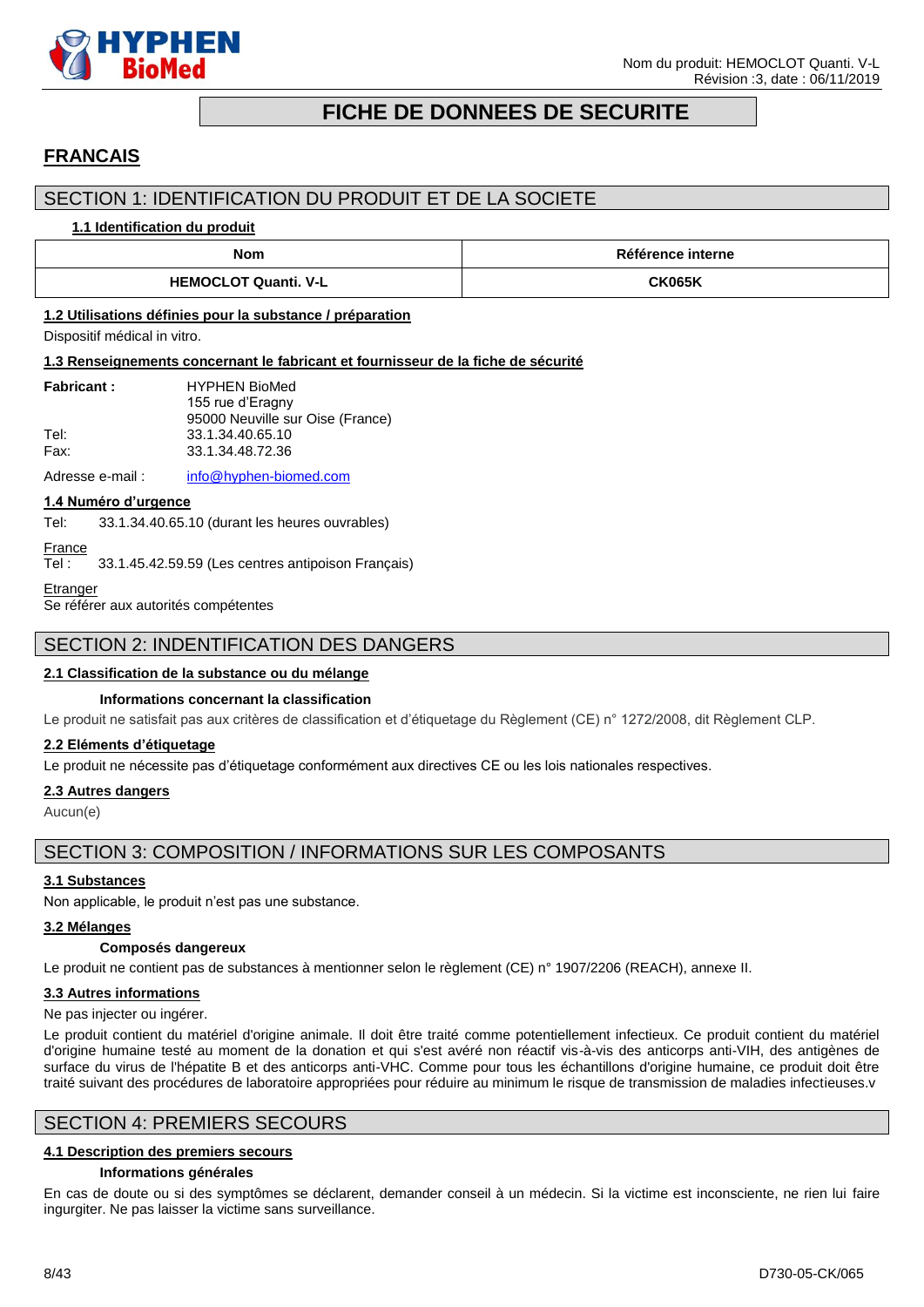

#### **Après inhalation**

En cas d'inhalation, transporter la victime à l'air libre, la garder au chaud et au repos. En cas d'irritation des voies respiratoires, consulter un médecin.

#### **Après contact cutanée**

Après un contact avec la peau, se laver immédiatement et abondamment avec de l'eau et du savon. Enlever immédiatement les vêtements et les chaussures souillés, imprégnés, les nettoyer soigneusement avant de les porter à nouveau. En cas de réactions cutanées, consulter un médecin

#### **Après contact oculaire**

En cas de contact avec les yeux, rincer immédiatement et abondamment à l'eau courante en maintenant les paupières écartées pendant 15 minutes. Protéger l'œil non blessé, enlever les lentilles de contact si la victime en porte et si elles peuvent être enlevées facilement, continuer à rincer. Consulter un ophtalmologiste.

#### **Après ingestion**

En cas d'ingestion, appeler immédiatement un médecin. Ne pas faire vomir. Ne rien donner à boire ou à manger.

#### **4.2 Principaux symptômes et effets, aigus et différés**

Données non disponibles

#### **4.3 Indication des éventuels soins médicaux immédiats et traitements particuliers nécessaires**

Données non disponibles

### SECTION 5: MESURES DE LUTTE CONTRE L'INCENDIE

#### **5.1 Moyens d'extinction**

#### **Moyen d'extinction approprié**

Produit non combustible en lui même; adapter les mesures d'extinction d'incendie dans les zones environnantes.

#### **Moyen d'extinction non approprié**

Jet d'eau

#### **5.2 Procédures particulières de lutte anti-incendie**

En cas d'incendie, les substances suivantes peuvent être utilisées: dioxyde de carbone (CO2), le monoxyde de carbone (CO).

#### **5.3 Conseils pour les pompiers**

En cas d'incendie, utiliser un appareil respiratoire autonome et porter un vêtement de protection.

Ne pas évacuer les eaux d'extinction dans les canalisations publiques ni dans les plans d'eau. Ne pas inhaler les gaz d'explosion et d'incendie

### SECTION 6: MESURES A PRENDRE EN CAS DE REJET ACCIDENTEL

#### **6.1 Protections individuelles, Equipement de protection et procédures d'urgence**

Se référer aux mesures de protection énumérées dans les rubriques 7 et 8. Eviter le contact avec la peau, les yeux et les vêtements. Eviter la formation de poussières. Eviter de respirer les vapeurs, les brouillards ou les gaz.

#### **6.2 Précautions pour l'environnement**

Eviter un déversement ou une fuite supplémentaire (si cela est possible et sans danger). Empêcher le produit de pénétrer dans les égouts. Tout déversement dans l'environnement doit être évité.

#### **6.3 Méthodes et matériel de confinement et de nettoyage**

Ne jamais remettre de la matière déversée dans les récipients d'origine en vue d'un recyclage. Ramasser avec un produit absorbant. Nettoyer soigneusement les surfaces et les objets souillés en se conformant aux règlementations relatives à l'environnement. Conserver dans des récipients adaptés et fermés pour l'élimination.

### SECTION 7: MANIPULATION ET STOCKAGE

#### **7.1 Précaution pour manipuler sans danger**

#### **Conseils sur la manipulation sans dangers**

Minimiser les risques dus à la manipulation du produit par des mesures de sécurité et de prévention appropriées. Les processus (modes opératoires) doivent être conçus de façon à empêcher la libération de matières dangereuses ou un contact avec la peau en conformité avec les règles de l'art.

#### **Mesures de protection et d'hygiène générales**

Ne pas fumer, ne pas manger ni boire pendant le temps de travail. Tenir à l'écart des aliments, des boissons, des aliments pour les animaux. Après le travail et avant les pauses, se laver les mains et le visage. Ne pas inhaler les vapeurs. Eviter le contact avec les yeux et la peau. Enlever immédiatement tout vêtement souillé ou éclaboussé.

#### **Indications pour la protection contre l'incendie et l'explosion**

Pas de mesures spéciales nécessaires.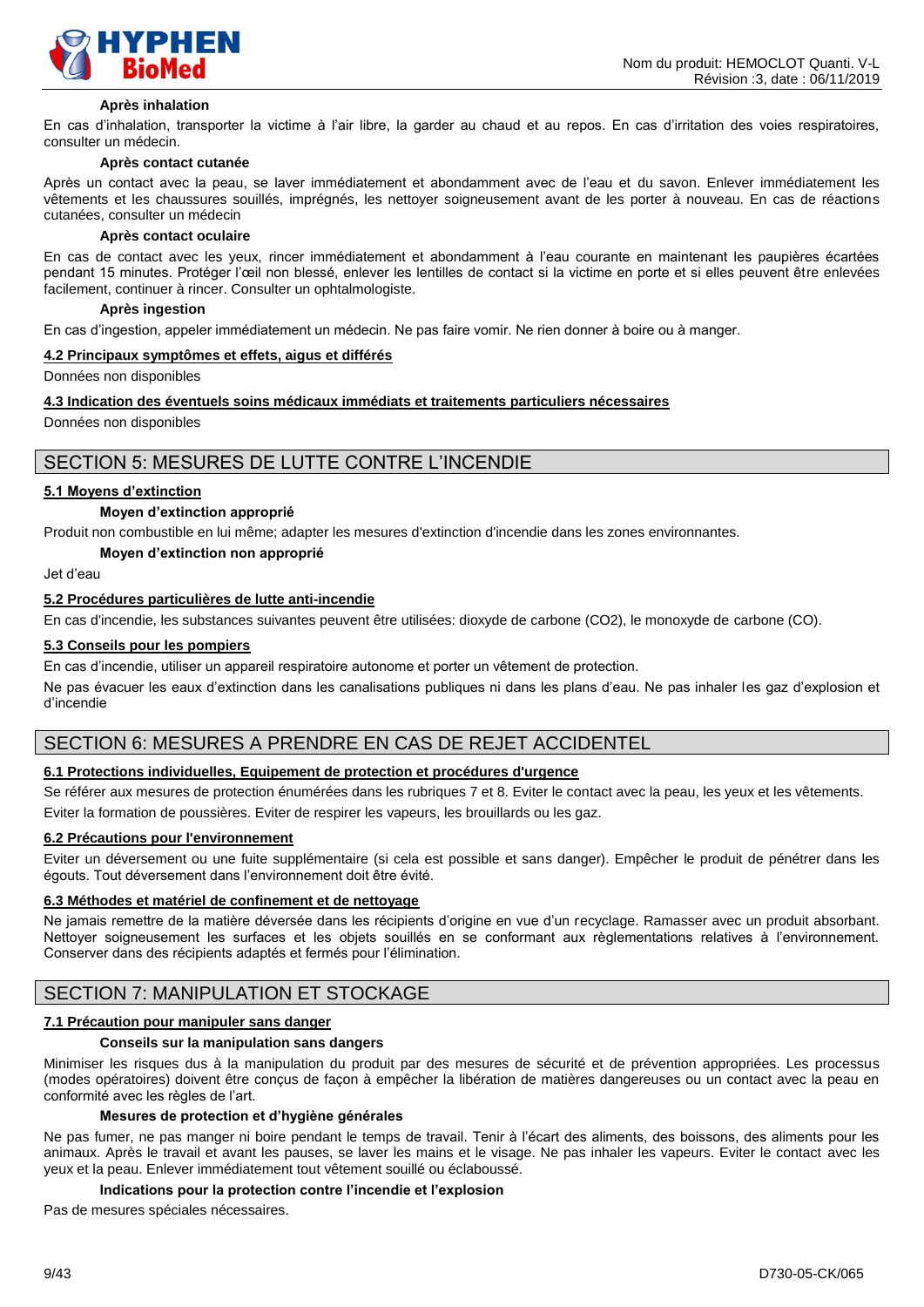

#### **7.2 Conditions de stockage incluant les incompatibilités**

#### **Mesures techniques et conditions de stockage**

Conserver les récipients hermétiquement fermés dans un endroit frais et bien ventilé.

**Matières incompatibles**

Pas de données disponibles

**Température de stockage recommandée**

Valeurs : 2 - 8 ° C

#### **Exigences concernant les lieux et containeurs de stockages**

Les emballages entamés doivent être refermés soigneusement et maintenus en position verticale afin d'éviter les fuites.

#### **7.3 Utilisations particulières**

Hormis les utilisations mentionnées à la section 1.2, aucune autre utilisation spécifique n'est prévue.

#### SECTION 8 : CONTROLE DE L'EXPOSITION / PROTECTION INDIVIDUELLE

#### **8.1 Valeurs limites d'exposition**

#### **Valeurs limites d'exposition professionnelles**

Aucun paramètre existant à surveiller.

#### **Valeurs limites biologiques**

Données non disponibles

#### **8.2 Contrôle de l'exposition**

#### **Contrôles techniques appropriés**

Les mesures techniques et l'application des méthodes de travail adéquates ont priorité sur l'utilisation d'équipements de protection individuelle. Respecter les pratiques générales d'hygiène industrielle.

#### **Equipement de protection individuel**

Lors de la manipulation des produits, porter exclusivement des vêtements de protection appropriés qui respectent les règlementations en vigueur.

#### **Protection respiratoire**

La protection des voies respiratoires n'est pas requise. Utiliser des masques de protection type N95 (US) ou de type P1 (EN 143) pour se protéger lors de la formation de poussières. Utiliser du matériel testé et approuvé par des normes telles que NIOSH (US) ou CEN (EU).

#### **Protection des mains et cutanée**

Manipuler avec des gants. Les gants doivent être contrôlés avant l'utilisation. Utiliser une technique de retrait appropriée afin d'éviter que la peau entre en contact avec le produit (par exemple : sans toucher la surface extérieur du gant). Jeter les gants contaminés après l'utilisation conformément aux lois en vigueur et aux bonnes pratiques de laboratoire. Laver et sécher les mains.

Les gants de protection sélectionnés doivent satisfaire aux standards EN374.

Les gants de protection doivent être remplacés immédiatement s'ils sont physiquement endommagés ou usés.

#### **Protection des yeux et du visage**

Utiliser un équipement de protection des yeux testé et approuvé selon les normes gouvernementales en vigueur, telles que NIOSH (US) et EN 166 (EU).

#### **Protection du corps**

Choisir une protection corporelle en relation avec le type, la concentration et les quantités de produits mis en œuvre.

#### **Autres protections**

Données non disponibles

#### **Contrôles concernant l'exposition environnementale**

Eviter un déversement ou une fuite supplémentaire (si cela est possible et sans danger). Empêcher le produit de pénétrer dans les égouts. Tout déversement dans l'environnement doit être évité.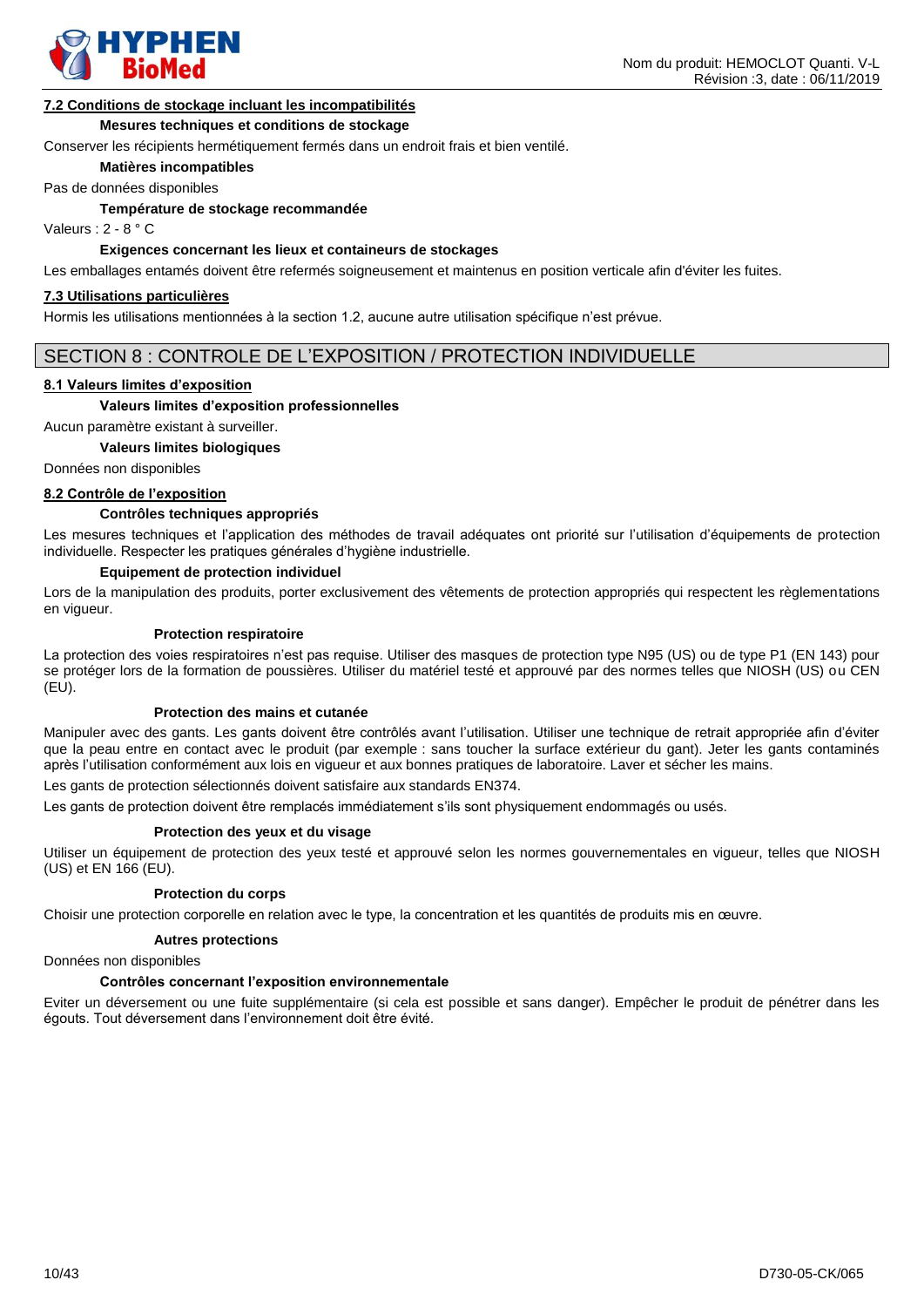

# SECTION 9 : PROPRIETES PHYSIQUES ET CHIMIQUES

### **9.1 Informations sur les propriétés physico-chimiques de bases**

| Propriété                                  | R <sub>1</sub>     | R <sub>2</sub>     |
|--------------------------------------------|--------------------|--------------------|
| <b>Aspect</b>                              | Poudre Lyophilisée | Poudre Lyophilisée |
| Couleur                                    | Blanc / Jaune      | Blanc / Jaune      |
| <b>Odeur</b>                               | <b>ND</b>          | <b>ND</b>          |
| Valeur du pH                               | <b>ND</b>          | <b>ND</b>          |
| Point d'ébullition                         | <b>ND</b>          | <b>ND</b>          |
| Point d'éclair                             | <b>ND</b>          | <b>ND</b>          |
| Inflammabilité (solide, gaz)               | <b>ND</b>          | <b>ND</b>          |
| Point de fusion                            | <b>ND</b>          | <b>ND</b>          |
| Point de décomposition                     | <b>ND</b>          | <b>ND</b>          |
| <b>Point d'inflammation</b>                | <b>ND</b>          | <b>ND</b>          |
| Température d'Auto-inflammation            | <b>ND</b>          | <b>ND</b>          |
| Propriétés d'oxydation                     | <b>ND</b>          | <b>ND</b>          |
| Propriétés d'explosion                     | <b>ND</b>          | <b>ND</b>          |
| Basse inflammabilité ou limite d'explosion | <b>ND</b>          | <b>ND</b>          |
| Haute inflammabilité ou limite d'explosion | <b>ND</b>          | <b>ND</b>          |
| <b>Pression de vapeur</b>                  | <b>ND</b>          | <b>ND</b>          |
| Densité relative                           | <b>ND</b>          | <b>ND</b>          |
| Solubilité dans l'eau                      | <b>ND</b>          | <b>ND</b>          |
| <b>Autres solubilités</b>                  | <b>ND</b>          | <b>ND</b>          |
| Coefficient de partition: n-octano/eau     | <b>ND</b>          | <b>ND</b>          |
| <b>Viscosité</b>                           | <b>ND</b>          | <b>ND</b>          |
| Densité de vapeur                          | <b>ND</b>          | <b>ND</b>          |
| Taux d'évaporation                         | <b>ND</b>          | <b>ND</b>          |

ND : Données Non Disponible

#### **9.2 Autres informations**

Données non disponibles

### SECTION 10: STABILITE ET REACTIVITE

#### **10.1 Réactivité**

Pas de réaction dangereuse si le produit est utilisé conformément au mode d'emploi.

#### **10.2 Stabilité chimique**

La préparation est stable si les conditions de manipulation et de stockage recommandées dans la section 7 sont appliquées.

### **10.3 Réaction dangereuse potentielle**

Néant si utilisation appropriée.

#### **10.4 Conditions à éviter**

Néant si utilisation appropriée.

### **10.5 Matériels incompatibles**

Données non connues

#### **10.6 Produits de décompositions dangereux**

Néant si utilisation appropriée.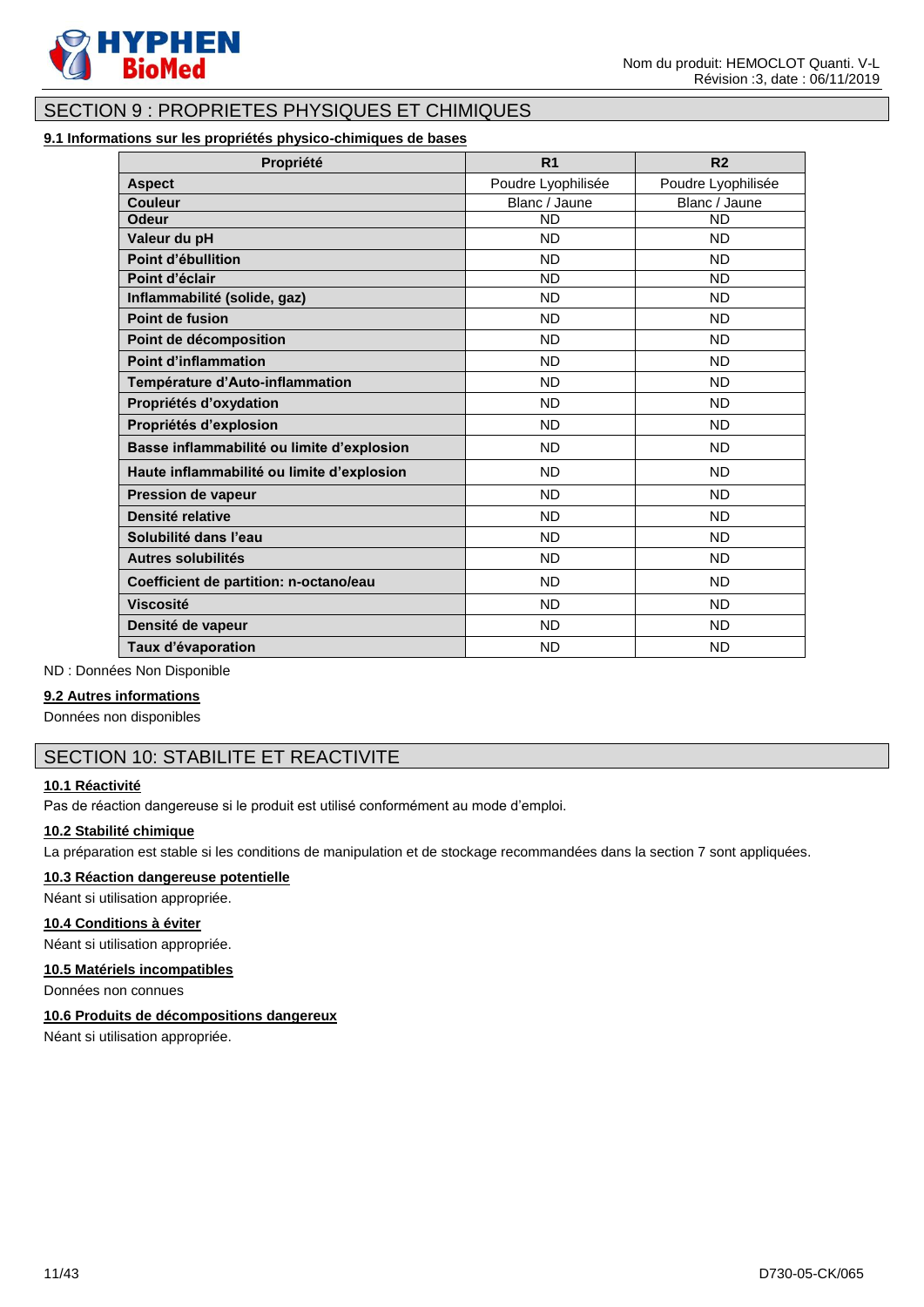

### SECTION 11: INFORMATIONS TOXICOLOGIQUES

#### **11.1 Informations sur les effets toxiques**

| <b>Effets</b>                                                                                   | R <sub>1</sub> | R <sub>2</sub> |
|-------------------------------------------------------------------------------------------------|----------------|----------------|
| Toxicité orale aiguë                                                                            | ND.            | ND.            |
| Toxicité cutanée aiguë                                                                          | ND.            | ND.            |
| Toxicité aiguë par inhalation                                                                   | <b>ND</b>      | ND.            |
| Corrosion/Irritation cutanée                                                                    | ND.            | ND.            |
| Lésion/irritation oculaire                                                                      | <b>ND</b>      | ND.            |
| Sensibilisation respiratoire et cutanée                                                         | <b>ND</b>      | <b>ND</b>      |
| Mutagénicité sur les cellules germinales                                                        | <b>ND</b>      | <b>ND</b>      |
| Cancérogénicité                                                                                 | <b>ND</b>      | <b>ND</b>      |
| Toxicité sur la reproduction                                                                    | ND.            | ND.            |
| Toxique pour certains organes cibles :<br><b>Exposition unique</b><br><b>Exposition répétée</b> | <b>ND</b>      | ND.            |
| <b>Risque d'aspiration</b>                                                                      | <b>ND</b>      | <b>ND</b>      |

#### ND : Données Non Disponible

Aucun composant de ce produit présent à des concentrations supérieures ou égales à 0,1% n'a été identifié comme CMR probable, possible ou reconnu pour l'homme.

### SECTION 12 : INFORMATIONS ECOLOGIQUES

### **12.1 Ecotoxicité**

| <b>Toxicité</b>                                                                        | R <sub>1</sub> | R <sub>2</sub> |
|----------------------------------------------------------------------------------------|----------------|----------------|
| Toxicité sur les poissons<br>Aiguë<br>٠<br><b>Chronique</b><br>-                       | <b>ND</b>      | <b>ND</b>      |
| Toxicité sur les daphnies<br>Aiguë<br>$\blacksquare$<br><b>Chronique</b><br>-          | <b>ND</b>      | ND.            |
| Toxicité sur les algues<br>Aiguë<br>$\blacksquare$<br><b>Chronique</b><br>-            | <b>ND</b>      | <b>ND</b>      |
| <b>Toxicité sur bactéries</b><br>Aiguë<br>$\overline{\phantom{0}}$<br><b>Chronique</b> | <b>ND</b>      | ND.            |

ND : Données Non Disponible

#### **12.2 Mobilité dans les sols**

Données non disponibles

#### **12.3 Persistance et dégradabilité**

Données non disponibles

#### **12.4 Bioaccumulation potentielle**

Données non disponibles

#### **12.5 Résultats d'évaluation des PBT et vPvB**

| <b>Evaluation</b> | .         | D0<br>⋯   |
|-------------------|-----------|-----------|
| <b>PBT</b>        | <b>ND</b> | ND        |
| <b>vPvB</b>       | ND        | <b>ND</b> |

ND : Données Non Disponible

### **12.6 Autres effets nocifs**

Données Non Disponible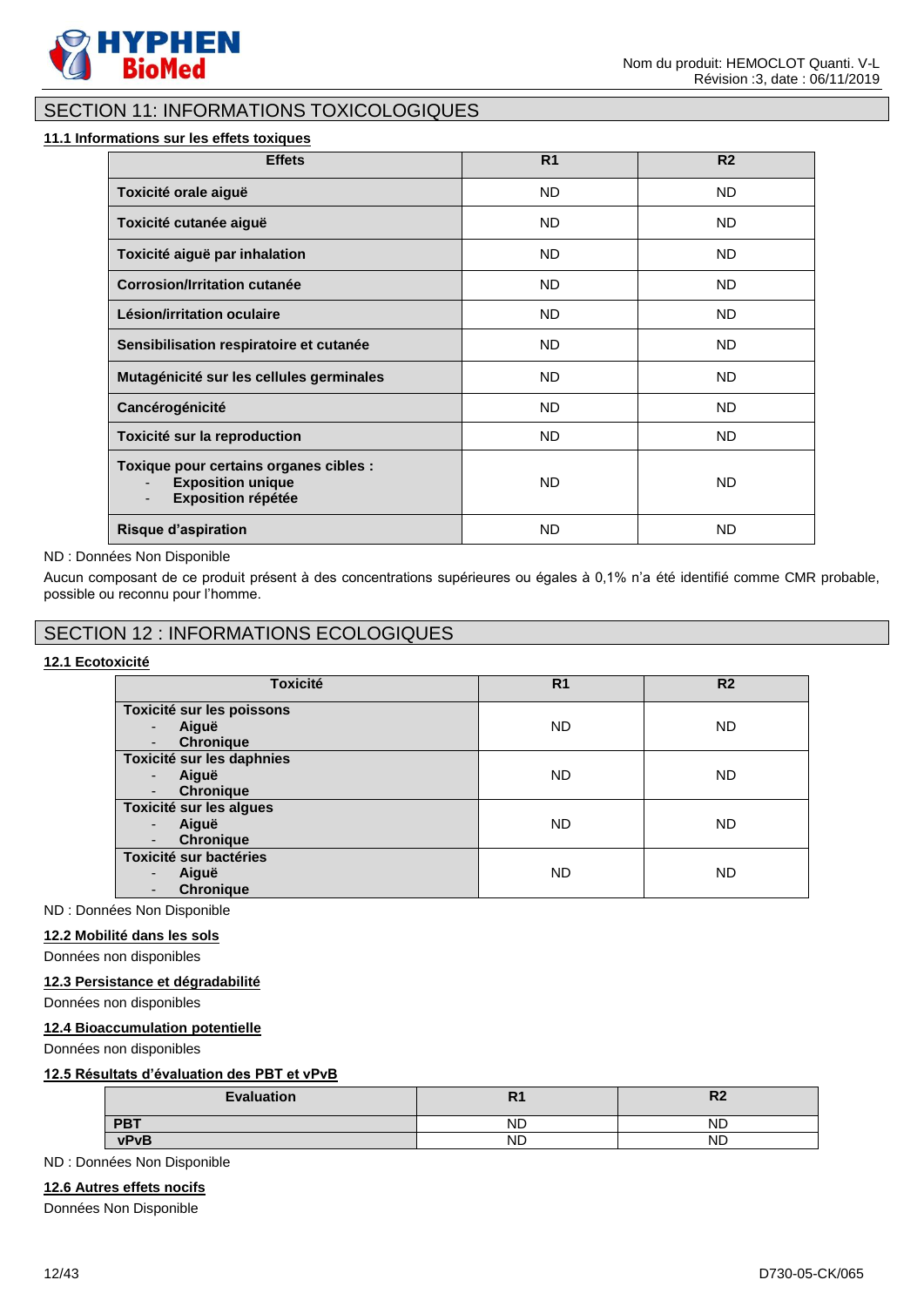

#### **12.7 Autre information**

Ne pas verser le produit dans l'environnement.

# SECTION 13: CONSIDERATIONS RELATIVES A L'ELIMINATION

#### **13.1 Méthode de traitement des déchets**

#### **Produit**

Eliminer les déchets selon les règlementations nationales en vigueurs et en accord avec les services environnementaux. L'attribution d'un numéro de code de déchet doit être effectuée en accord avec le service régional d'élimination des déchets.

#### **Emballage**

Les résidus doivent être retirés des emballages. Les emballages vides et les emballages contenant encore des résidus doivent être éliminés en accord avec le service régional d'élimination des déchets.

### SECTION 14: INFORMATIONS RELATIVES AU TRANSPORT

Le produit n'est pas un produit dangereux selon les règlementations relatives au transport (ADR, RID, IATA, IMDG).

### SECTION 15: INFORMATIONS REGLEMENTAIRES

#### **15.1 Règlementations / législation particulières a la substance ou mélange de sécurité, de sante et d'environnement**

Cette fiche de sécurité est conforme aux exigences décrites dans les règlements (CE) no 1907/2006 (REACH) et 1272/2008 (CLP).

#### **15.2 Évaluation de la sécurité chimique**

Pas de données disponibles.

### SECTION 16: AUTRES DONNEES

### **16.1 Sources des données utilisées pour l'établissement de la fiche**

Règlement (CE) no 1907/2006 (REACH), 1272/2008 (CLP) dans se version actuellement en vigueur.

Règlements relatifs aux transports d'après ADR, RID, IATA, IMDG dans leurs versions respectives actuellement en vigueur.

Les sources de données évaluées pour la détermination des données physiques, toxicologiques et éco-toxicologiques sont indiquées dans les sections respectives.

Ces indications sont fondées sur l'état actuel de nos connaissances, mais ne constituent pas une garantie quant aux propriétés du produit et ne donnent pas lieu à un rapport juridique.

HYPHEN BIOMED et ses agents/distributeurs déclarés ou contractants OEM ne sauraient être tenus pour responsables d'un dommage éventuel résultant de ou du contact d'un réactif inclus dans le coffret.

#### **16.2 Abréviations**

ADR : Accord européen relatif au transport international des marchandises dangereuses par route

CLP : Règlement européen relatif à la classification, à l'étiquetage et à l'emballage des substances chimiques et des mélanges CMR : Cancérogène, Mutagène et Reprotoxique

IATA-DGR : Association internationale du transport aérien - Réglementation pour le transport des marchandises dangereuses

IMDG : Code maritime international des marchandises dangereuses

NIOSH : Institut national pour la sécurité et la santé au travail (agence fédérale américaine)

PBT : Persistant, Bio-accumulatif et Toxique

REACH : Règlement européen relatif à l'enregistrement, évaluation et autorisation des produits chimiques

RID : Règlement concernant le transport international ferroviaire des marchandises dangereuses sur le continent européen

vPvB : Très Persistant, Très Bio-accumulatif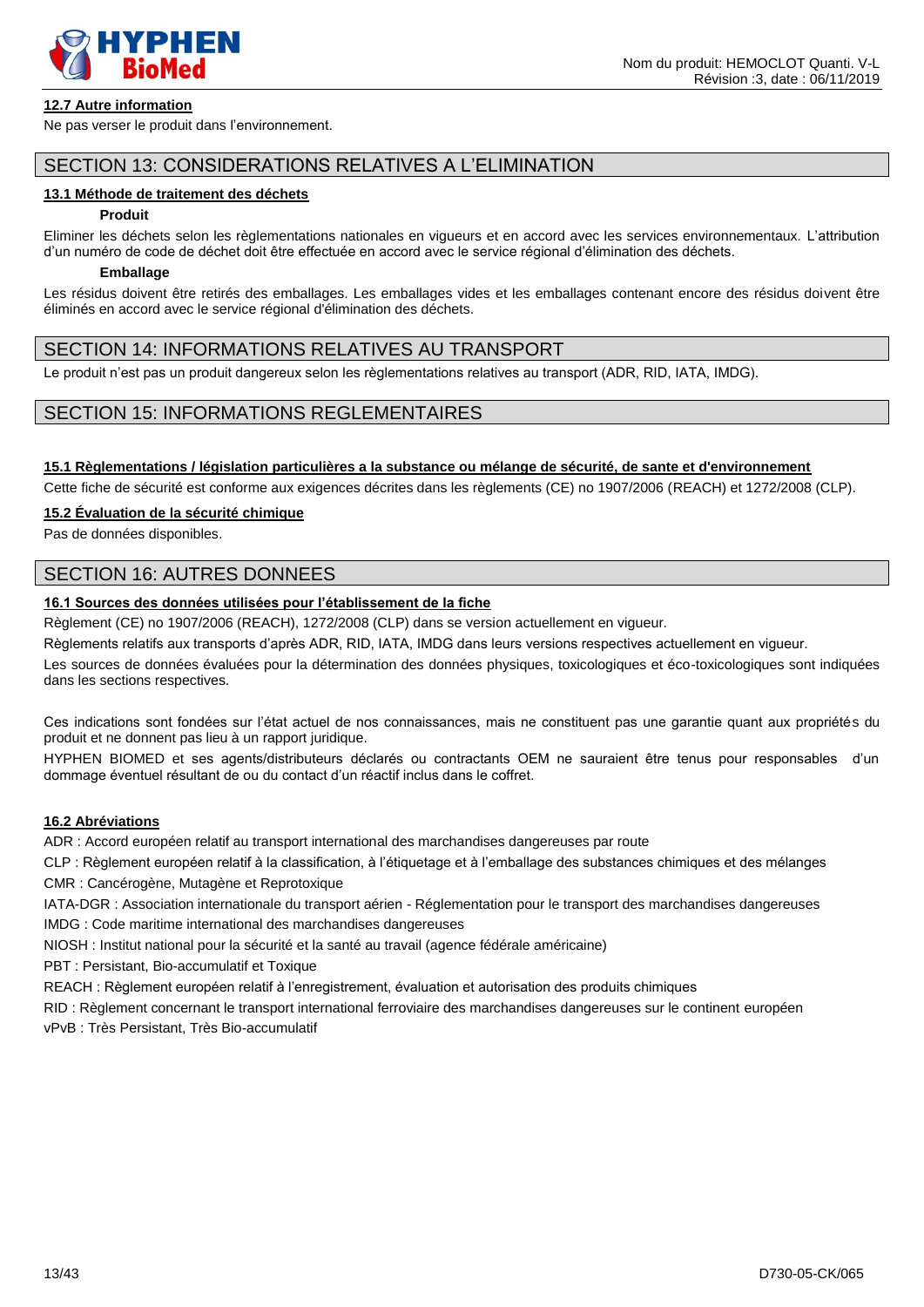

# **FICHA DE DATOS DE SEGURIDAD**

# <span id="page-13-0"></span>**ESPAÑOL**

### SECCIÓN 1: IDENTIFICACIÓN DEL PRODUCTO Y DE LA EMPRESA

#### **1.1 Identificación del producto**

| <b>Nombre</b>               | Referencia    |
|-----------------------------|---------------|
| <b>HEMOCLOT Quanti. V-L</b> | <b>CK065K</b> |

#### **1.2 Uso/aplicación y usos desaconsejados**

Producto sanitario para utilización in vitro

#### **1.3 Datos sobre el fabricante y proveedor de la ficha de seguridad**

| <b>Fabricante:</b> | <b>HYPHEN BioMed</b>              |
|--------------------|-----------------------------------|
|                    | 155 rue d'Eragny                  |
|                    | 95000 Neuville sur Oise (Francia) |
| Tel :              | 33.1.34.40.65.10                  |
| Fax:               | 33.1.34.48.72.36                  |

Dirección de correo electrónico: [info@hyphen-biomed.com](mailto:info@hyphen-biomed.com)

#### **1.4 Teléfono de urgencias**

Tel.: 33.1.34.40.65.10 (Este número solamente está disponible en horas de oficina)

Francia

Tel.: 33.1.45.42.59.59 (central de información toxicológica en Francia)

**Extranjero** 

Dirigirse al(a los) organismo(s) competente(s)

### SECCIÓN 2: IDENTIFICACIÓN DE LOS PELIGROS

#### **2.1 Clasificación de la sustancia o de la mezcla**

#### **Información referente a la clasificación**

Este producto no cumple los criterios definidos en el reglamento (CE) 1272/2008 –también denominado reglamento CLP– para la clasificación y etiquetado.

#### **2.2 Elementos de etiquetado**

Para este producto no se requiere ningún etiquetado conforme a las directivas CE o a la legislación nacional vigente.

#### **2.3 Otros peligros**

Ninguno

### SECCIÓN 3: COMPOSICIÓN / INFORMACIÓN SOBRE LOS COMPONENTES

#### **3.1 Sustancias**

No aplicable. El producto no es una sustancia.

#### **3.2 Mezclas**

#### **Compuestos peligrosos**

Este producto no contiene sustancias que deban ser mencionadas conforme al Reglamento (CE) nº 1907/2006 (REACH), anexo II

#### **3.3 Otros datos**

No inyectar ni ingerir.

El producto contiene material de origen animal y debe ser manipulado como potencialmente patógeno. El producto contiene material de origen humano que ha sido analizado en el momento de la donación y que fue encontrado como no reactivo por lo que respecta a los anticuerpos contra VIH, antígenos de superficie de la hepatitis B y virus de la hepatitis C (VHC). Al igual que en todas las muestras de origen humano, este producto debe manipularse utilizando procedimientos de laboratorio apropiados para minimizar un peligro de transmisión de posibles infecciones.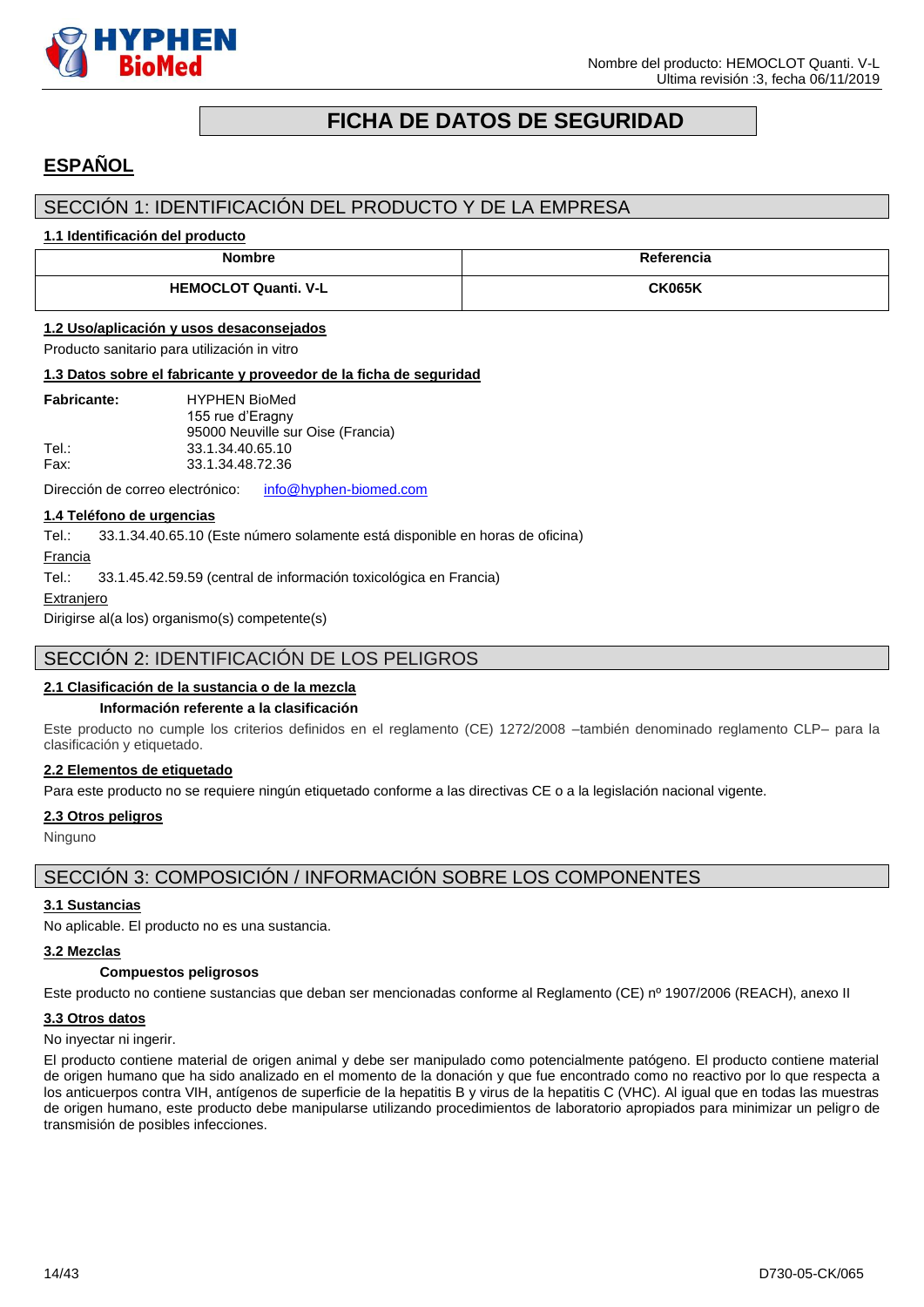

### SECCIÓN 4: PRIMEROS AUXILIOS

#### **4.1 Descripción de los primeros auxilios**

#### **Información general**

Si aparecen síntomas o en casos de duda, consultar al médico. No administrar nunca algo por la boca a una persona inconsciente. Atender a la persona afectada y no dejarla sin vigilancia.

#### **Tras una inhalación**

EN CASO DE INHALACIÓN: Llevar a la persona al aire fresco. Colocar al afectado en posición de descanso y mantenerlo caliente. En caso de irritación de las vías respiratorias, consultar a un médico.

#### **Tras un contacto cutáneo**

EN CASO DE CONTACTO CON LA PIEL: Lavar inmediatamente con abundante agua y jabón. Quitarse inmediatamente todas las prendas de ropa manchadas o empapadas. Lavar a fondo la ropa antes de volver a usarla. En caso de reacciones cutáneas, consultar al médico.

#### **Tras un contacto ocular**

EN CASO DE CONTACTO CON LOS OJOS: Enjuagar inmediatamente durante 15 minutos bajo un chorro de agua, con el párpado bien abierto, protegiendo el ojo sano. A ser posible retirar las lentes de contacto eventualmente presentes. Seguir enjuagando. Acudir a un oculista.

#### **Tras una ingestión**

EN CASO DE INGESTIÓN, solicitar atención médica inmediatamente. No inducir al vómito. No suministrar nunca nada por la boca a una persona inconsciente.

#### **4.2 Principales síntomas y efectos, agudos y retardados**

Datos no disponibles.

#### **4.3 Indicación de posibles cuidados médicos inmediatos y de tratamientos especiales necesarios**

Datos no disponibles.

### SECCIÓN 5: MEDIDAS DE LUCHA CONTRA INCENDIOS

#### **5.1 Medios de extinción**

#### **Medios de extinción adecuados**

Producto no combustible en sí mismo; adaptar las medidas de extinción de incendios en las zonas circundantes.

#### **Medios de extinción inadecuados**

Chorro de agua pleno

### **5.2 Procedimientos especiales de lucha contra incendios**

En caso de incendio se pueden utilizar las siguientes sustancias: dióxido de carbono (CO2) y monóxido de carbono (CO).

#### **5.3 Recomendaciones para los bomberos**

En caso de incendio: Llevar protección respiratoria independiente del entorno y ropa de protección.

El agua de extinción no se debe verter al alcantarillado o a las aguas de escorrentía. No inhalar los gases de explosión o de incendio.

### SECCIÓN 6: MEDIDAS EN CASO DE LIBERACIÓN ACCIDENTAL

### **6.1 Protecciones personales, equipos de protección y procedimientos de emergencia**

Atender a las medidas de protección recogidas en las secciones 7 y 8. Evitar el contacto con la piel, los ojos y las ropa. Evitar la formación de polvo. No inhalar el vapor/niebla/gas.

### **6.2 Precauciones ambientales**

Impedir la propagación y el derrame del material liberado, si es posible hacerlo sin peligro. No verter en las aguas residuales. Evítese su liberación al entorno.

### **6.3 Métodos y material de contención y de limpieza**

No verter el producto derramado en su envase original con la finalidad de una reutilización. Recoger el producto derramado con material absorbente. Limpiar especialmente a fondo las superficies y objetos ensuciados cumpliendo todas las disposiciones legales relevantes para el medio ambiente. Guardar en contenedores cerrados y adecuados y llevarlos para su eliminación.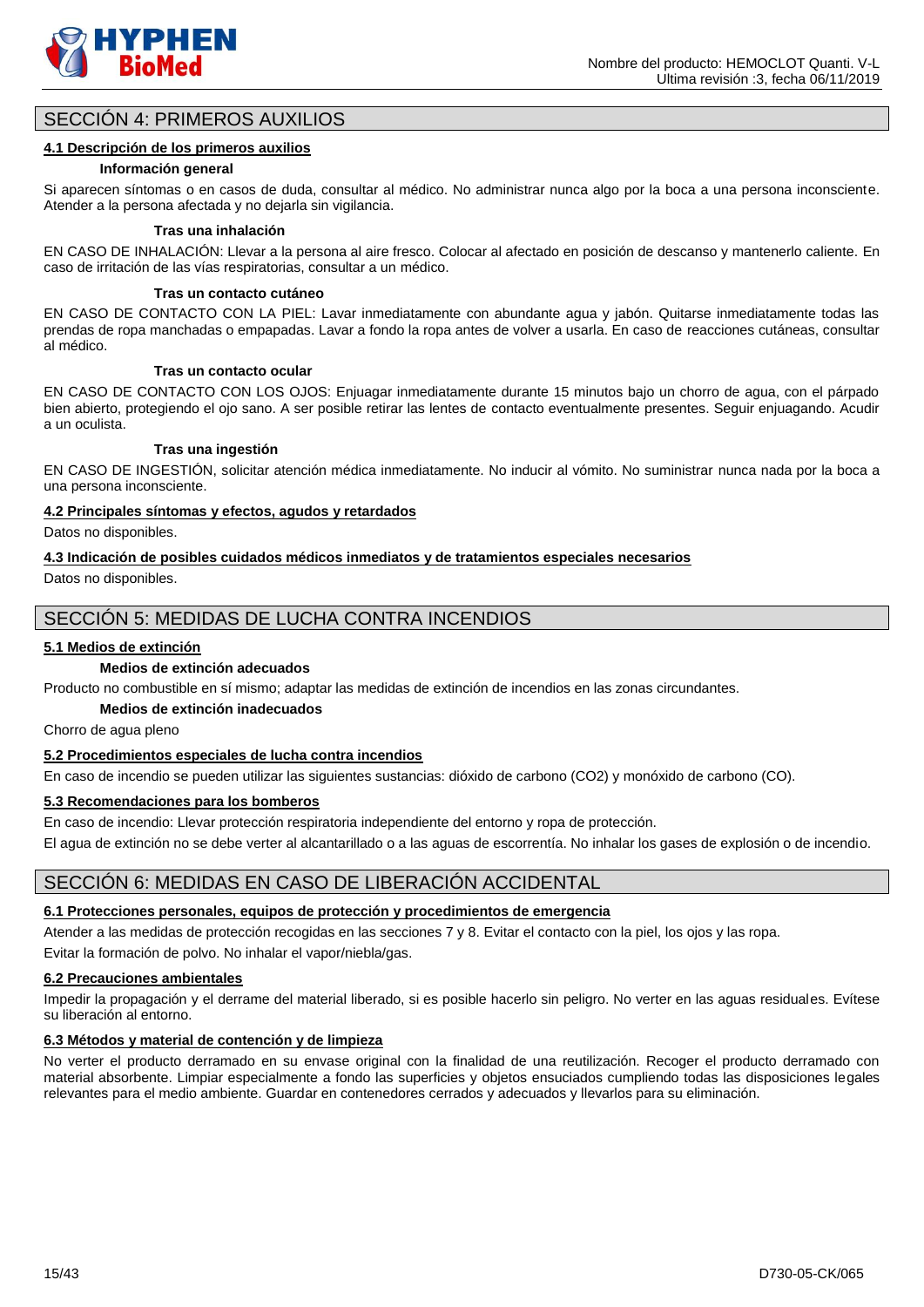

### SECCIÓN 7: MANIPULACIÓN Y ALMACENAMIENTO

#### **7.1 Precauciones para una manipulación segura**

#### **Recomendaciones sobre la manipulación segura**

El riesgo en el manejo con el producto debe reducirse a un grado mínimo mediante la aplicación de medidas preventivas y de protección. Configurar los procedimientos de trabajo, en la medida en que sea posible según el estado de la técnica, de manera que no se liberen sustancias peligrosas y que pueda excluirse un contacto con la piel.

#### **Medidas generales de protección y de higiene**

No comer, beber ni fumar durante el trabajo. Mantenerse alejado de alimentos, bebidas y comida para animales. Lavarse las manos y la piel antes de las pausas y después del trabajo. No inhalar los vapores. Evitar todo contacto de los ojos con pequeñas porciones de piel. Quitar inmediatamente cualquier ropa manchada o salpicada.

#### **Indicaciones para la protección contra incendios y explosiones.**

No existen medidas especiales necesarias.

#### **7.2 Condiciones de almacenamiento incluidas las incompatibilidades**

#### **Medidas técnicas y condiciones de almacenamiento**

Mantener los recipientes herméticamente cerrados y guardarlos en lugar fresco y bien ventilado.

#### **Materiales incompatibles**

Datos no disponibles

**Temperatura de almacenamiento recomendada**

Valor: 2 - 8 ° C

#### **Exigencias relativas a los lugares y contenedores de almacenamiento**

Los envases abiertos deben cerrarse perfectamente y mantenerlos en posición vertical para evitar derrames.

#### **7.3 Aplicaciones finales específicas**

Con excepción de los usos mencionados en la sección 1.2, no hay previstas otras aplicaciones específicas.

### SECCIÓN 8: CONTROL DE LA EXPOSICIÓN / PROTECCIÓN INDIVIDUAL

#### **8.1 Parámetros de control**

#### **Valores límite de exposición profesional**

No existen parámetros disponibles para vigilancia.

#### **Valores límite biológicos**

Datos no disponibles.

#### **8.2 Control de la exposición**

#### **Controles técnicos apropiados**

Datos no disponibles.

#### **Equipo de protección individual**

Durante la manipulación de los productos llevar exclusivamente la ropa de protección correspondiente conforme a las prescripciones vigentes.

#### **Protección respiratoria**

No se requiere protección respiratoria. Para la protección frente a la formación de polvo, utilizar mascarilla antipolvo tipo N95 (US) o una mascarilla de protección respiratoria con filtro P1(EN 143). Los aparatos de protección respiratoria deberán estar verificados y autorizados según los estándares estatales correspondientes como NIOHS (US) o CEN (UE).

#### **Protección de las manos y protección cutánea**

Durante la manipulación utilizar guantes protectores. Comprobar la idoneidad específica de los guantes para el puesto de trabajo antes de ponérselos. Aplicar un método apropiado para quitarse los guantes protectores con el fin de evitar un contacto con la piel (por ejemplo, quitárselos sin tocar con la mano desnuda la superficie exterior contaminada). Los guantes contaminados se deberán eliminar debidamente después de llevarlos, teniendo en cuanta las disposiciones legales y a tenor de las buenas prácticas de laboratorio. Lavarse y secarse las manos.

Los guantes protectores a usar deben estar verificados y autorizados según EN374.

Los guantes de protección se deben cambiar inmediatamente si están físicamente dañados o gastados.

#### **Protección ocular y facial**

Para la protección ocular llevar exclusivamente equipamiento que esté verificado y autorizado conforme a las normas vigentes como NIOSH (US) o EN 166 (UE).

#### **Protección corporal**

El tipo de equipamiento de protección deberá seleccionarse en función de la concentración y la cantidad del producto en el puesto de trabajo.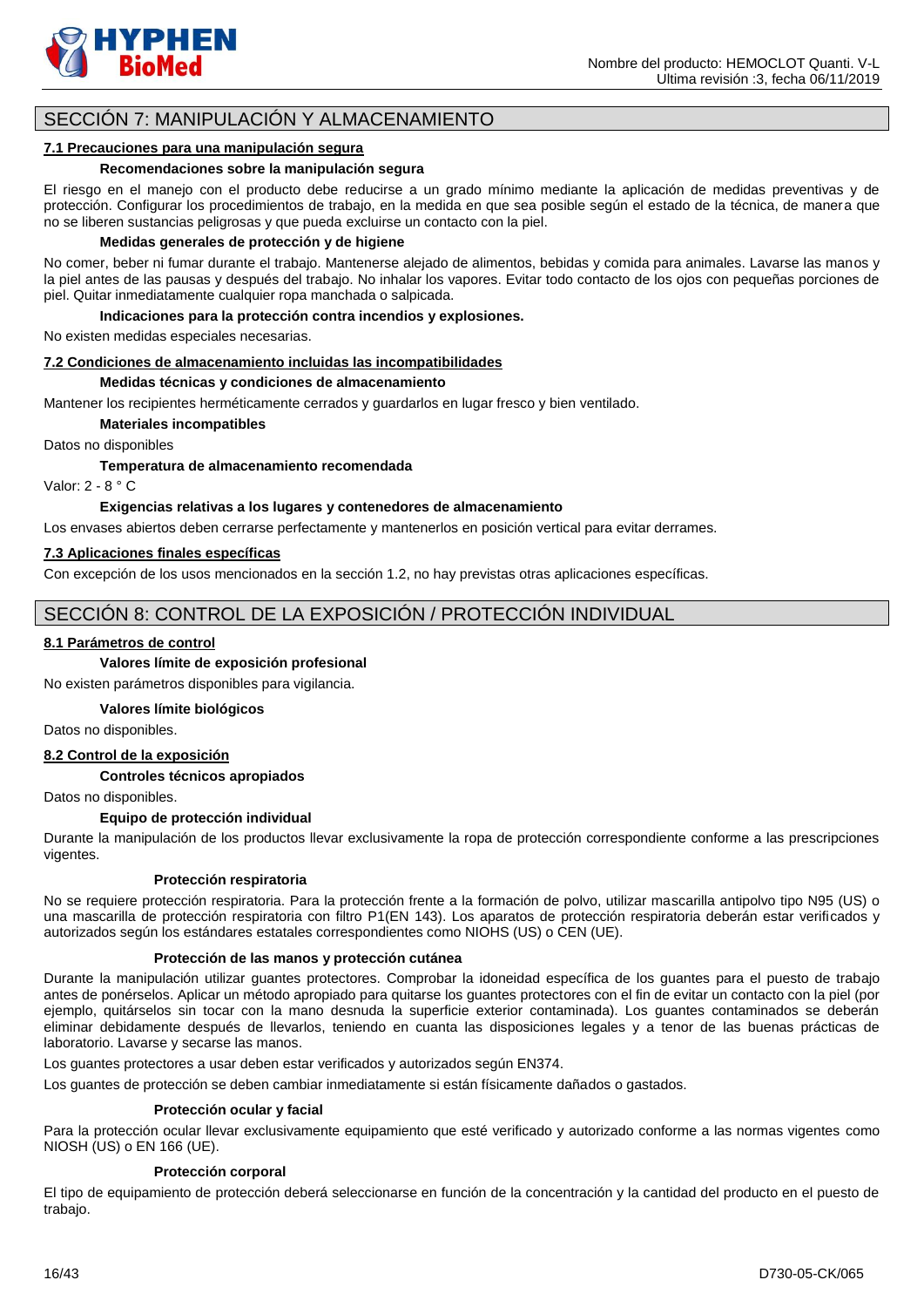

#### **Otras protecciones**

Datos no disponibles.

#### **Controles sobre la exposición ambiental**

Impedir la propagación y el derrame del material liberado, si es posible hacerlo sin peligro. No verter en las aguas residuales. Impedir la liberación en el medio ambiente.

# SECCIÓN 9: PROPIEDADES FÍSICAS Y QUÍMICAS

### **9.1 Información sobre propiedades físicas y químicas básicas**

| Propiedad                                           | R <sub>1</sub>    | R <sub>2</sub>    |
|-----------------------------------------------------|-------------------|-------------------|
| Apariencia                                          | Polvo Liofilizado | Polvo Liofilizado |
| Color                                               | Blanco / Amarillo | Blanco / Amarillo |
| Olor                                                | <b>ND</b>         | <b>ND</b>         |
| Valor del pH                                        | $\overline{ND}$   | $\overline{ND}$   |
| Punto de ebullición                                 | $\overline{ND}$   | $\overline{ND}$   |
| Punto de fusión                                     | $\overline{ND}$   | <b>ND</b>         |
| Punto de descomposición                             | <b>ND</b>         | <b>ND</b>         |
| Punto de ignición                                   | $\overline{ND}$   | <b>ND</b>         |
| Temperatura de autoignición                         | $\overline{ND}$   | $\overline{ND}$   |
| Propiedades de oxidación                            | <b>ND</b>         | <b>ND</b>         |
| Propiedades de explosión                            | $\overline{ND}$   | $\overline{ND}$   |
| Inflamabilidad (sólido, gas)                        | <b>ND</b>         | <b>ND</b>         |
| Límite inferior de inflamabilidad o<br>explosividad | <b>ND</b>         | <b>ND</b>         |
| Límite superior de inflamabilidad o<br>explosividad | <b>ND</b>         | <b>ND</b>         |
| Presión de vapor                                    | $\overline{ND}$   | $\overline{ND}$   |
| Densidad de vapor                                   | <b>ND</b>         | <b>ND</b>         |
| Intervalo de evaporación                            | $\overline{ND}$   | $\overline{ND}$   |
| Densidad relativa                                   | <b>ND</b>         | <b>ND</b>         |
| Solubilidad en agua                                 | $\overline{ND}$   | $\overline{ND}$   |
| <b>Otras solubilidades</b>                          | <b>ND</b>         | <b>ND</b>         |
| Coeficiente de reparto: n-octanol/agua              | $\overline{ND}$   | <b>ND</b>         |
| <b>Viscosidad</b>                                   | <b>ND</b>         | <b>ND</b>         |
| Otros datos                                         | <b>ND</b>         | <b>ND</b>         |

ND : Datos no disponibles.

#### **9.2 Otra información**

Datos no disponibles

### SECCIÓN 10: ESTABILIDAD Y REACTIVIDAD

#### **10.1 Reactividad**

No se producen reacciones peligrosas si se tienen en cuenta las prescripciones/indicaciones para el manejo.

#### **10.2 Estabilidad química**

El preparado es estable si se manipula y almacena tal como se recomienda en la sección 7.

#### **10.3 Posibilidad de reacciones peligrosas**

Ninguna en caso de utilización conforme al uso previsto.

### **10.4 Condiciones que deben evitarse**

Ninguna en caso de utilización conforme al uso previsto.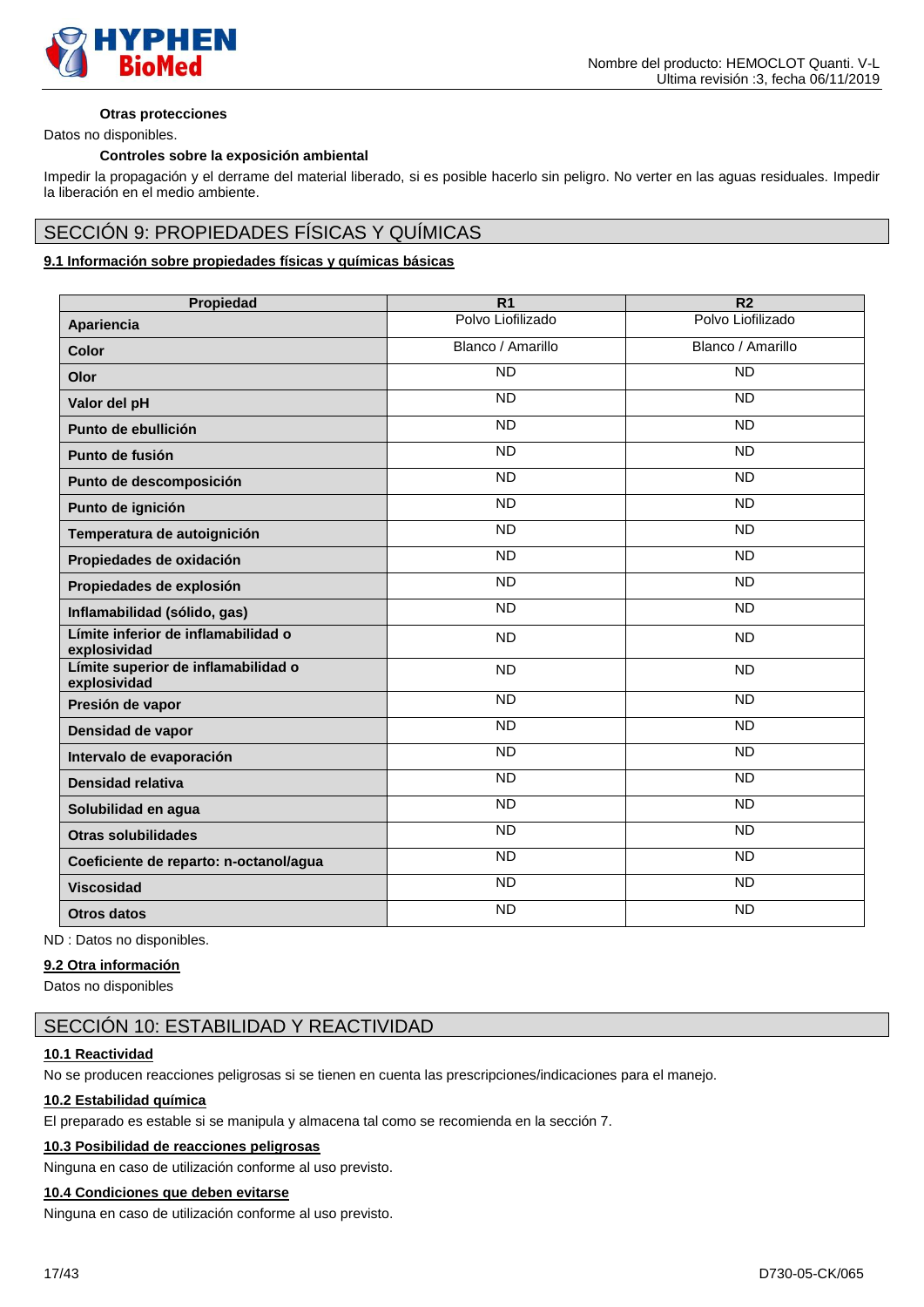

### **10.5 Materiales incompatibles**

Datos no conocidos.

#### **10.7 Productos de descomposición peligrosos**

Ninguno en caso de utilización conforme al uso previsto.

### SECCIÓN 11: INFORMACIÓN TOXICOLÓGICA

### **11.1 Información sobre los efectos tóxicos**

| <b>Efectos</b>                                 | R <sub>1</sub> | R <sub>2</sub> |
|------------------------------------------------|----------------|----------------|
|                                                |                |                |
| <b>Toxicidad oral aguda</b>                    | ND.            | <b>ND</b>      |
| Toxicidad cutánea aguda                        | <b>ND</b>      | <b>ND</b>      |
| Toxicidad aguda por inhalación                 | <b>ND</b>      | <b>ND</b>      |
| Irritación o corrosión cutáneas                | <b>ND</b>      | <b>ND</b>      |
| Lesiones oculares graves o irritación ocular   | <b>ND</b>      | <b>ND</b>      |
| Sensibilización respiratoria y cutánea         | ND             | ND             |
| Mutagenicidad en células germinales            | <b>ND</b>      | <b>ND</b>      |
| Toxicidad para la reproducción                 | ND             | ND             |
| Carcinogenicidad                               | <b>ND</b>      | <b>ND</b>      |
| Toxicidad específica en determinados órganos : |                |                |
| exposición única                               | <b>ND</b>      | <b>ND</b>      |
| exposiciones repetidas                         |                |                |
| Peligro por aspiración                         | <b>ND</b>      | <b>ND</b>      |

ND : Datos no disponibles.

Ningún componente que esté contenido en este producto en una concentración ≥ 0,1% se considera como posiblemente cancerígeno o se haya probado su carcinogenicidad en el ser humano.

### SECCIÓN 12: INFORMACIÓN ECOLÓGICA

### **12.1 Toxicidad**

| <b>Toxicidad</b>                  | R <sub>1</sub> | R <sub>2</sub> |
|-----------------------------------|----------------|----------------|
| <b>Toxicidad en peces</b>         |                |                |
| Aguda<br>$\blacksquare$           | <b>ND</b>      | <b>ND</b>      |
| Crónica                           |                |                |
| <b>Toxicidad en dafnias</b>       |                |                |
| Aguda<br>$\overline{\phantom{a}}$ | <b>ND</b>      | <b>ND</b>      |
| Crónica                           |                |                |
| <b>Toxicidad en algas</b>         |                |                |
| Aguda<br>$\overline{\phantom{a}}$ | <b>ND</b>      | <b>ND</b>      |
| Crónica                           |                |                |
| <b>Toxicidad en bacterias</b>     |                |                |
| Aguda                             | <b>ND</b>      | <b>ND</b>      |
| Crónica                           |                |                |

ND : Datos no disponibles.

#### **12.2 Persistencia y degradación**

Datos no disponibles.

#### **12.3 Potencial de bioacumulación**

Datos no disponibles.

#### **12.4 Movilidad en suelos**

Datos no disponibles.

### **12.5 Resultados de las valoraciones PBT y mPmB**

| Valoración            |    | ै∠        |
|-----------------------|----|-----------|
| <b>Valoración PBT</b> | ND | <b>ND</b> |
| Valoración mPmB       | ND | <b>ND</b> |

ND : Datos no disponibles.

#### **12.6 Otros efectos nocivos**

Datos no disponibles.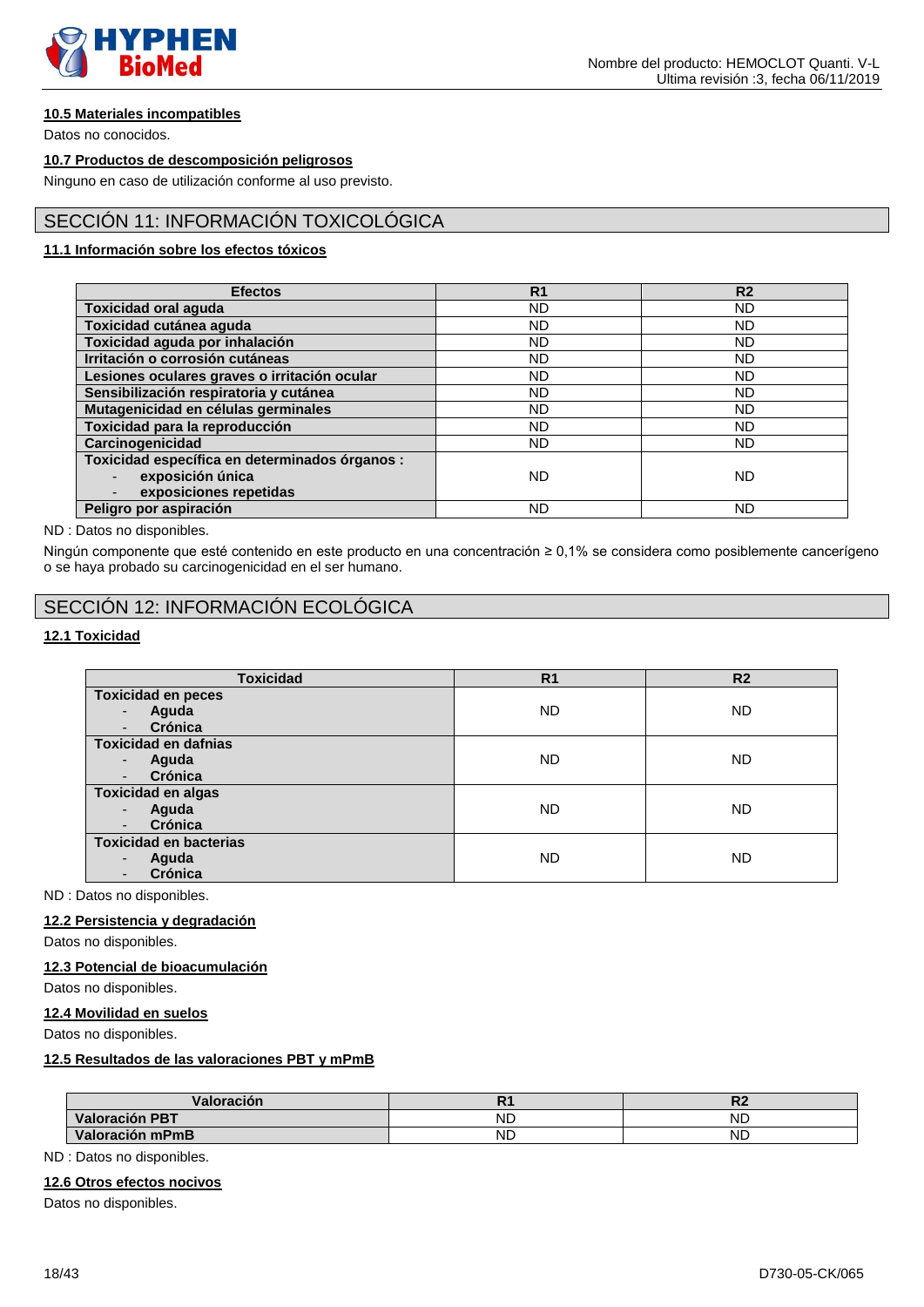

#### **12.7 Otros datos**

No verter el producto sin supervisión en el medio ambiente

### SECCIÓN 13: CONSIDERACIONES RELATIVAS A LA ELIMINACIÓN

#### **13.1 Método de tratamiento de residuos**

#### **Producto**

Llevar los residuos para su eliminación conforme a las prescripciones nacionales y de acuerdo con los servicios de protección del medio ambiente. La asignación de un número de residuo se realizará de acuerdo con el organismo regional encargado de la eliminación de residuos.

### **Envase**

Vaciar completamente los envases. Aquellos envases vacíos y los que no estén completamente vacíos que todavía contengan restos de producto se llevarán para su eliminación debida de acuerdo con el organismo regional encargado de la eliminación.

### SECCIÓN 14: INFORMACIÓN SOBRE LAS CONDICIONES DE ALMACENAMIENTO Y TRANSPORTE

El producto no es ninguna mercancía peligrosa a tenor de las normas de transporte (ADR, RID, IATA, IMDG).

### SECCIÓN 15: INFORMACIÓN REGLAMENTARIA

### **15.1 Normativas/legislación de seguridad, salud y medio ambiente específicas para la sustancia o mezcla**

Esta ficha de datos de seguridad cumple los requisitos exigidos en el Reglamento (CE) nº 1907/2006 (REACH) y 1272/2008 (CLP).

#### **15.2 Evaluación de la seguridad química**

No existen datos disponibles.

# SECCIÓN 16: OTRAS INFORMACIONES

### **16.1 Principales referencias bibliográficas y fuentes de datos**

Reglamento (CE) n.º 1907/2006 (REACH), 1272/2008 (CLP) en su versión válida respectiva.

Normas de transporte conforme a ADR, RID, IMDG, IATA en su versión válida respectiva.

Las fuentes de datos que se han utilizado para determinar los datos físicos, toxicológicos y ecotoxicológicos se indican directamente en las secciones respectivas.

Los datos se apoyan en el nivel de nuestros conocimientos y experiencias actuales. Los datos no tienen valor como aseguramiento de las propiedades y tampoco justifican ninguna relación jurídica contractual.

HYPHEN BioMed y sus agentes/distribuidores o proveedores OEM rechazan toda responsabilidad sobre cualquier posible daño resultante de, o por contacto con, un reactivo incluido en el kit.

#### **16.2 Abkürzungen und Akronyme**

ADR: European Agreement concerning the International Carriage of Dangerous Goods by Road (Acuerdo Europeo sobre transporte internacional de mercancías peligrosas por carretera)

CLP: Regulation on Classification, Labelling and Packaging of Substances and Mixtures (Reglamento de la CE sobre clasificación, etiquetado y envasado de sustancias y mezclas)

CMR : cancerogen mutagen reprotoxic (sustancias carcinógenas, mutágenas y tóxicas para la reproducción)

IATA-DGR: = International Air Transport Association - Dangerous Goods Regulations (Regulaciones de productos peligrosos de la IATA en el tráfico aéreo)

IMDG: International Maritime Dangerous Goods code (Regulación para el transporte de mercancías peligrosas en la navegación marítima internacional)

NIOSH: Instituto Nacional para la seguridad en el trabajo y la salud (EE. UU.)

PBT: persistente (P), biocumulativo (B) y tóxico (T)

REACH: Reglamento de la UE para el registro, evaluación, autorización y restricción de sustancias químicas

RID: Regulación para el transporte internacional de mercancías peligrosas en el transporte por ferrocarril

vPvB: very Persistent and very Bioaccumulative (muy persistente y muy bioacumulativo)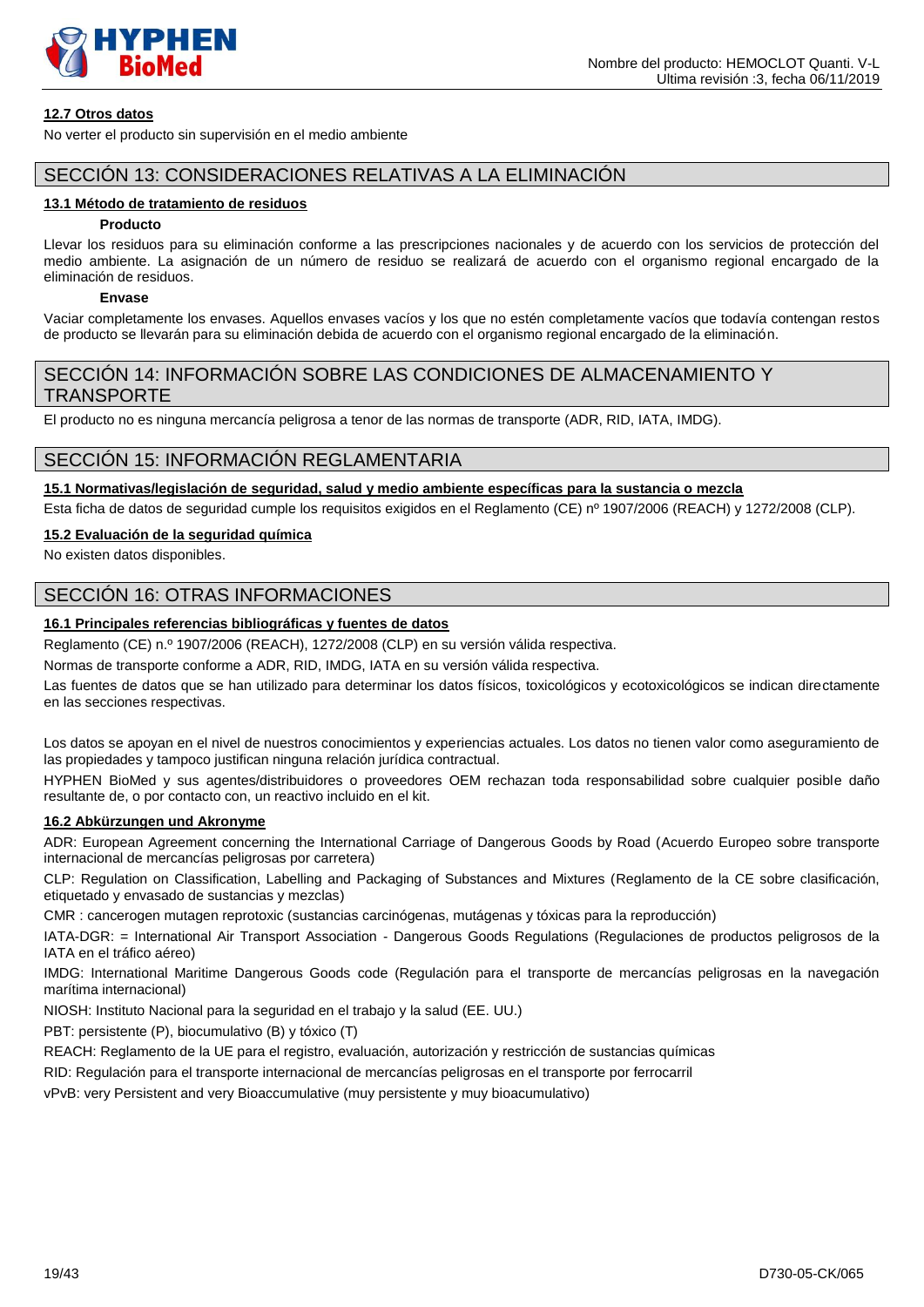

# **FICHA DE DADOS DE SEGURANÇA**

# <span id="page-19-0"></span>**PORTUGUÊS**

### SECÇÃO 1: IDENTIFICAÇÃO DA SUBSTÂNCIA/MISTURA E DA SOCIEDADE/EMPRESA

#### **1.1 Identificador do produto**

| <b>Nome</b>                 | Número        |
|-----------------------------|---------------|
| <b>HEMOCLOT Quanti. V-L</b> | <b>CK065K</b> |

#### **1.2 Utilizações identificadas relevantes da substância ou mistura e utilizações desaconselhadas.**

Dispositivo médico para utilização in vitro

#### **1.3 Identificação do fornecedor da ficha de dados de segurança**

| <b>Fabricante:</b> | <b>HYPHEN BioMed</b>             |
|--------------------|----------------------------------|
|                    | 155 rue d'Eragny                 |
|                    | 95000 Neuville sur Oise (Franca) |
| Tel:               | 33.1.34.40.65.10                 |
| Fax:               | 33.1.34.48.72.36                 |
|                    |                                  |

Endereço de e-mail: [info@hyphen-biomed.com](mailto:info@hyphen-biomed.com)

#### **1.4 Contacto de telefone de emergência**

Tel: 33.1.34.40.65.10 (Só disponível nos horários de funcionamento de escritório)

França

Telefone: 33.1.45.42.59.59 (Centro de Informação Anti-Venenos / Intoxicações francês)

#### Estrangeiro

Dirigir-se à autoridade competente

### SECÇÃO 2: IDENTIFICAÇÃO DOS PERIGOS

#### **2.1 Classificação da substância ou mistura**

#### **Classificação**

O produto não cumpre os critérios de classificação e de rotulagem no âmbito do Regulamento 1272/2008 (CLP).

#### **2.2 Elementos do rótulo**

O produto não requer rotulagem de perigo de acordo com as directivas CE / regulamentação nacional aplicáveis.

#### **2.3 Outros perigos**

Nenhuma

### SECÇÃO 3: COMPOSIÇÃO/INFORMAÇÃO SOBRE OS COMPONENTES

#### **3.1 Substâncias**

Não aplicável, o produto não é uma substância.

#### **3.2 Misturas**

#### **Componentes perigosos**

Este produto não contém substâncias a mencionar de acordo com o Regulamento da UE n.º 1907/2006 (REACH), Anexo II

#### **3.3 Outras informações**

Não deve ser injetado nem ingerido.

Este produto contém material de origem animal e, portanto, deve ser manuseado como potenciais agentes infecciosos. Este produto contém componentes de origem humana testado no momento de doação e resultado não reactivo para HBsAg, anti-HCV,e anti-HIV. Todavia, todo o material de origem humana deve ser considerado potencialmente infeccioso e manuseado como tal de forma a minimizar o risco de infecção por métodos conforme às boas práticas de laboratório.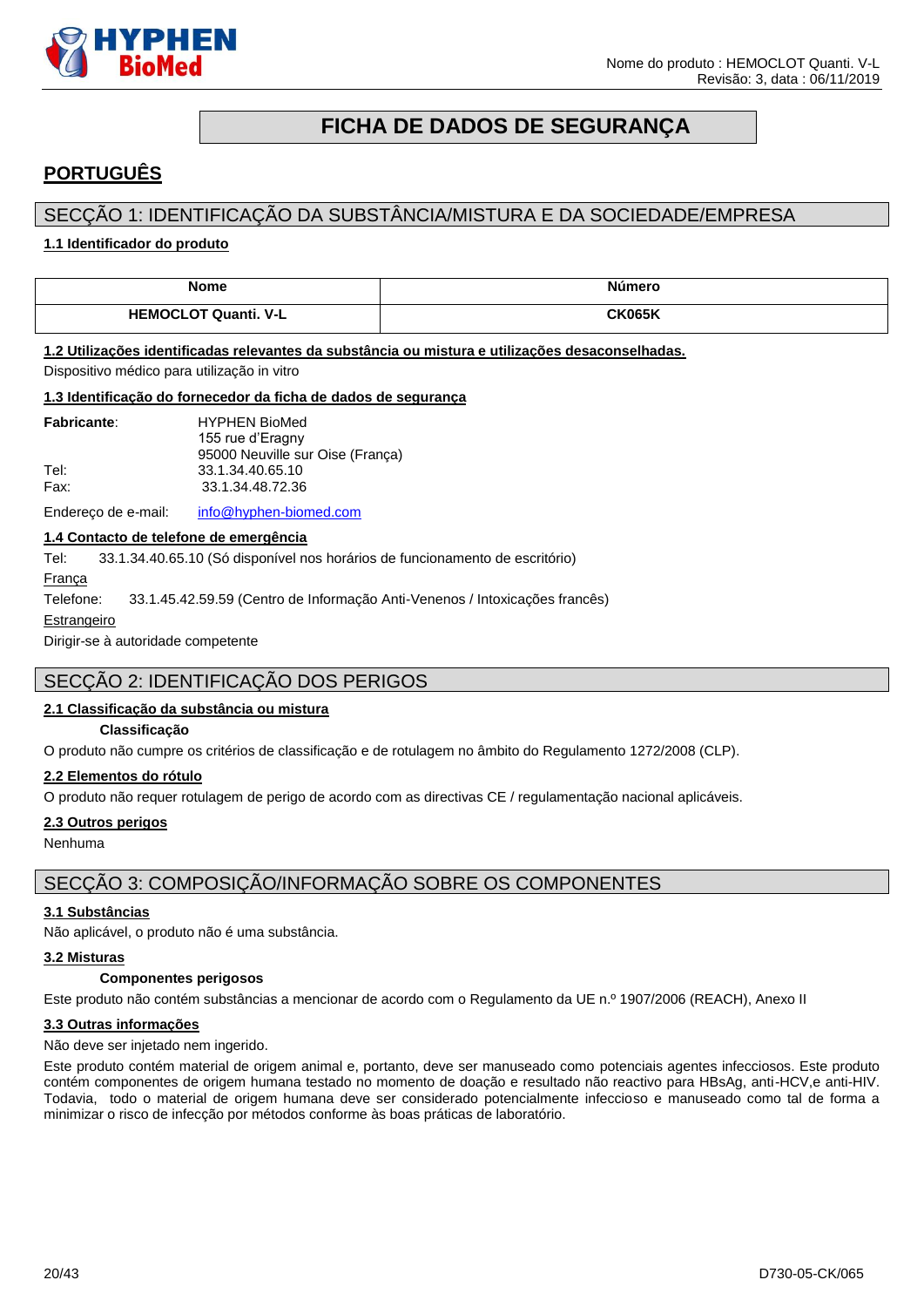

### SECÇÃO 4: PRIMEIROS SOCORROS

#### **4.1 Descrição das medidas de primeiros socorros**

#### **Informações gerais**

Ao manifestar-se de sintomas ou em caso de dúvida obter atendimento médico. Nunca administrar nada por via oral a uma pessoa inconsciente. Não deixar a vítima sozinha/ sem vigilância.

#### **Após inalação**

APÓS INALAÇAO: Levar o sinistrado para o ar fresco. Mantê-lo quente e calmo. Em caso de irritação das vias respiratórias consultar um médico.

#### **Após contacto cutâneo**

APÓS CONTACTO COM A PELE: Limpar imediatamente com muita água e sabão. Retirar imediatamente todo o vestuário contaminado. Lavar antes de reutilizá-lo. No caso de reacções cutâneas, consultar o médico .

#### **Após contacto ocular**

APÓS CONTACTO COM OS OLHOS: Lavar os olhos com água corrente durante pelo menos 15 minutos, mantendo-os bem abertos. Retirar as lentes de contato, se usar e for possível. Continuar a lavar durante. Consultar um oftalmologista.

#### **Após ingestão**

APÓS INGESTÃO, consultar um médico imediatamente. Não provocar o vómito. Nunca forçar a ingestão de algo a alguém inconsciente.

#### **4.2 Sintomas e efeitos mais importantes, tanto agudos como retardados**

Dados indisponíveis.

#### **4.3 Indicações sobre cuidados médicos urgentes e tratamentos especiais necessários**

Dados indisponíveis.

### SECÇÃO 5: MEDIDAS DE COMBATE A INCÊNDIOS

#### **5.1 Meios de extinção**

#### **Meios adequados de extinção**

Trata-se de um produto incombustível. Devem adaptar-se as medidas de extinção de incêndios nas áreas circundantes.

#### **Meios inadequados de extinção**

Jacto de água de grande volume

#### **5.2 Perigos especiais decorrentes da substância ou mistura**

Em caso de incêndio, é possível utilizar as substâncias seguintes: dióxido de carbono (CO2); monóxido de carbono (CO).

#### **5.3 Recomendações para o pessoal de combate a incêndios**

Em caso de incêndio: Usar um aparelho de respiração autónomo e vestuário de protecção.

Não deixar penetrar a água de extinção nos esgotos ou nas águas. Não respirar os gases de explosão e de incêndio.

### SECÇÃO 6: MEDIDAS A TOMAR EM CASO DE FUGAS ACIDENTAIS

### **6.1 Precauções individuais, equipamento de proteção e procedimentos de emergência**

Consultar as medidas de proteção apresentadas nas secções 7 e 8. Evitar o contacto com a pele, os olhos e o vestuário. Evitar a formação de pó. Evitar respirar o gás/névoa/vapores.

### **6.2 Precauções a nível ambiental**

Bloquear o derrame de matéria se for possível sem se colocar a si em perigo. Não deixar infiltrar nas águas residuais. Evitar a dispersão no ambiente.

### **6.3 Métodos e materiais de confinamento e limpeza**

Não repôr o produto derramado na embalagem original para reutilização. Absorver o produto derramado com material absorvente. Limpar cuidadosamente superfícies contaminadas e equipamentos incluindo os dispositivos no respeito da legislação/normas em vigor no domínio do ambiente. Manter em recipientes fechados adequados, para eliminação.

# SECÇÃO 7: MANUSEAMENTO E ARMAZENAMENTO

### **7.1 Precauções para um manuseamento seguro**

### **Recomendações para um manuseamento seguro**

Para minimizar riscos, devem ser adoptadas as medidas destinadas à precaução e protecção das pessoas durante o manuseio do produto. O processo deve ser desenhado, o quanto for possível, de acordo com o estado actual da técnica, de modo a prevenir à liberação de substâncias perigosas e ao contato com a pele.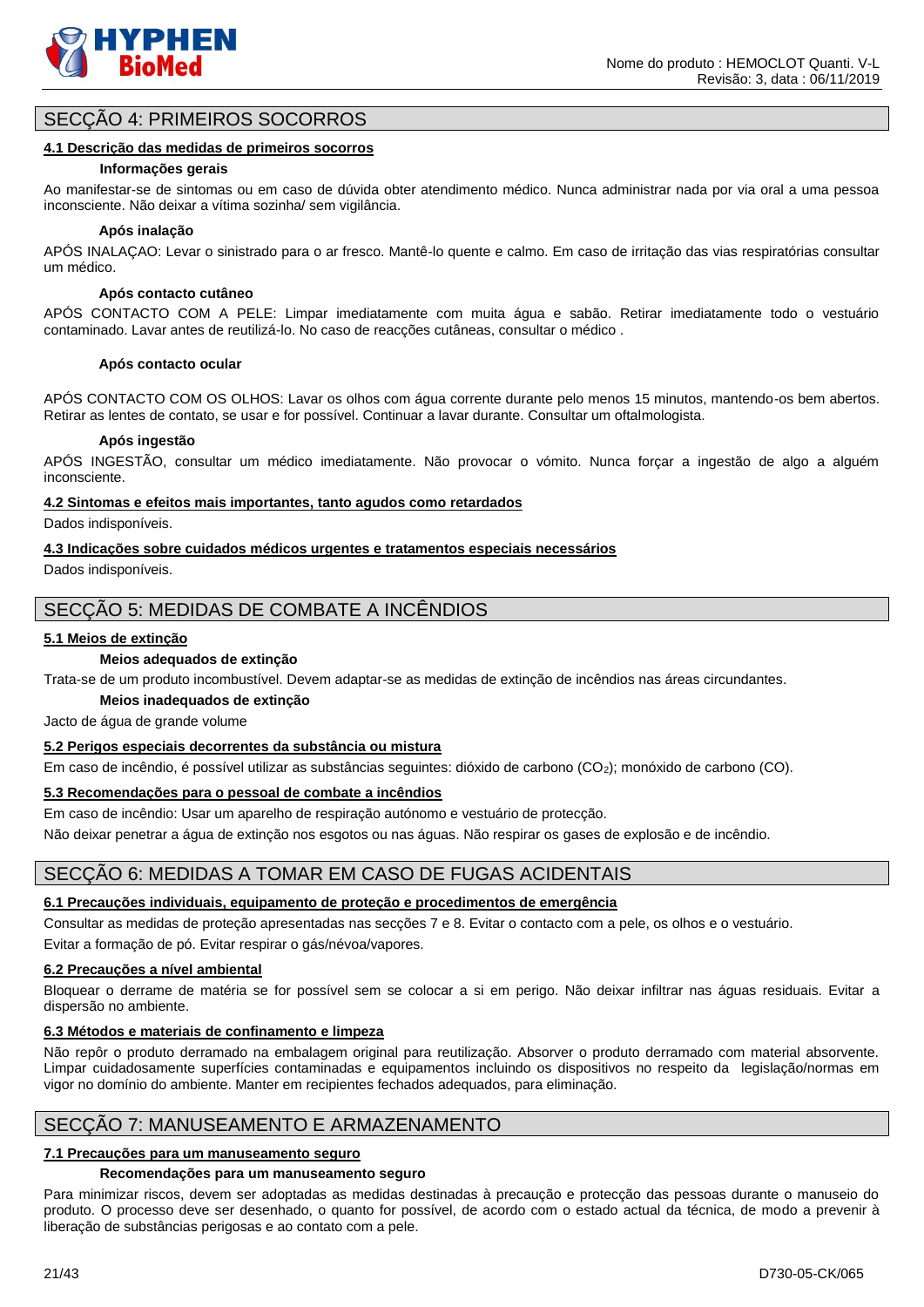

#### **Medidas gerais de proteção e higiene**

Não comer, beber ou fumar durante a utilização. Manter afastada toda a comida e bebida, bem como os alimentos para animais. Lavar as mãos e a pele exposta antes das pausas e depois da utilização. Não inalar vapores. Evitar o contacto com os olhos e a pele. Retirar imediatamente todo o vestuário sujo ou molhado.

#### **Recomendações de proteção contra incêndios e explosões**

Não são necessárias quaisquer medidas especiais.

#### **7.2 Condições de armazenamento seguro, incluindo eventuais incompatibilidades**

#### **Medidas técnicas e condições de armazenamento**

Manter recipiente bem fechado, em lugar fresco, bem ventilado.

**Materiais incompatíveis**

Dados indisponíveis

#### **Temperatura de armazenamento recomendada**

Valor: 2 - 8 °C

#### **Requisitos para locais ou recipientes de armazenamento**

Todos os recipientes abertos devem ser bem fechados e mantidos na vertical para evitar derrames.

#### **7.3 Utilizações finais específicas**

Para além das utilizações mencionadas na secção 1.2 não estão estipuladas outras utilizações específicas.

### SECÇÃO 8: CONTROLO DA EXPOSIÇÃO/PROTEÇÃO INDIVIDUAL

#### **8.1 Parâmetros de controlo**

#### **Valores-limite de exposição profissional**

Não existem parâmetros disponíveis para monitorização.

#### **Valores-limite biológicos**

Dados indisponíveis.

#### **8.2 Controlo da exposição**

#### **Controlos técnicos adequados**

Dar prioridade às medidas técnicas e processos/métodos de trabalho em relação do uso de equipamento de protecção individual. Tomar precauções de acordo com os princípios das boas práticas de higiene e segurança.

#### **Equipamento de proteção individual**

Durante o manuseio do produto, usar só vestuário conforme à legislação em vigor.

#### **Proteção respiratória**

Não é necessária uma protecção respiratória. Sempre que seja necessária protecção respiratória para impedir a respiração de pós incomodativos (níveis elevados de poeira), use máscaras do tipo N95 (US) ou do tipo P1 (EN 143). Use máscaras e respiradores aprovados por normais governamentais apropriadas, como a NIOSH (US) ou a CEN (EU).

#### **Proteção das mãos e da pele**

Usar luvas de protecção durante o manuseio. Antes da utilização, verifique a aptidão das luvas para o lugar de trabalho. Use uma técnica adequada para a remoção das luvas (sem tocar na parte exterior da luva) para evitar o contacto da pele com este produto. Descarte as luvas contaminadas após o uso, de acordo com as regras e as boas práticas de trabalho laboratorial. Lave e seque as mãos.

As luvas devem ser testadas e comprovadas em conformidade com a norma europeia EN374.

As luvas de protecção devem ser substituídas quando danificadas ou quando apresentarem os primeiros sinais de desgaste.

#### **Proteção dos olhos e do rosto**

Use equipamento de protecção ocular testado e aprovado por normais governamentais apropriadas, como a NIOSH (US) ou a EN 166(EU).

#### **Protecção do corpo**

Escolher os equipamentos de protecção individual em função da concentração e quantidade de produto e do local de trabalho.

#### **Outras proteções**

Dados indisponíveis.

#### **Controlo da exposição ambiental**

Bloquear o derrame de matéria se for possível sem se colocar a si em perigo. Não deixar infiltrar nas águas residuais. Evitar a dispersão no ambiente.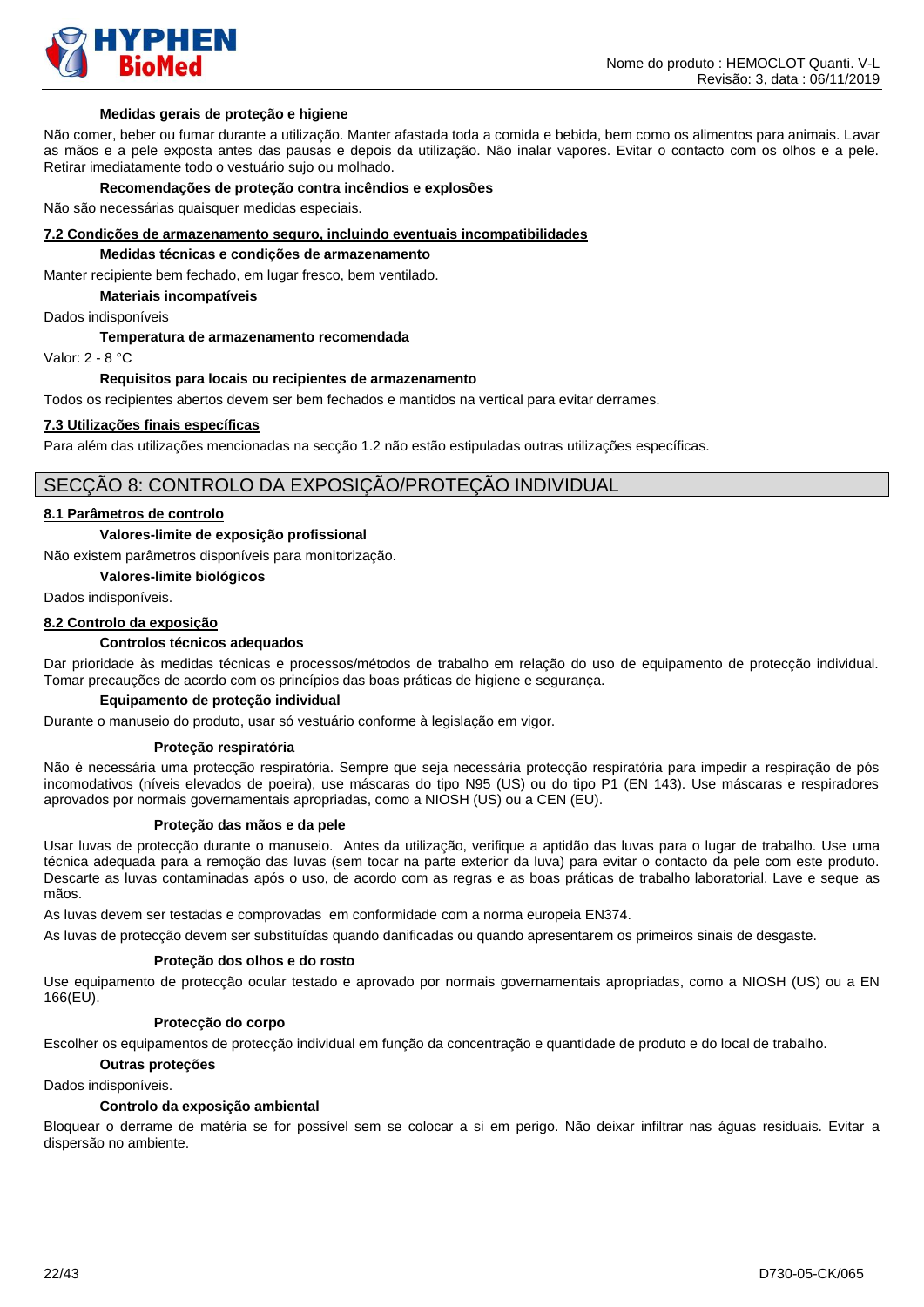

# SECÇÃO 9: PROPRIEDADES FÍSICAS E QUÍMICAS

### **9.1 Informações sobre propriedades físicas e químicas de base**

| Propriedade                                       | R <sub>1</sub>   | R <sub>2</sub>   |
|---------------------------------------------------|------------------|------------------|
| <b>Estado físico</b>                              | Pó liofilizado   | Pó liofilizado   |
| Color                                             | Branco / Amarelo | Branco / Amarelo |
| Odor                                              | <b>ND</b>        | <b>ND</b>        |
| pH                                                | <b>ND</b>        | ND               |
| Ponto de ebulição                                 | <b>ND</b>        | ND               |
| Ponto de fusão                                    | <b>ND</b>        | ND               |
| Ponto de decomposição                             | <b>ND</b>        | <b>ND</b>        |
| Ponto de inflamação                               | <b>ND</b>        | ND               |
| Temperatura de autoinflamação                     | <b>ND</b>        | <b>ND</b>        |
| <b>Propriedades oxidantes</b>                     | <b>ND</b>        | <b>ND</b>        |
| Propriedades explosivas                           | <b>ND</b>        | <b>ND</b>        |
| Inflamabilidade                                   | <b>ND</b>        | <b>ND</b>        |
| Limite de explosão ou inflamabilidade<br>inferior | <b>ND</b>        | ND.              |
| Limite de explosão ou inflamabilidade<br>superior | <b>ND</b>        | <b>ND</b>        |
| Pressão de vapor                                  | <b>ND</b>        | <b>ND</b>        |
| Densidade de vapor                                | <b>ND</b>        | <b>ND</b>        |
| Taxa de evaporação                                | <b>ND</b>        | <b>ND</b>        |
| Densidade relativa                                | <b>ND</b>        | <b>ND</b>        |
| Solubilidade em água                              | <b>ND</b>        | <b>ND</b>        |
| Solubilidade                                      | <b>ND</b>        | <b>ND</b>        |
| Coeficiente de partição n-octanol/água            | <b>ND</b>        | <b>ND</b>        |
| <b>Viscosidade</b>                                | <b>ND</b>        | <b>ND</b>        |
| Outras informações                                | <b>ND</b>        | <b>ND</b>        |

ND : Dados indisponíveis.

#### **9.2 Outras informações**

Dados indisponíveis.

### SECÇÃO 10: ESTABILIDADE E REATIVIDADE

### **10.1 Reatividade**

Nenhuma reacção perigosa em condições normais de utilização.

### **10.2 Estabilidade química**

A preparação é estável se armazenado e manuseado como descrito/indicado em secção 7.

### **10.3 Possibilidade de reações perigosas**

Nenhuma se for utilizado conforme as indicações.

### **10.4 Condições a evitar**

Nenhuma se for utilizado conforme as indicações.

### **10.5 Materiais incompatíveis**

Nenhum conhecido.

### **10.6 Produtos de decomposição perigosos**

Nenhuma se for utilizado conforme as indicações.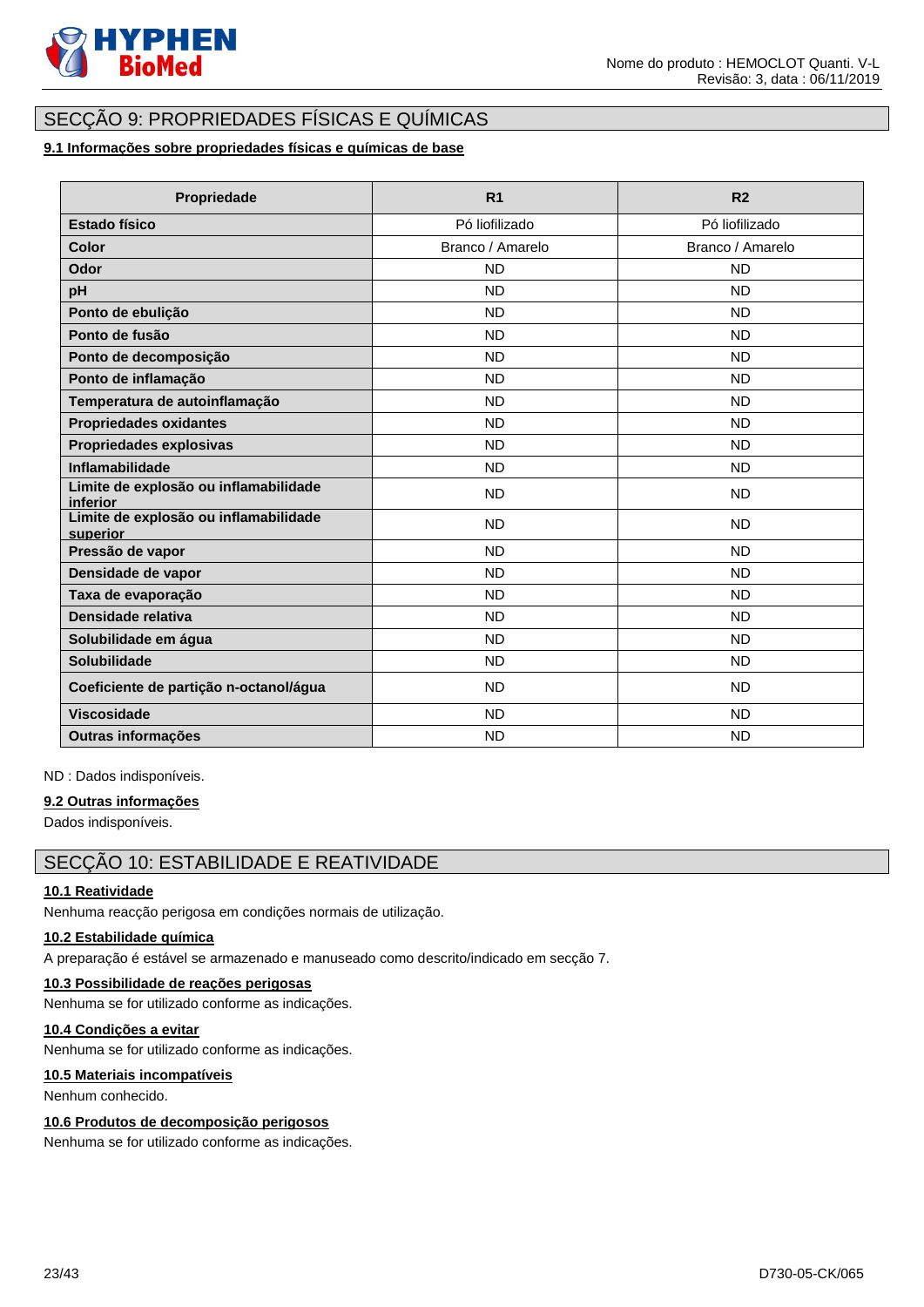

# SECÇÃO 11: INFORMAÇÃO TOXICOLÓGICA

### **11.1 Informações sobre os efeitos toxicológicos**

| <b>Efeitos</b>                                                                     | R <sub>1</sub> | R <sub>2</sub> |
|------------------------------------------------------------------------------------|----------------|----------------|
| Toxicidade aguda por via oral                                                      | ND.            | ND.            |
| Toxicidade aguda por via cutânea                                                   | ND.            | ND.            |
| Toxicidade aguda por via inalatória                                                | ND.            | ND.            |
| Corrosão/irritação cutânea                                                         | ND.            | ND.            |
| Lesões oculares graves/irratação ocular                                            | ND.            | ND.            |
| Sensibilização cutânea, Sensibilização<br>respiratória                             | ND.            | ND.            |
| Mutagenicidade em células germinativas                                             | <b>ND</b>      | ND.            |
| Carcinogenicidade                                                                  | <b>ND</b>      | ND.            |
| Toxicidade reprodutiva                                                             | <b>ND</b>      | ND.            |
| Toxicidade para órgãos-alvo específicos :<br>exposição única<br>exposição repetida | <b>ND</b>      | ND.            |
| Perigo de aspiração                                                                | <b>ND</b>      | <b>ND</b>      |

#### ND : Dados indisponíveis.

Nenhum componente contido no produto em concentrações ≥ 0,1% é considerado como potencialmente cancerígeno o comprovado como cancerígeno no homem.

# SECÇÃO 12: INFORMAÇÃO ECOLÓGICA

#### **12.1 Toxicidade**

| <b>Toxicidade</b>            | R <sub>1</sub> | R <sub>2</sub> |
|------------------------------|----------------|----------------|
| <b>Toxicidade nos peixes</b> |                |                |
| Aguda                        | <b>ND</b>      | <b>ND</b>      |
| Crónica                      |                |                |
| Toxicidade nas dáfnias       |                |                |
| Aguda<br>٠                   | <b>ND</b>      | <b>ND</b>      |
| Crónica                      |                |                |
| <b>Toxicidade nas algas</b>  |                |                |
| Aguda                        | <b>ND</b>      | <b>ND</b>      |
| Crónica                      |                |                |
| Toxicidade nas bactérias     |                |                |
| Aguda                        | <b>ND</b>      | <b>ND</b>      |
| Crónica                      |                |                |

ND : Dados indisponíveis.

#### **12.2 Persistência e degradabilidade**

Dados indisponíveis.

#### **12.3 Potencial de bioacumulação**

Dados indisponíveis.

#### **12.4 Mobilidade no solo**

Dados indisponíveis.

#### **12.5 Resultados da avaliação PBT e mPmB**

| <b>Avaliacão</b> |           | IV        |
|------------------|-----------|-----------|
| Avaliação PBT    | ND        | <b>NL</b> |
| Avaliação mPmB   | <b>ND</b> | <b>ND</b> |

ND : Dados indisponíveis.

#### **12.6 Outros efeitos adversos**

Dados indisponíveis.

#### **12.7 Outras informações**

Não faça descargas do produto para o ambiente, sem uma supervisão apropriada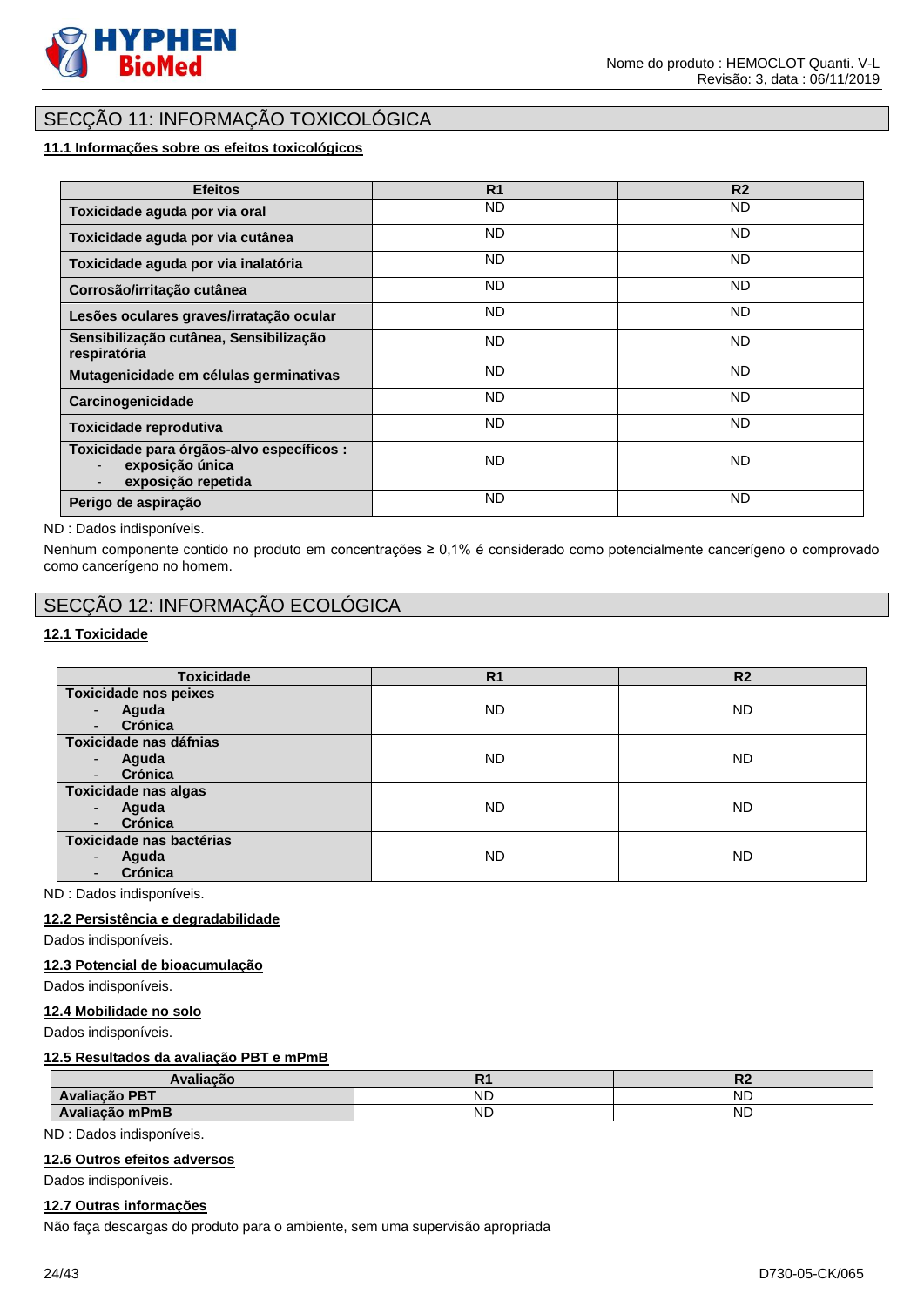

### SECÇÃO 13: CONSIDERAÇÕES RELATIVAS À ELIMINAÇÃO

#### **13.1 Métodos de tratamento de resíduos**

#### **Produto**

Encaminhar os resíduos para uma eliminação adequada em consulta com os serviços de saneamento e ambientais . A atribuição de um número de código de resíduo,deverá ser providenciada em acordo com a empresa de coleta de lixo regional.

#### **Embalagem**

Esvaziar completamente a embalagem do seu conteúdo. Embalagens vazios e não completamente esvaziados dos seus conteúdos devem ser encaminhadas para uma eliminação adequada em acordo com a empresa de coleta de lixo regional.

### SECÇÃO 14: INFORMAÇÕES RELATIVAS AO TRANSPORTE

O produto não é uma mercadoria perigosa no sentido da Regulamentação do transporte de mercadorias perigosas (ADR, RID, IATA, IMDG).

### SECÇÃO 15: INFORMAÇÃO SOBRE REGULAMENTAÇÃO

**15.1 Regulamentação/legislação específica para a substância ou mistura em matéria de saúde, segurança e ambiente**

Esta ficha de dados está conforme os requisitos descritos no Regulamento (CE) N.º 1907/2006 (REACH) e 1272/2008 (CLP).

#### **15.2 Avaliação da segurança química**

Dados indisponíveis.

### SECÇÃO 16: OUTREAS INFORMACOES

### **16.1 Referências bibliográficas importantes e fontes dos dados utilizados:**

Regulamento (CE) No. 1907/2006 (REACH), 1272/2008 (CLP) na última versão.

Prescrições para o transporte de acordo com ADR, RID, IMDG, IATA na versão respectiva actualmente em vigor.

As fontes de dados utilizadas para a avaliação e determinação de dados físicos, toxicológicos e ecotoxicológicos são indicadas nas secções respectivas.

As informações fornecidas baseiam-se no estado actual dos nossos conhecimentos e experiências. No entanto, nenhuma informação deve ser interpretada como uma garantia relativamente às propriedades nem fundamentam uma quaisquer relação contratual.

HYPHEN BioMed e respetivos agentes/distribuidores, bem como os contratantes OEM não devem ser responsabilizados por quaisquer danos resultantes do contacto com os produtos incluídos no kit.

#### **16.2 Abreviaturas e acrónimos**

ADR: European Agreement concerning the International Carriage of Dangerous Goods by Road (Acordo Europeu relativo ao Transporte Internacional de Mercadorias Perigosas por Estrada)

CLP: Regulation on Classification, Labelling and Packaging of Substances and Mixtures (Regulamento (CE) n.º 1272/2008 relativo à Classificação, Rotulagem e Embalagem de substancias e misturas)

CMR : cancerogen mutagen reprotoxic (Carcinogénico, mutagénico ou tóxico para a reprodução)

IATA-DGR: = International Air Transport Association - Dangerous Goods Regulations ( Regulamento IATA-Carga Perigosa Aéreo)

IMDG: International Maritime Dangerous Goods code (Código Marítimo Internacional para o Transporte de Mercadorias Perigosas) NIOSH: Instituto nacional para segurança e saúde profissional dos Estados Unidos.

PBT: Substância Persistente, Bioacumulável e Tóxica

REACH: Regulamento (CE) n.º 1907/2006 relativo ao Registo, Avaliação, Autorização e Restrição de Produtos Químicos

RID: Regulamento relativo ao Transporte Internacional Ferroviário de Mercadorias Perigosas

vPvB: very Persistent and very Bioaccumulative (Muito Persistente e muito Bioacumulável)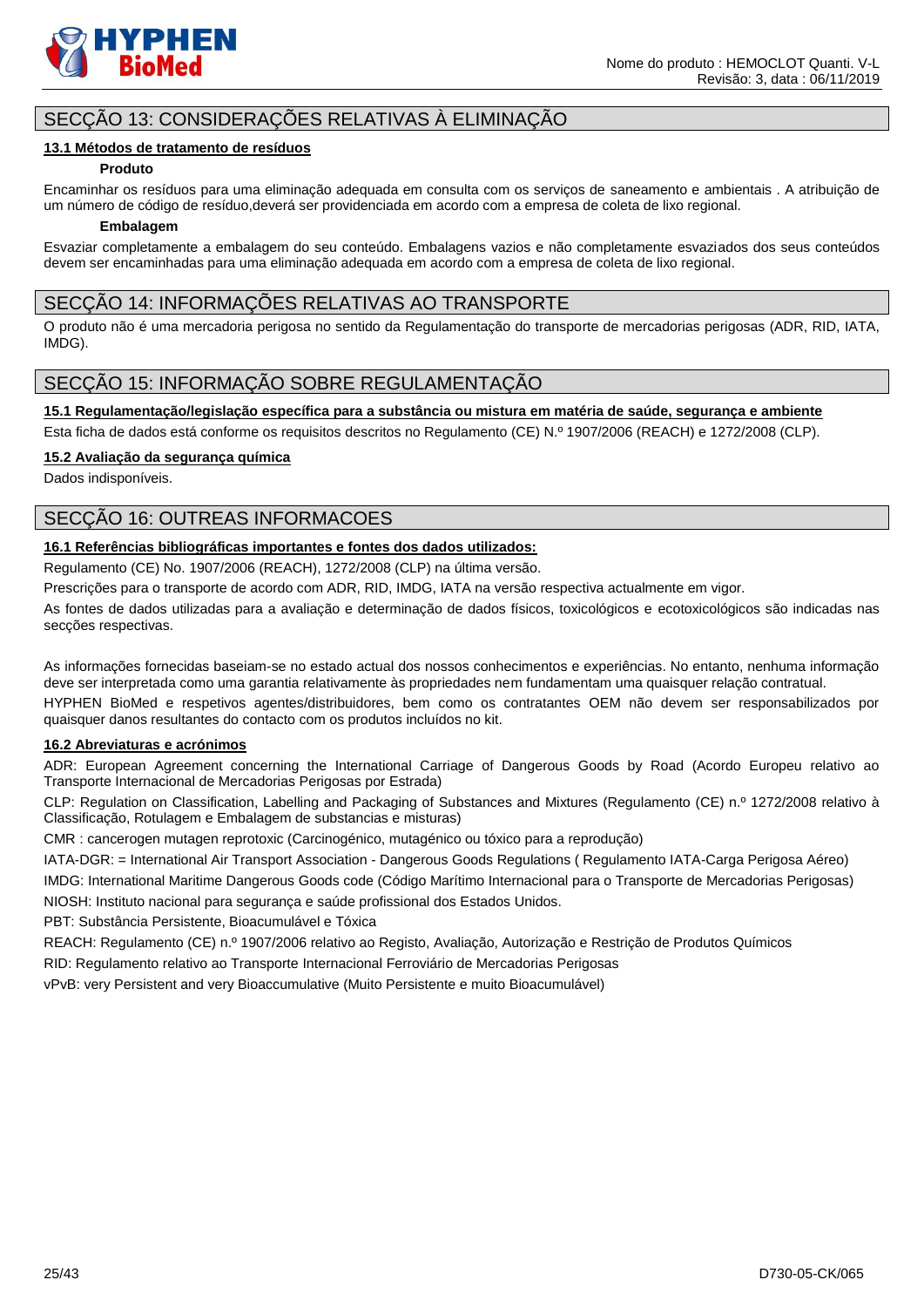

# **Scheda dati di sicurezza**

# <span id="page-25-0"></span>**ITALIANO**

### SEZIONE 1: IDENTIFICAZIONE DEL PRODOTTO E DELLA SOCIETÀ/IMPRESA

#### **1.1 Identificatore del prodotto**

| Nome commerciale            | Codice prodotto: |
|-----------------------------|------------------|
| <b>HEMOCLOT Quanti, V-L</b> | <b>CK065K</b>    |

#### **1.2 Usi pertinenti identificati della sostanza o miscela e usi sconsigliati**

Dispositivo medico per uso in vitro

#### **1.3 Informazioni sul fornitore della scheda di dati di sicurezza**

| <b>Produttore:</b> | <b>HYPHEN BioMed</b>             |
|--------------------|----------------------------------|
|                    | 155 rue d'Eragny                 |
|                    | 95000 Neuville sur Oise (France) |
| Tel∴               | 33.1.34.40.65.10                 |
| Fax:               | 33.1.34.48.72.36                 |
|                    |                                  |

E-Mail: [info@hyphen-biomed.com](mailto:info@hyphen-biomed.com)

#### **1.4 Numero telefonico di emergenza**

Tel.: 33.1.34.40.65.10 (solo disponibile durante gli orari d'ufficio)

# Francia<br>Tel.:

33.1.45.42.59.59 (Centro di informazione Veleno francese)

```
Estero
```
Adire le autorità competenti

### SEZIONE 2: IDENTIFICAZIONE DEI PERICOLI

#### **2.1 Classificazione della sostanza o della miscela**

#### **Informazioni relative alla classificazione**

Questo prodotto non risponde ai criteri di classificazione in alcuna classe di pericolo in conformità del regolamento (CE) n. 1272/2008 relativo alla classificazione, all'etichettatura e all'imballaggio delle sostanze e delle miscele.

#### **2.2 Elementi dell'etichetta**

Il prodotto non è soggetto ad etichettatura secondo le direttive europee / la legislativa nazionale.

#### **2.3 Altri pericoli**

Nessuno

### SEZIONE 3: COMPOSIZIONE/INFORMAZIONE SUGLI INGREDIENTI

#### **3.1 Sostanze**

Non pertinente. Il prodotto non è una sostanza.

#### **3.2 Miscele**

### **Ingredienti pericolosi**

Il prodotto non contiene delle sostanze pericolose da identificare ai sensi del Regolamento CE 1907/2006 (REACH), allegato II

#### **3.3 Altre informazioni**

#### Non iniettare ne ingerire.

Questo prodotto contiene materiali di origine animale; per precauzione, va trattato come materiale potenzialmente infetto. Questo prodotto contiene materiali di origine umana testati al momento della donazione e risultato non reattivo per anticorpi anti-HIV, antigeni di superficie del virus dell'epatite B ed anticorpi anti-HCV. Questo materiale, come avviene per tutti i campioni di origine umana, deve essere trattato secondo adeguate procedure di laboratorio per minimizzare il rischio di trasmissione di malattie infettive.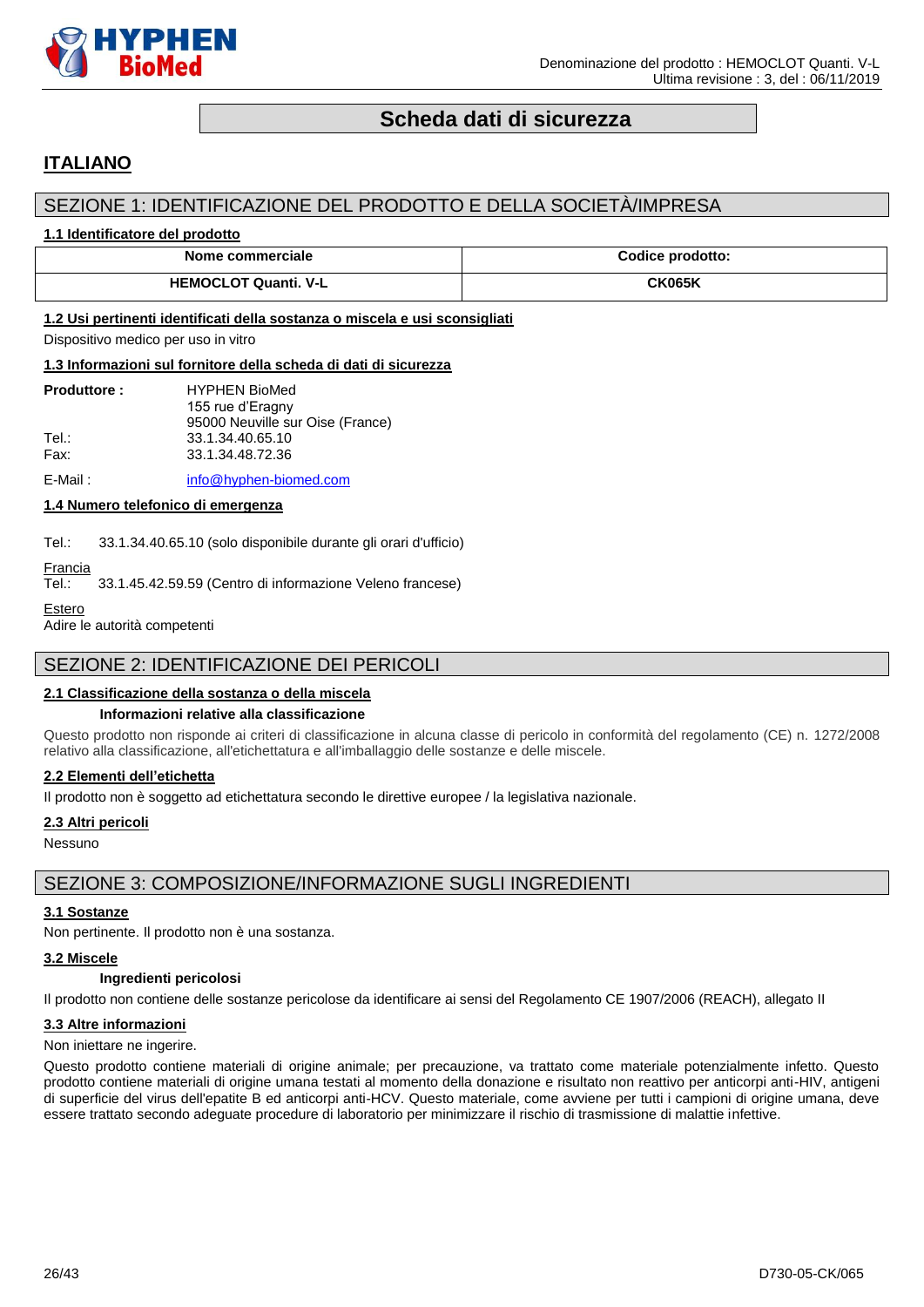

### SEZIONE 4: MISURE DI PRIMO SOCCORSO

#### **4.1 Descrizione delle misure di pronto soccorso**

#### **Informazioni generali:**

Consultare un medico in caso di presenza di sintomi o di dubbio. Non somministrare (per la bocca) alcunchè a persone svenute. Non lasciare mai da solo la vittima.

#### **Inalazione**

IN CASO DI INALAZIONE: trasportare la persona all'aria fresca. Tenerla calda e calma. In caso di irritazione delle vie respiratorie, consultare il medico.

#### **Contatto con la pelle**

IN CASO DI CONTATTO CON LA PELLE: Lavare immediatamente con acqua e sapone. Togliersi di dosso immediatamente tutti gli indumenti contaminati . Lavarli prima del loro riutilizzo. In caso di irritazioni cutanee, consultare il medico.

#### **Contatto con gli occhi**

IN CASO DI CONTATTO CON GLI OCCHI: Sciacquare immediatamente a fondo per al meno 15 minuti sotto acqua corrente tenendo le palpebre aperte. Togliere le eventuali lenti a contatto se è agevole farlo. Continuare a sciacquare. Consultare un medico oculista.

#### **Ingestione**

IN CASO DI INGESTIONE:, ricorrere immediatamente a visita medica. Non provocare il vomito. Non somministrare nulla per via orale a persona in grado di incoscienza.

#### **4.2 Principali sintomi ed effetti, sia acuti e che ritardati**

Nessun dato disponibile.

**4.3 Indicazione dell'eventuale necessità di consultare immediatamente un medico oppure di trattamenti speciali** Nessun dato disponibile.

# SEZIONE 5: MISURE ANTINCENDIO

#### **5.1 Mezzi di estinzione**

#### **Mezzi di estinzione consigliati**

Questo prodotto non è di per sé combustibile. Adattare le misure antincendio alle condizioni d'incendio circostanti.

#### **Mezzi di estinzione da evitare**

Getto d'acqua pieno.

#### **5.2 Misure antincendio particolari**

Mezzi idonei di estinzione : biossido di carbonio (CO2), monossido di carbonio (CO)

#### **5.3 Raccomandazioni per gli addetti all'estinzione degli incendi**

In caso d'incendio: Usare autorespiratori e indumenti di protezione.

Impedire l'entrata dell'acqua contaminata usata per lo spegnimento nelle fognature o nelle acque. Non inalare i gas risultanti da una esplosione o i gas di combustione.

#### SEZIONE 6: MISURE IN CASO DI RILASCIO ACCIDENTALE

#### **6.1 Precauzioni personali, dispositivi di protezione e procedure in caso di emergenza**

Procedere come specificato nelle sezioni 7 e 8. Evitare il contatto con la pelle, gli occhi e gli indumenti. Evitare la dispersione di polveri. Non respirare i gas/la nebbia/i vapori.

#### **6.2 Precauzioni ambientali**

Bloccare le perdite / impedire la propagazione se è possibile senza pericolo. Non immettere nelle acque reflue. Non disperdere nell'ambiente.

#### **6.3 Metodi e materiali per il contenimento e per la bonifica**

Non imballare il prodotto recuperato nei contenitori originali per un eventuale riutilizzo. Recuperare il prodotto fuoriuscito con materiale assorbente. Pulire e disinfettare le superfici e gli arredi contaminati attenendosi alle norme relative alla protezione dell'ambiente pertinenti. Porlo in un contenitore idoneo, chiuso da destinare allo smaltimento.

### SEZIONE 7: MANIPOLAZIONE E IMMAGAZZINAMENTO

#### **7.1 Precauzioni per la manipolazione sicura**

#### **Precauzioni per la manipolazione sicura**

Adottare misure di protezione e di prevenzione idonee al fine di evitare o ridurre al minimo il rischio inerente alla manipolazione del prodotto. Se l'attuale stato dell'arte nel campo tecnico lo consente, concepire i processi lavorativi in modo da prevenire il rilascio di sostanze pericolose / contatto con la pelle.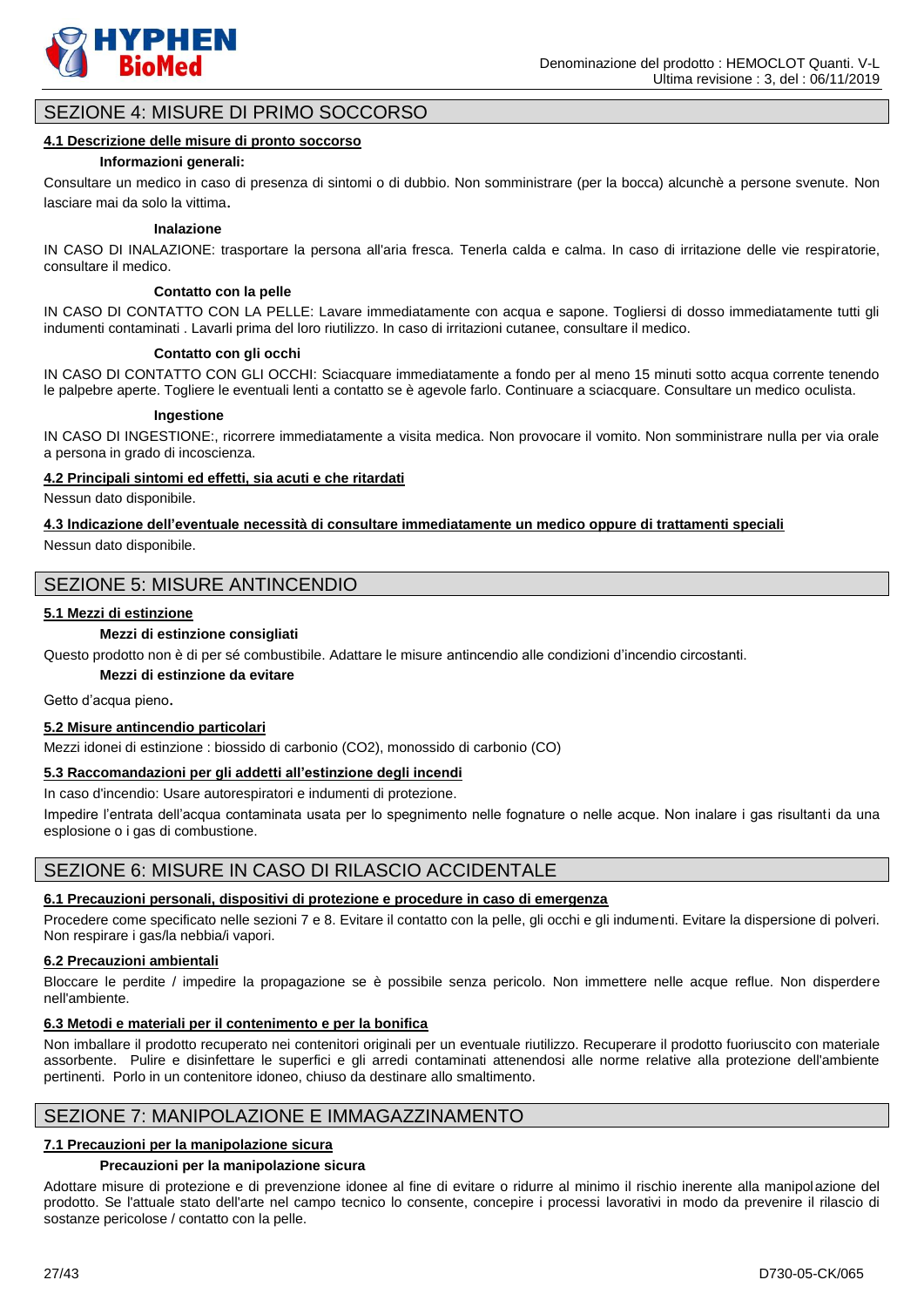

#### **Precauzioni generali e di igiene**

Non mangiare né bere, né fumare durante l'impiego. Conservare lontano da alimenti o mangimi e da bevande. Lavarsi le mani prima di mangiare e al termine della giornata lavorativa. Non respirare i vapori. Evitare il contatto con gli occhi e la pelle con piccoli pezzi. Cambiare immediatamente gli indumenti sporchi o imbevuti.

#### **Considerazioni sulla protezione antincendio e antiesplosione**

Non sono richieste delle misure particolari.

#### **7.2 Condizioni per l'immagazzinamento sicuro, comprese eventuali incompatibilità**

#### **Misure/provvedimenti tecnici e condizioni di immagazzinamento**

Conservare il recipiente ermeticamente chiuso in luogo fresco, sufficientemente aerato.

**Materiali incompatibili**

Nessun dato disponibile.

#### **Temperatura di immagazzinamento raccomandata**

Valore : 2 - 8 ° C

#### **Requisiti dei magazzini e recipienti**

Chiudere bene i recipienti dopo l'uso, conservali in posizione diritta (non capovolgere!) per impedire qualsiasi dispersione accidentale.

#### **7.3 Usi finali specifici**

A parte gli usi descritti nella sezione 1.2 non sono contemplati altri usi specifici.

### SEZIONE 8: CONTROLLO DELL'ESPOSIZIONE/PROTEZIONE INDIVIDUALE

#### **8.1 Parametri di controllo**

#### **Valori limite di esposizione professionale**

Nessun valore limite di esposizione conosciuto.

#### **Biologische Grenzwerte**

Nessun dato disponibile

### **8.2 Controllo dell'esposizione ambientale**

#### **Controlli tecnici idonei**

L'utilizzo di misure tecniche e metodi di lavoro adeguati dovrebbe sempre avere la priorità rispetto ai dispositivi di protezione individuale. Adottare misure di prevenzione ai sensi della buona prassi igienica.

#### **Misure di protezione individuale**

Usare solo indumenti di protezione individuale a norma delle disposizioni in vigore.

#### **Protezione respiratoria**

Non è necessario portare dispositivi di protezione delle vie respiratorie. Usare filtri antipolvere e respiratori con filtro antipolvere di classe N95 (stati uniti) / del tipo P1 (EN143) per proteggere dalla particelle solide in caso di formazione di polvere. Utilizzare respiratori e componenti testati e approvati dai competenti organismi di normazione, quali il NIOSH (USA) il CEN (UE).

#### **Protezione delle mani/della pelle**

Indossare guanti protettivi idonei durante la manipolazione. Prima di usare i guanti, verificare la loro idoneità al lavoro specifico. Usare una tecnica adeguata per la rimozione dei guanti (senza toccare la superficie esterna del guanto) per evitare il contatto della pelle con questo prodotto. Smaltire i guanti contaminati dopo l'uso in accordo con lanormativa vigente e le buone pratiche di laboratorio. Lavare e asciugare le mani.

I guanti di protezione selezionati devono essere testate e approvate a norma EN374.

Sostituire e eliminare subito guanti deteriorati o lesionati.

#### **Protezione per gli occhi/facciale**

Utilizzare dispositivi per la protezione degli occhi testati eapprovati secondo i requisiti di adeguate norme tecnichecome NIOSH (USA) o EN 166 (UE).

#### **Protezione fisica**

Il tipo di attrezzatura di protezione deve essere selezionato infunzione della concentrazione e la quantità di prodottoal posto di lavoro.

#### **Altre misure di protezione**

#### Nessun dato disponibile.

#### **Controllo dell'esposizione ambientale**

Bloccare le perdite / impedire la propagazione se è possibile senza pericolo. Non immettere nelle acque reflue. Non disperdere nell'ambiente.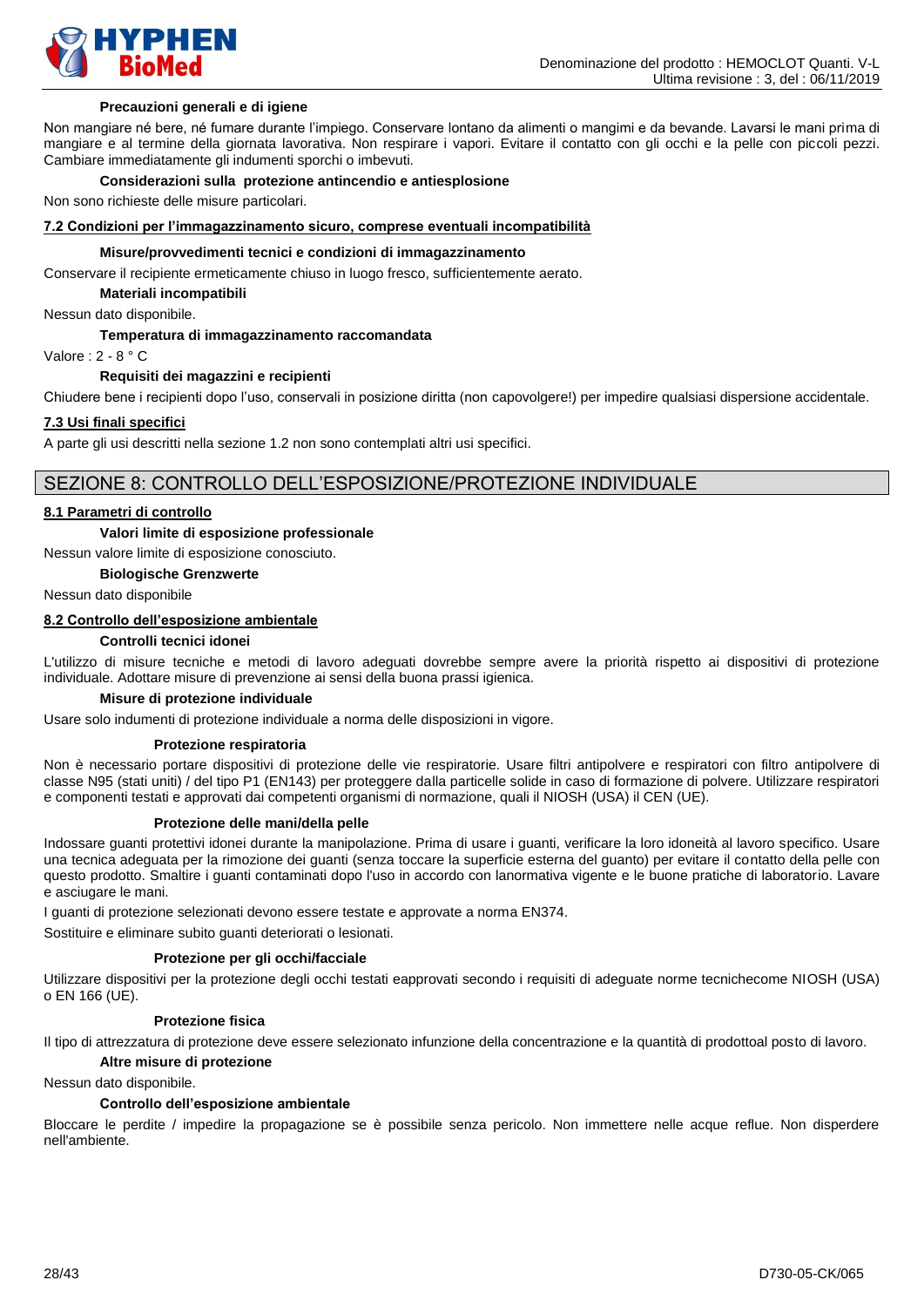

# SEZIONE 9: PROPRIETÀ FISICHE E CHIMICHE

### **9.1 Informazioni sulle proprietà fisiche e chimiche fondamentali**

| Proprietà                                              | $\overline{R1}$      | $\overline{R2}$      |
|--------------------------------------------------------|----------------------|----------------------|
| <b>Stato fisico</b>                                    | Polvere liofilizzata | Polvere liofilizzata |
| Colore                                                 | Bianco / Giallo      | Bianco / Giallo      |
| Odore                                                  | <b>ND</b>            | <b>ND</b>            |
| Valore pH                                              | <b>ND</b>            | <b>ND</b>            |
| Punto di ebollizione                                   | <b>ND</b>            | <b>ND</b>            |
| Punto di fusione                                       | $\overline{ND}$      | $\overline{ND}$      |
| Punto di decomposizione                                | $\overline{ND}$      | $\overline{ND}$      |
| Punto di infiammabilità                                | <b>ND</b>            | <b>ND</b>            |
| Temperatura di autoaccensione                          | <b>ND</b>            | <b>ND</b>            |
| Proprietà ossidanti                                    | <b>ND</b>            | $\overline{ND}$      |
| Proprietà esplosive                                    | <b>ND</b>            | $\overline{ND}$      |
| Infiammabilità (solidi, gas)                           | <b>ND</b>            | <b>ND</b>            |
| Limiti inferiore di infiammabilità o di<br>esplosività | <b>ND</b>            | <b>ND</b>            |
| Limiti superiore di infiammabilità o di<br>esplosività | <b>ND</b>            | <b>ND</b>            |
| Pressione di vapore                                    | <b>ND</b>            | <b>ND</b>            |
| Densità relativa di vapore                             | <b>ND</b>            | <b>ND</b>            |
| Tasso di evaporazione                                  | $\overline{ND}$      | <b>ND</b>            |
| Densità relativa                                       | $\overline{ND}$      | $\overline{ND}$      |
| <b>Idrosolubilità</b>                                  | <b>ND</b>            | <b>ND</b>            |
| Altre proprietà solubili                               | <b>ND</b>            | <b>ND</b>            |
| Coeff. di ripartizione n-ottanolo/acqua                | <b>ND</b>            | <b>ND</b>            |
| <b>Viscosità</b>                                       | <b>ND</b>            | <b>ND</b>            |
| Altre informazioni                                     | <b>ND</b>            | <b>ND</b>            |

ND : Nessun dato disponibile.

#### **9.2 Altre informazioni**

Nessun dato disponibile

## SEZIONE 10: STABILITÀ E REATTIVITÀ

### **10.1 Reattività**

Nessuna reazione pericolosa se manipolato e immagazzinato secondo le disposizioni.

#### **10.2 Stabilità chimica**

Il preparato è stabile se manipolato e stoccato nelle condizioni raccomandate (vedi sez.7).

#### **10.3 Possibilità di reazioni pericolose**

Nessuna se usato secondo le norme.

#### **10.4 Condizioni da evitare**

Nessuna se usato secondo le norme.

#### **10.5 Materiali incompatibili**

Nessun dato disponibile.

#### **10.6 Prodotti di decomposizione pericolosi**

Nessuna se usato secondo le norme.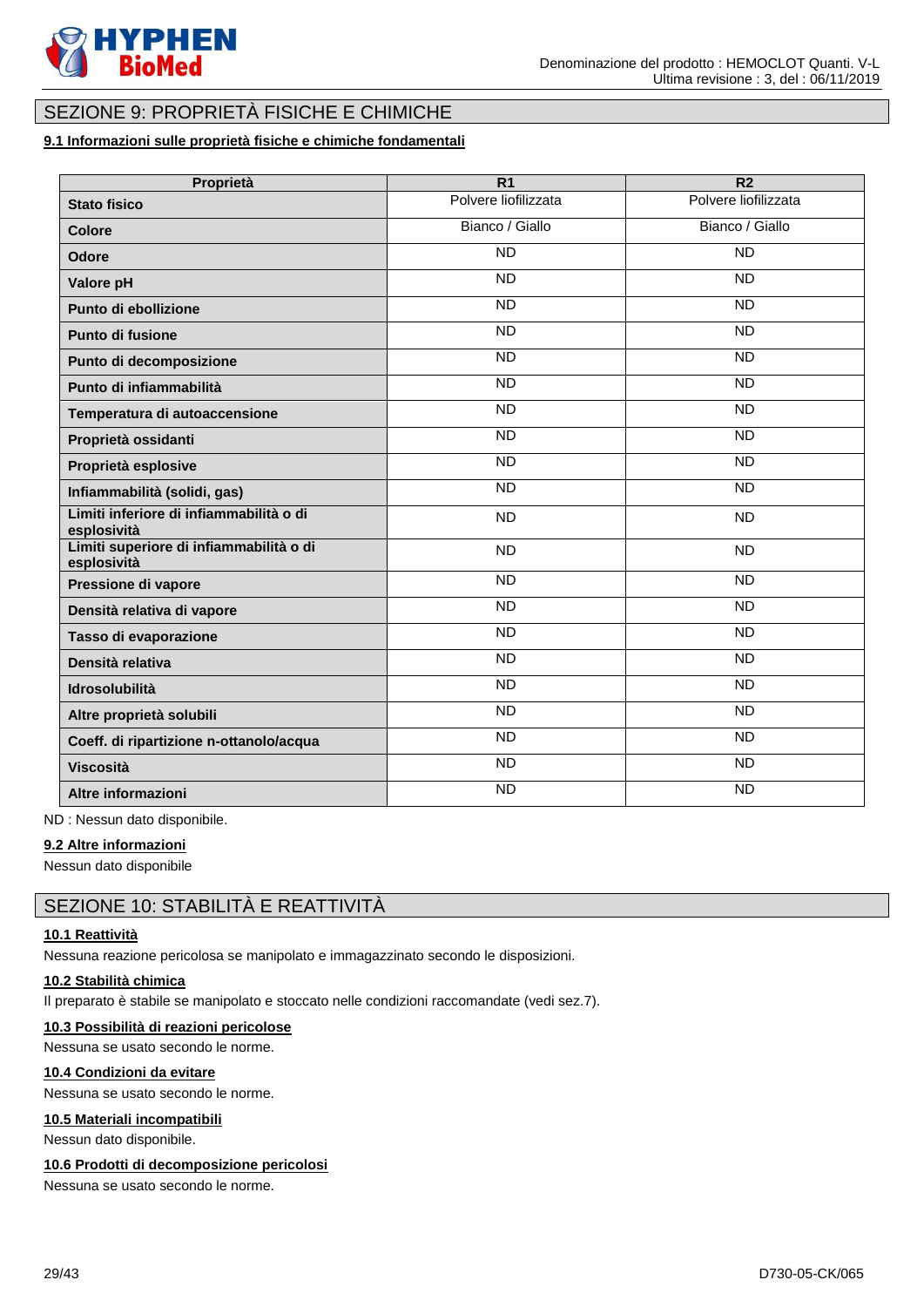

# SEZIONE 11: INFORMAZIONI TOSSICOLOGICHE

### **11.1 INFORMAZIONI sugli effetti tossicologici**

| <b>Effetti</b>                                                                          | R <sub>1</sub> | R <sub>2</sub> |
|-----------------------------------------------------------------------------------------|----------------|----------------|
| Tossicità acuta per via orale                                                           | ND.            | ND             |
| Tossicità acuta per via cutanea                                                         | ND             | <b>ND</b>      |
| Tossicità acuta per inalazione                                                          | ND.            | <b>ND</b>      |
| Corrosione/irritazione della pelle                                                      | ND.            | ND             |
| Gravi danni oculari/irritazione oculare                                                 | ND.            | ND.            |
| Sensibilizzazione della pelle, delle vie<br>respiratorie                                | ND.            | <b>ND</b>      |
| Mutagenicità sulle cellule germinali                                                    | ND.            | <b>ND</b>      |
| Cancerogenicità                                                                         | ND.            | <b>ND</b>      |
| Tossicità per la riproduzione                                                           | ND.            | ND.            |
| Tossicità specifica per organi bersaglio<br>esposizione singola<br>esposizione ripetuta | ND.            | <b>ND</b>      |
| Pericolo in caso di aspirazione                                                         | <b>ND</b>      | <b>ND</b>      |

#### ND : Nessun dato disponibile.

Nessun componente presente nel prodotto in concentrazione ≥ 0,1 % è riconosciuto come potenzialmente cancerogeno o accertato come cancerogeno per l'uomo.

### SEZIONE 12: INFORMAZIONI ECOLOGICHE

#### **12.1 Tossicità**

| <b>Tossicità</b>                    | R <sub>1</sub> | R <sub>2</sub> |
|-------------------------------------|----------------|----------------|
| Tossicità su pesci                  |                |                |
| <b>Acuta</b><br>$\sim$              | ND.            | ND.            |
| Cronica<br>٠                        |                |                |
| Tossicità su dafnie                 |                |                |
| <b>Acuta</b><br>$\sim$              | ND.            | <b>ND</b>      |
| Cronica<br>$\overline{\phantom{a}}$ |                |                |
| Tossicità su alghe                  |                |                |
| Acuta<br>$\sim$                     | ND.            | <b>ND</b>      |
| Cronica<br>$\overline{\phantom{a}}$ |                |                |
| Tossicità sui batteri               |                |                |
| Acuta<br>$\overline{\phantom{0}}$   | ND.            | <b>ND</b>      |
| Cronica                             |                |                |

ND : Nessun dato disponibile.

#### **12.2 Persistenza e degradabilità**

Nessun dato disponibile.

#### **12.3 Potenziale bioaccumulativo**

Nessun dato disponibile.

#### **12.4 Mobilità nel suolo**

Nessun dato disponibile.

### **12.5 Risultati della valutazione PBT e vPvB**

| /alutazione             |           | w         |
|-------------------------|-----------|-----------|
| <b>Valutazione PBT</b>  | <b>ND</b> | <b>ND</b> |
| <b>Valutazione vPvB</b> | <b>ND</b> | <b>ND</b> |

ND : Nessun dato disponibile.

#### **12.6 Altri effetti avversi**

Nessun dato disponibile.

#### **12.7 Altre informazioni**

Non far pervenire il prodotto NELL'AMBIENTE in modo incontrollato.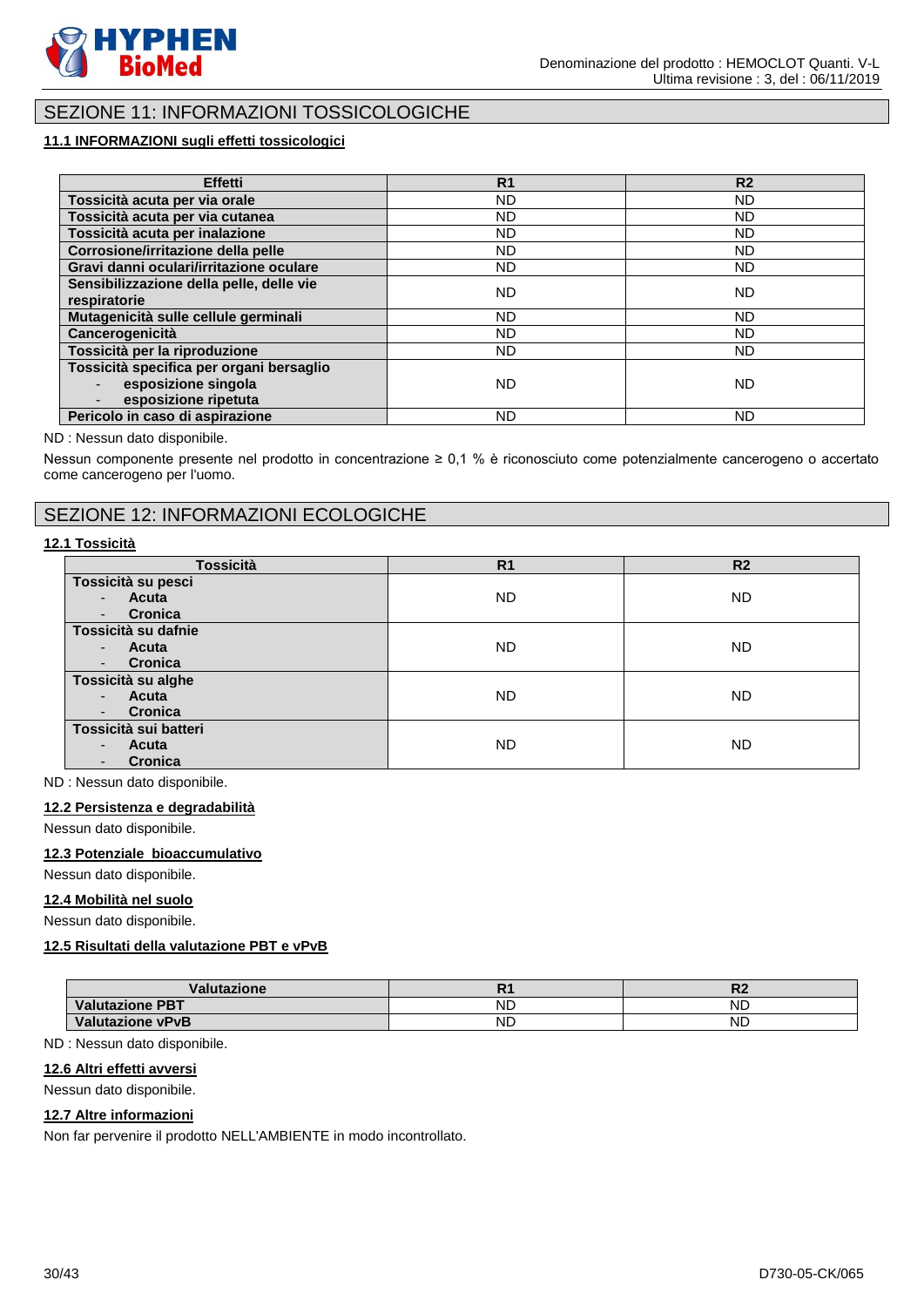

### SEZIONE 13: CONSIDERAZIONI SULLO SMALTIMENTO

#### **13.1 Metodi di trattamento dei rifiuti**

#### **Prodotto**

Conferire rifiuti (non riciclabili / eccedenze) allo smaltimento conformemente alle specifiche nazionali e sopo consultazione dei servizi per la gestione ambientale. Assegnare il codice di rifiuto appropriato rivolgendosi alle autorità competenti / allo smaltitore regionale.

#### **Imballaggio**

Svuotare completamente l'imballo Conferire imballaggi vuoti e imballaggi con residui del contenuto ad un adeguato smaltimento rivolgendosi alle autorità competenti / allo smaltitore regionale.

### SEZIONE 14: INFORMAZIONI SUL TRASPORTO

Il prodotto non è una merce pericolosa ai sensi dei Regolamenti in materia di trasporto di merci pericolose (ADR, RID, IATA, IMDG).

### SEZIONE 15: INFORMAZIONI SULLA REGOLAMENTAZIONE

#### **15.1 Norme e legislazione relativa alla salute, sicurezza e l'ambiente specifiche per la sostanza o la miscela**

La presente scheda dati di sicurezza soddisfa i requisiti stabiliti nel Regolamento (CE) n. 1907/2006 (REACH) e 1272/2008 (CLP).

#### **15.2 Valutazione della sicurezza chimica**

Nessun dato disponibile.

### SEZIONE 16: ALTRE INFORMAZIONI

### **16.1 Principali riferimenti bibliografici e fonti di dati**

Regolamento (CE) 1907/2006 (REACH), Regolamento 1272/2008 (CLP) nella rispettiva versione modificata e aggiornata attualmente in vigore.

Norme sul trasporto secondo ADR, RID, IMDG, IATA nella versione rispettiva attualmente in vigore.

Le fonti di dati utilizzate per la determinazione dei dati fisici, tossicologici ed ecotossicologici sono indicate nei capitoli rispettivi.

Le informazioni qui contenute si basano sul livello attuale delle nostre conoscenze ed esperienze. I dati riportati in alto non rappresentano tuttavia alcuna garanzia delle caratteristiche del prodotto e non costituiscono alcun rapporto giuridico contrattuale.

HYPHEN BioMed e i suoi rappresentanti/distributori o partner OEM declinano ogni responsabilità per qualsiasi danno consecutivo al contatto con un reagente contenuto nel kit.

#### **16.2 Abbreviazioni e acronimi**

ADR: European Agreement concerning the International Carriage of Dangerous Goods by Road (Accordo europeo sul trasporto internazionale di merci pericolose su strada)

CLP: Regulation on Classification, Labelling and Packaging of Substances and Mixtures (Regolamento relativo alla classificazione, all'etichettatura e all'imballaggio delle sostanze e delle miscele; regolamento (CE) n. 1272/2008)

CMR : cancerogen mutagen reprotoxic (Cancerogene, mutagene e tossiche per la riproduzione)

IATA-DGR: International Air Transport Association - Dangerous Goods Regulations (Regolamento sul trasporto di merci pericolose della IATA (Associazione per il trasporto aereo internazionale))

IMDG: International Maritime Dangerous Goods (Code) (Codice marittimo internazionale per le merci pericolose)

NIOSH: Istituto federale statunitense responsabile per la ricerca nel settore degli infortuni e delle malattie nei luoghi di lavoro

PBT: Sostanza persistente (P), bioaccumulabile (B) e tossica (T)

REACH: Registrazione, valutazione, autorizzazione e restrizione delle sostanze chimiche Regolamento (CE) n. 1907/2006

RID: Regolamenti sul trasporto internazionale di merci pericolose su ferrovia

vPvB: very Persistent and very Bioaccumulative (molto persistente e molto bioaccumulabile)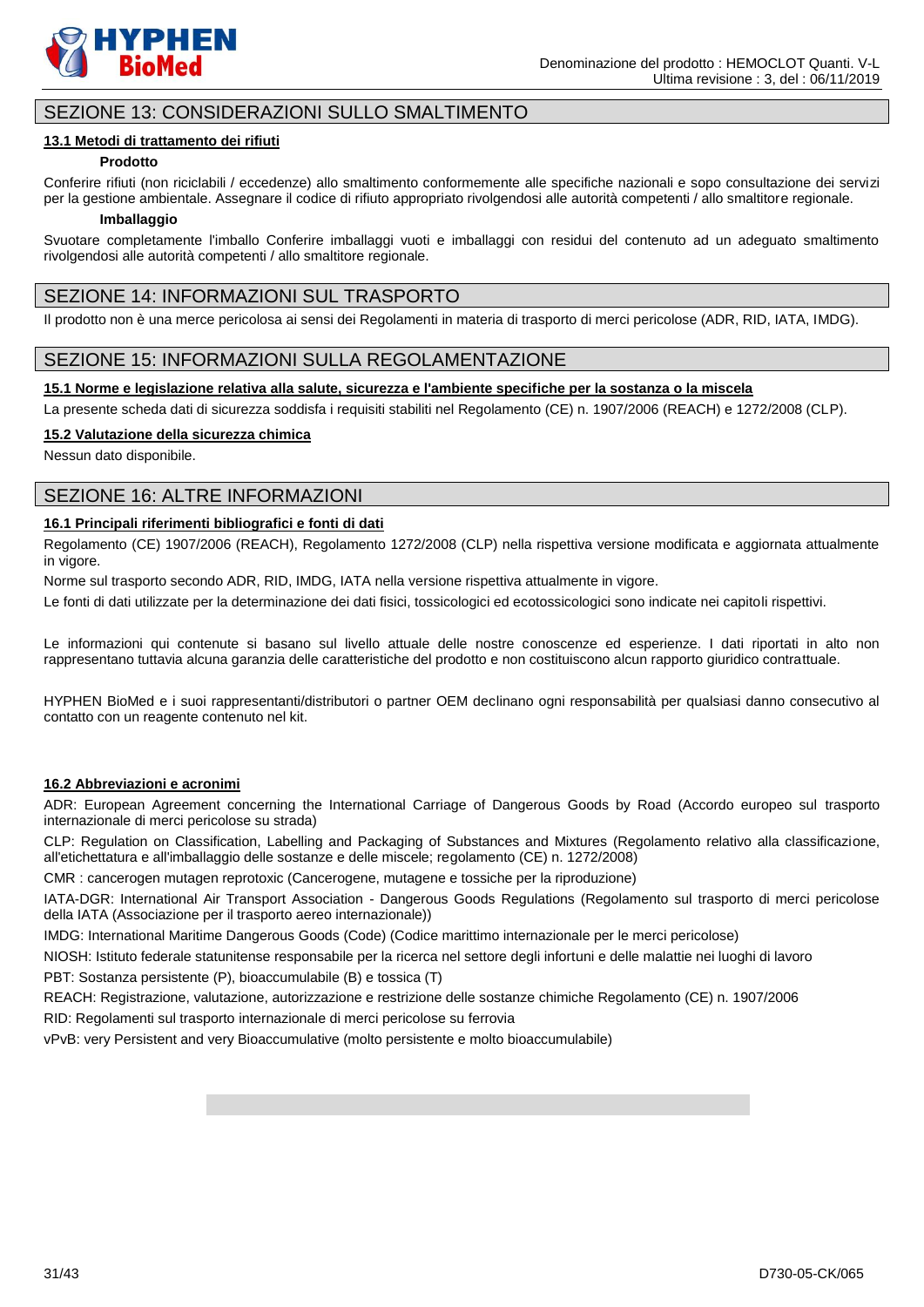

# **SICHERHEITSDATENBLATT**

# <span id="page-31-0"></span>**DEUTSCH**

### ABSCHNITT 1: BEZEICHNUNG DES PRODUKTS UND DES UNTERNEHMENS

#### **1.1 Produktidentifikator:**

| <b>Artikelbezeichnung</b>   | elnummer                                 |
|-----------------------------|------------------------------------------|
| <b>HEMOCLOT Quanti, V-L</b> | ${\mathsf C}{\mathsf K}{\mathsf {065K}}$ |

# **1.2 Relevante identifizierte Verwendungen des Stoffs und Verwendungen, von denen abgeraten wird**

### Medizinprodukt zur In-vitro-Verwendung

**1.3 Einzelheiten zum Hersteller und Lieferant, der das Sicherheitsdatenblatt bereitstellt**

| Hersteller: | <b>HYPHEN BioMed</b>             |
|-------------|----------------------------------|
|             | 155 rue d'Eragny                 |
|             | 95000 Neuville sur Oise (France) |
| Tel:        | 33.1.34.40.65.10                 |
| Fax:        | 33.1.34.48.72.36                 |
|             |                                  |

E-Mail: [info@hyphen-biomed.com](mailto:info@hyphen-biomed.com)

#### **1.4 Notrufnummer**

Tel: 33.1.34.40.65.10 (Diese Nummer ist nur zu Bürozeiten besetzt)

Frankreich

Tel.: 33.1.45.42.59.59 (Giftinformationszentrale in Frankreich)

Ausland

Sich an die zuständige(n) Behörde(n) wenden

### ABSCHNITT 2: MÖGLICHE GEFAHREN

#### **2.1 Einstufung des Stoffs oder Gemischs**

#### **Hinweise zur Einstufung**

Dieses Produkt erfüllt nicht die in der Verordnung (EG) 1272/2008 - auch CLP-Verordnung genannt - definierten Kriterien zur Einstufung und Kennzeichnung.

#### **2.2 Kennzeichnungselemente**

Gemäß EG-Richtlinien bzw. geltender nationaler Gesetzgebung ist für dieses Produkt keine Kennzeichnung erforderlich.

#### **2.3 Sonstige Gefahren**

Keine

### ABSCHNITT 3: ZUSAMMENSETZUNG / ANGABEN ZU BESTANDTEILEN

#### **3.1 Stoffe**

Nicht zutreffend. Das Produkt ist kein Stoff.

#### **3.2 Gemische**

#### **Gefährliche Inhaltsstoffe**

Das Produkt enthält keine gefährlichen Stoffe, die gemäß der Verordnung (EG) 1907/2006, Anhang II.

#### **3.3 Sonstige Angaben**

Nicht injizieren oder einnehmen.

Das Produkt enthält Material tierischer Herkunft und muss als potentiell krankheitserregend behandelt werden. Das Produkt enthält Material menschlicher Herkunft welches zum Zeitpunkt der Spende untersucht wurde und für nicht reaktiv befunden wurde gegenüber Antikörper gegen HIV, Hepatitis-B-Oberflächenantigenen und Hepatitis-C-Virus (HCV). Wie bei allen Proben menschlicher Herkunft, ist dieses Produkt zur Minimierung einer Übertragungsgefahr möglicher Infektionen unter Verwendung geeigneter Laborverfahren zu handhaben.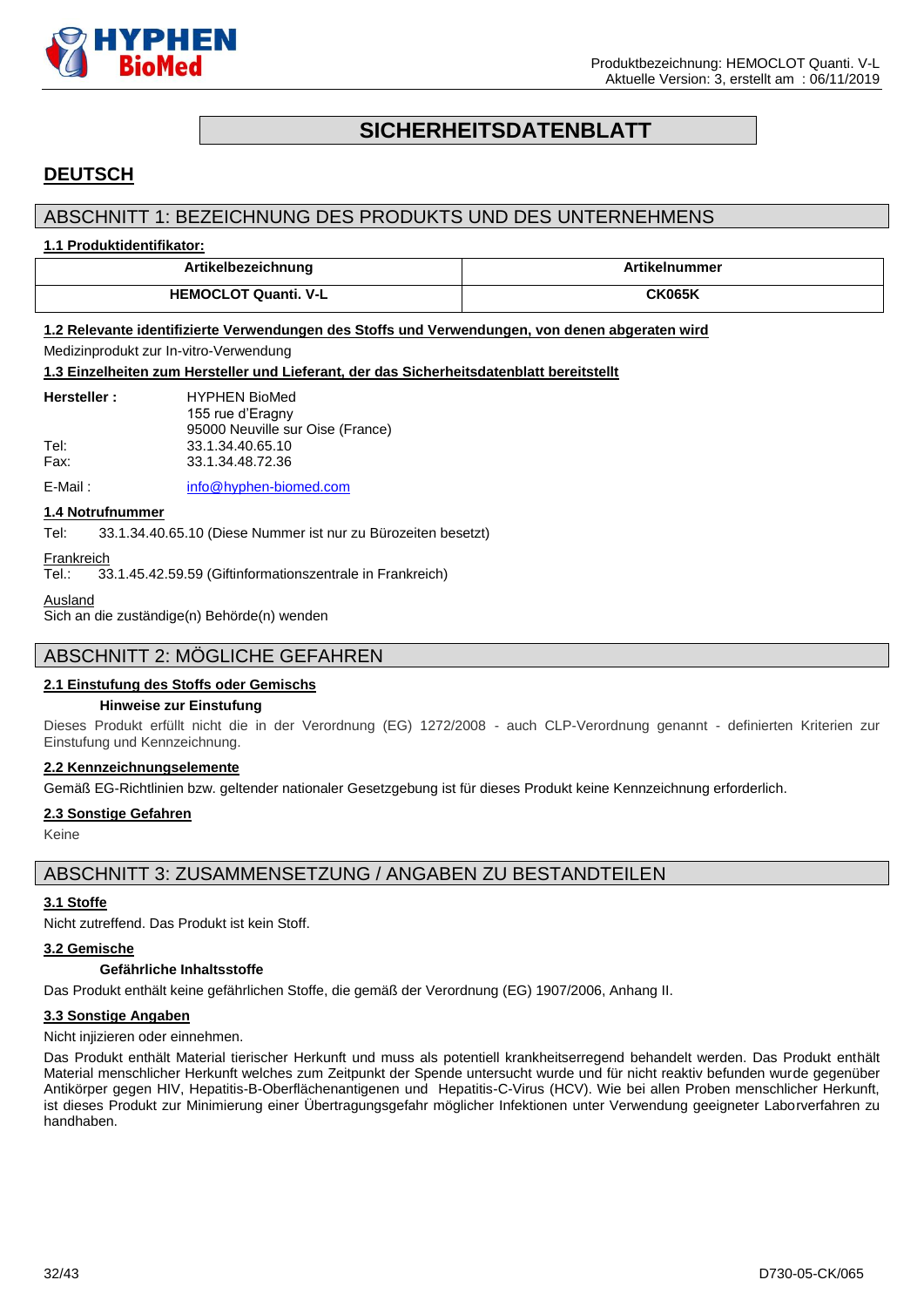

### ABSCHNITT 4: ERSTE-HILFE-MAßNAHMEN

#### **4.1 Beschreibung der Erste-Hilfe-Maßnahmen**

#### **Allgemeine Hinweise:**

Bei Auftreten von Symptomen oder in Zweifelsfällen Arzt hinzuziehen. Niemals einer bewusstlosen Person etwas durch den Mund verabreichen. Betroffene Person betreuen bzw. nicht unbeobachtet lassen.

#### **Nach Einatmen**

BEI EINTAMEN: Die Person an die frische Luft bringen. Betroffenen in Ruhelage bringen und warm halten. Bei Reizung der Atemwege Arzt hinzuziehen.

#### **Nach Hautkontakt**

BEI KONTAKT MIT DER HAUT: Sofort mit viel Wasser und Seife waschen. Alle beschmutzten, getränkten Kleidungsstücke sofort ausziehen. Vor erneutem Tragen gründlich waschen. Bei Hautreaktionen Arzt hinzuziehen.

#### **Nach Augenkontakt**

BEI KONTAKT MIT DEN AUGEN: Sofort unter fließendem Wasser bei gespreiztem Lid unter Schutz des unverletzten Auges mind. 15 min spülen. Eventuell Vorhandene Kontaktlinsen nach Möglichkeit entfernen. Weiter ausspülen. Augenarzt aufsuchen.

#### **Nach Verschlucken**

BEI VERSCHLUCKEN, sofort Arzt hinzuziehen. Kein Erbrechen einleiten. Nichts über den Mund verabreichen, wenn die Person bewusstlos ist.

#### **4.2 Wichtige akute und verzögert auftretende Symptome und Wirkungen**

Keine Angaben verfügbar.

#### **4.3 Hinweise auf ärztliche Soforthilfe oder Spezialbehandlung**

Keine Angaben verfügbar.

### ABSCHNITT 5: MAßNAHMEN ZUR BRANDBEKÄMPFUNG BRAND

#### **5.1 Löschmittel**

#### **Geeignete Löschmittel**

Das Produkt selbst ist nicht brennbar. Löschmaßnahmen auf Umgebungsbrand abstimmen.

#### **Ungeeignete Löschmittel**

Wasservollstrahl

#### **5.2 Besondere Maßnahmen zur Brandbekämpfung**

Zum Löschen geeignete Mittel: Kohlendioxid (CO2), Kohlenmonoxid (CO)

#### **5.3 Hinweise für die Brandbekämpfung**

Bei Brand: Umluftunabhängigen Atemschutz und Schutzkleidung tragen.

Löschwasser darf nicht in die Kanalisation oder Gewässer gelangen. Explosions- und Brandgase nicht einatmen.

### ABSCHNITT 6: MAßNAHMEN BEI UNBEABSICHTIGTER FREISETZUNG

#### **6.1 Personenbezogene Vorsichtsmaßnahmen, Schutzausrüstung und in Notfällen anzuwendende Verfahren**

Vorgehen wie in Abschnitt 7 und 8 beschrieben. Berührung mit Haut, Augen und Kleidung vermeiden. Staubbildung vermeiden. Dampf/Nebel/Gas nicht einatmen.

#### **6.2 Umweltschutzmaßnahmen**

Verbreitung und Abfließen von freigesetzten Material verhindern, wenn gefahrlos möglich. Nicht ins Abwasser gelangen lassen. Freisetzung in die Umgebung verhindern.

#### **6.3 Methoden und Material für Rückhaltung und Reinigung**

Verschüttetes Produkt nicht in seinen Originalbehälter zum Zweck einer Wiederverwendung zurück gießen. Verschüttetes Produkt mit saugfähigem Material aufnehmen. Verschmutzte Oberflächen und Gegenstände unter Einhaltung aller Umwelt relevanter Rechtsvorschriften besonders gründlich reinigen. In geeigneten, geschlossenen Behältern aufbewahren und der Entsorgung zuführen.

### ABSCHNITT 7: HANDHABUNG UND LAGERUNG

#### **7.1 Schutzmaßnahmen zur sicheren Handhabung**

#### **Hinweise zur sicheren Handhabung**

Das Risiko beim Umgang mit dem Produkt ist durch Anwendung von Schutz- und.Vorbeugungsmaßnahmen auf ein Mindestmaß zu verringern. Arbeitsverfahren, sofern nach dem Stand der Technik möglich, so gestalten, dass gefährliche Stoffe nicht frei werden können bzw. ein Hautkontakt ausgeschlossen werden kann.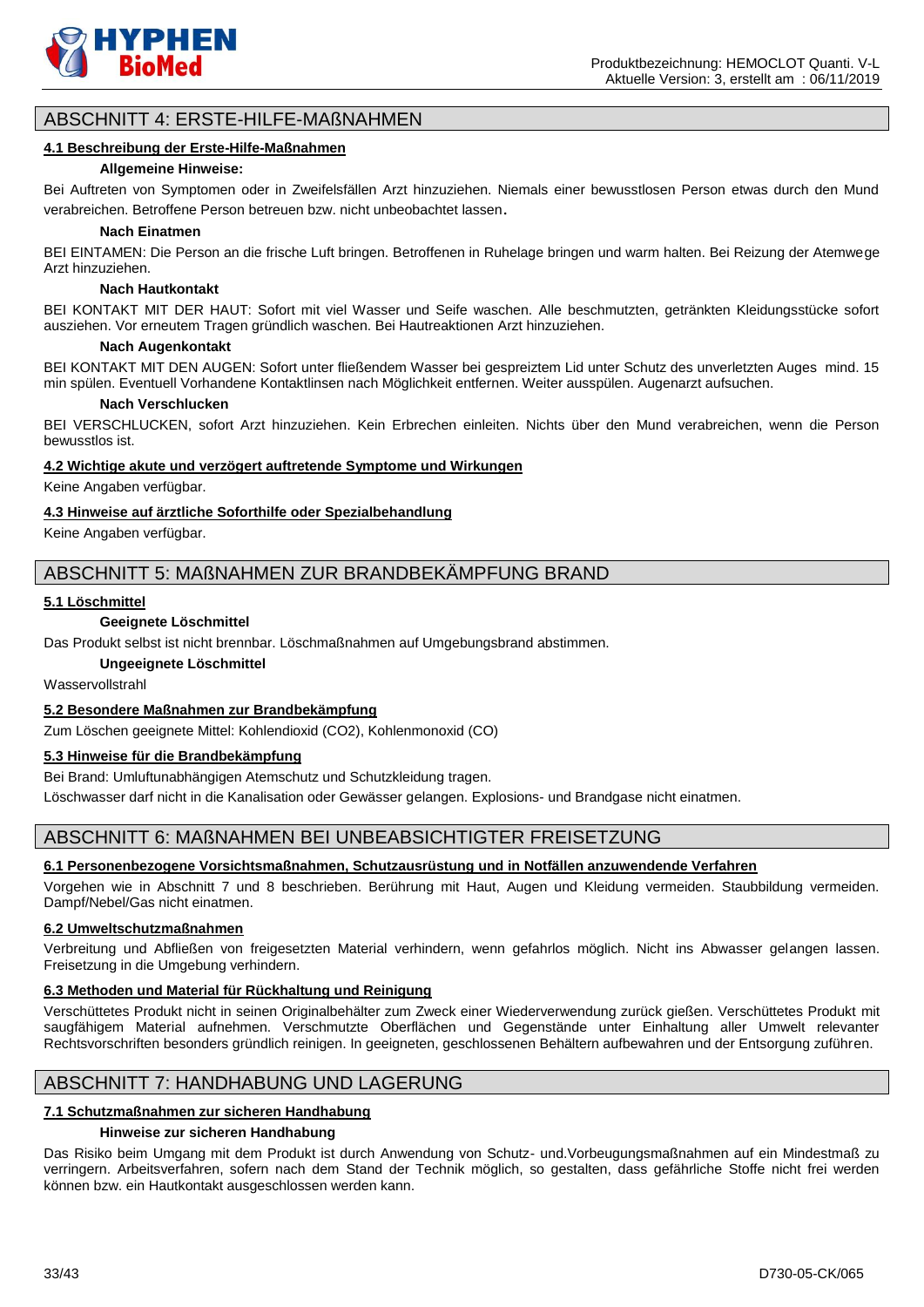

#### **Allgemeine Schutz- und Hygienemaßnahmen**

Bei der Arbeit nicht essen, trinken oder rauchen. Nahrungsmittel, Getränke und Futtermittel fernhalten. Vor den Pausen und bei Arbeitsende Hände und Haut waschen. Dämpfe nicht Einatmen. Augen- und Hautkontakt mit Scherben vermeiden. Beschmutzte, getränkte Kleidung sofort ausziehen

#### **Hinweise zum Brandschutz/Explosionsschutz**

Keine besondere Maßnahmen erforderlich.

#### **7.2 Bedingungen zur sicheren Lagerung unter Berücksichtigung von Unverträglichkeiten**

#### **Technische Maßnahmen und Lagerbedingungen**

Behälter dicht geschlossen halten und an einem kühlen, gut gelüfteten Ort aufbewahren.

**Unverträgliche Materialien**

Es sind keine Angaben vorhanden.

**Empfohlene Lagertemperatur**

Wert : 2 - 8 ° C

#### **Anforderungen an Lagerräume und Behälter**

Einmal geöffnete Behälter sind sorgfältig wieder zu verschließen und müssen aufrecht stehen um Leckagen zu vermeiden.

#### **7.3 Spezifische Endanwendungen**

Außer den in Abschnitt 1.2 genannten Verwendungen sind keine weiteren spezifischen Verwendungen vorgesehen.

### ABSCHNITT 8: BEGRENZUNG UND ÜBERWACHUNG DER EXPOSITION / PERSÖNLICHE **SCHUTZAUSRÜSTUNGEN**

#### **8.1 Zu überwachende Parameter**

#### **Grenzwerte für die Exposition am Arbeitsplatz**

Keine zu überwachende Grenzwerte bekannt.

**Biologische Grenzwerte**

Keine Angaben verfügbar

#### **8.2 Begrenzung und Überwachung der Exposition**

#### **Geeignete technische Steuerungseinrichtungen**

Technische Maßnahmen und die Anwendung geeigneter Arbeitsverfahren haben Vorrang vor dem Einsatz persönlicher Schutzausrüstung. Vorkehrungen im Sinne der guten Industriehygiene Praxis treffen.

#### **Persönliche Schutzausrüstung**

Bei der Handhabung der Produkte ausschließlich den geltenden Vorschriften entsprechende Schutzkleidung tragen.

#### **Atemschutz**

Atemschutz nicht erforderlich. Zum Schutz Staubbildung, Staubmaske Typ N95 (US) oder eine Atemschutzmaske mit Filtertyp P1(EN 143) verwenden. Verwendete Atemschutzgeräte müssen nach entsprechenden staatlichen Standards wie NIOHS (US) oder CEN (EU) geprüft und zugelassen sein.

#### **Hand-/Hautschutz**

Bei der Handhabung Schutzhandschuhe verwenden. Handschuhe vor dem Tragen auf ihre arbeitsplatzspezifische Eignung prüfen. Geeignete Methode zum Ausziehen der Schutzhandschuhe anwenden, um einen Hautkontakt mit dem Produkt zu vermeiden (z.B. Ausziehen, ohne die kontaminierte Außenfläche mit bloßer Hand zu berühren). Kontaminierten Handschuhe sind nachdem Tragen unter Beachtung der gesetzlichen Bestimmungen und im Sinne der guten Laborpraxis ordnungsgemäß zu entsorgen. Hände waschen und trocken.

Die einzusetzenden Schutzhandschuhe müssen nach EN374 geprüft und zugelassen sein.

Schutzhandschuhe müssen bei Beschädigung oder ersten Abnutzungserscheinungen sofort ersetzt werden.

#### **Augen-/Gesichtsschutz**

Zum Augenschutz ausschließlich Ausrüstungen tragen, welche gemäß geltender Normen, wie NIOSH (US) oder EN 166 (EU), geprüft und zugelassen sind.

#### **Körperschutz**

Die Art der Schutzausrüstung muss je nach Konzentration und Menge des Produktes am Arbeitsplatz ausgewählt werden.

#### **Sonstige Schutzmaßnahmen**

Keine Angaben verfügbar

#### **Begrenzung und Überwachung der Umweltexposition**

Verbreitung und Abfließen von freigesetzten Material verhindern, wenn gefahrlos möglich. Nicht ins Abwasser gelangen lassen. Freisetzung in die Umgebung verhindern.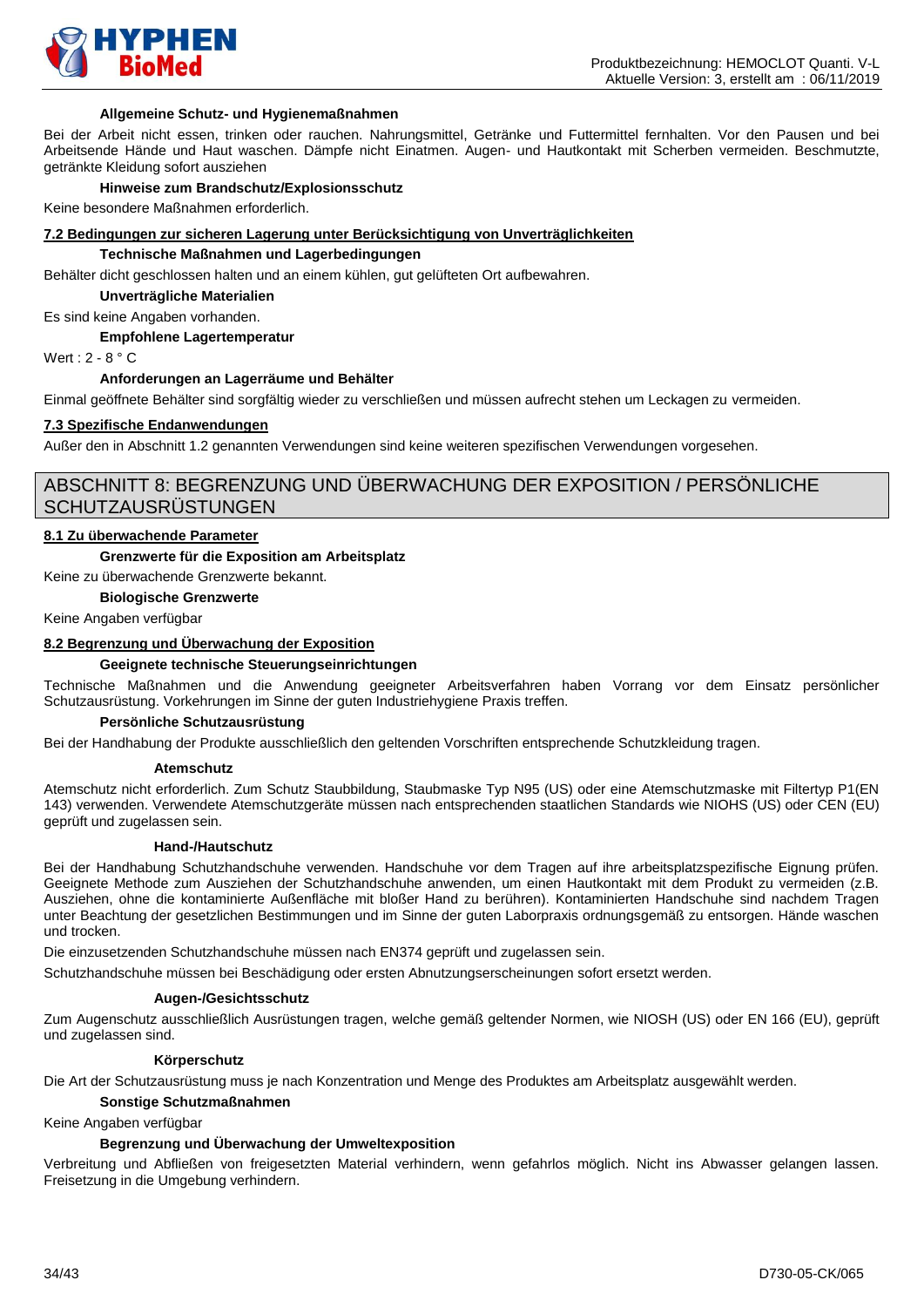

# ABSCHNITT 9: PHYSIKALISCHE UND CHEMISCHE EIGENSCHAFTEN

### **9.1 Angaben zu den grundlegenden physikalischen und chemischen Eigenschaften**

| Eigenschaft                              | $\overline{R1}$        | $\overline{R2}$        |
|------------------------------------------|------------------------|------------------------|
| Form                                     | Lyophilisiertes Pulver | Lyophilisiertes Pulver |
| Farbe                                    | Weiß / Gelb            | Weiß / Gelb            |
| Geruch                                   | <b>ND</b>              | <b>ND</b>              |
| pH-Wert                                  | $\overline{ND}$        | $\overline{ND}$        |
| Siedepunkt                               | <b>ND</b>              | <b>ND</b>              |
| <b>Schmelzpunkt</b>                      | <b>ND</b>              | <b>ND</b>              |
| Zersetzungspunkt                         | <b>ND</b>              | <b>ND</b>              |
| <b>Flammpunkt</b>                        | <b>ND</b>              | <b>ND</b>              |
| Selbstentzündungstemperatur              | <b>ND</b>              | <b>ND</b>              |
| <b>Oxidierende Eigenschaften</b>         | $\overline{ND}$        | $\overline{ND}$        |
| <b>Explosive Eigenschaften</b>           | <b>ND</b>              | <b>ND</b>              |
| Entzündbarkeit (fest, gasförmig)         | $\overline{ND}$        | $\overline{ND}$        |
| Untere Entzündbarkeit / Explosionsgrenze | <b>ND</b>              | <b>ND</b>              |
| Obere Entzündbarkeit / Explosionsgrenze  | $\overline{ND}$        | $\overline{ND}$        |
| <b>Dampfdruck</b>                        | <b>ND</b>              | $\overline{ND}$        |
| <b>Relative Dampfdichte</b>              | $\overline{ND}$        | <b>ND</b>              |
| Verdampfungsgeschwindigkeit              | $\overline{ND}$        | $\overline{ND}$        |
| <b>Relative Dichte</b>                   | <b>ND</b>              | <b>ND</b>              |
| Wasserlöslichkeit                        | <b>ND</b>              | <b>ND</b>              |
| Weitere Löslichkeitseigenschaften        | <b>ND</b>              | <b>ND</b>              |
| Verteilungskoeffizient n-Oktanol/Wasser  | <b>ND</b>              | <b>ND</b>              |
| <b>Viskosität</b>                        | $\overline{ND}$        | $\overline{ND}$        |
| <b>Sonstige Angaben</b>                  | <b>ND</b>              | <b>ND</b>              |

ND : Keine Angaben verfügbar.

#### **9.2 Sonstige Angaben**

Keine Angaben verfügbar

### ABSCHNITT 10: STABILITÄT /-REAKTIVITÄT

#### **10.1 Reaktivität**

Keine gefährlichen Reaktionen, wenn die Vorschriften/Hinweise für den Umgang beachtet werden.

#### **10.2 Chemische Stabilität**

Das Präparat ist stabil, wenn es, wie im Abschnitt 7 empfohlen, gehandhabt und gelagert wird.

#### **10.3 Möglichkeit gefährlicher Reaktionen**

Keine bei bestimmungsgemäßer Verwendung.

#### **10.4 Zu vermeidende Bedingungen**

Keine bei bestimmungsgemäßer Verwendung.

#### **10.5 Unverträgliche Materialien**

Keine Daten verfügbar

#### **10.6 Gefährliche Zersetzungsprodukte**

Keine bei bestimmungsgemäßer Verwendung.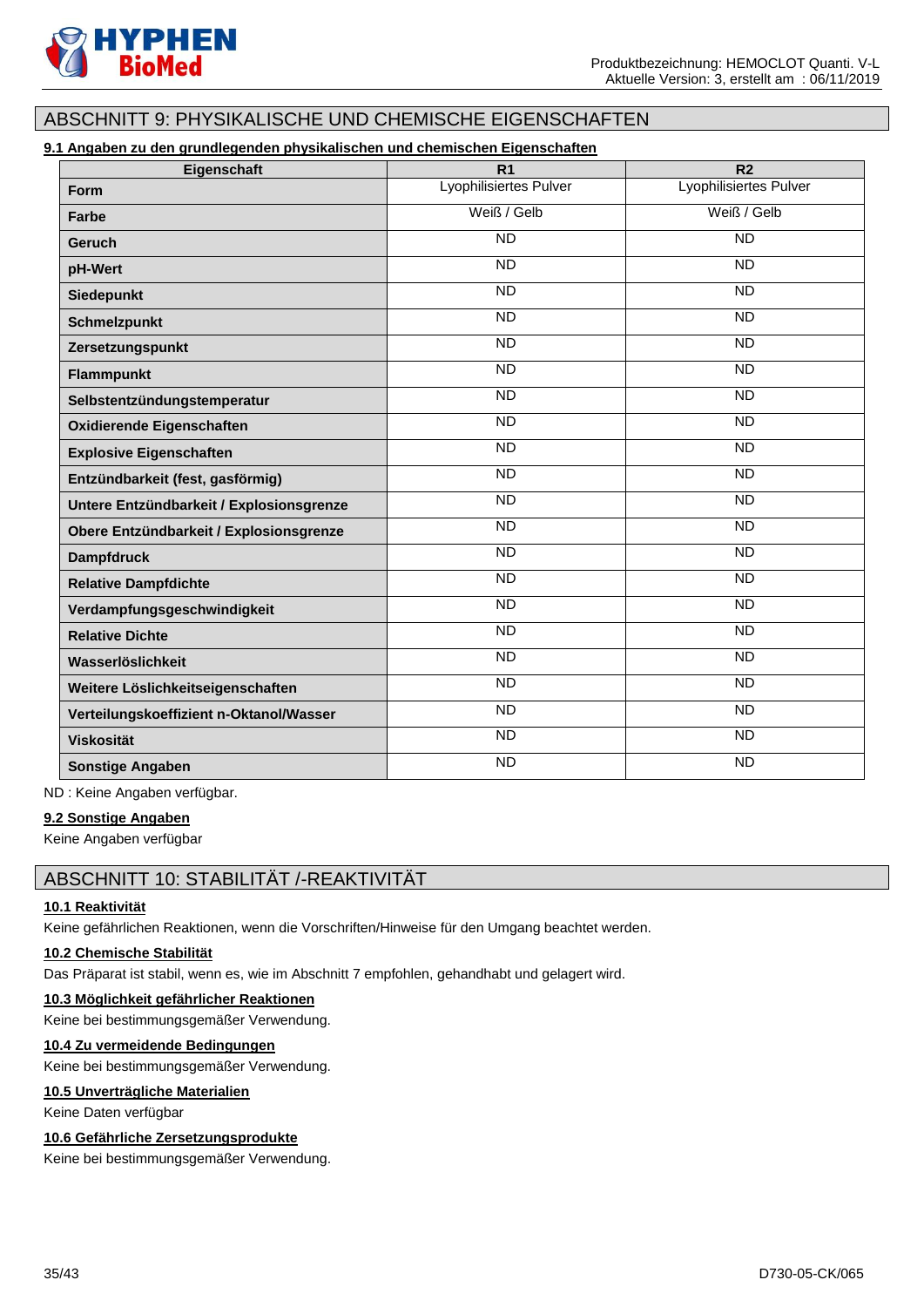

# ABSCHNITT 11: TOXIKOLOGISCHE ANGABEN

### **11.1 ANGABENzu toxikologischen Wirkungen**

| Wirkungen                               | R <sub>1</sub> | R <sub>2</sub> |
|-----------------------------------------|----------------|----------------|
| akuter oraler Toxizität                 | ND.            | <b>ND</b>      |
| akuter dermaler Toxizität               | ND.            | <b>ND</b>      |
| akuter inhalativer Toxizität            | ND.            | <b>ND</b>      |
| Ätz-/Reizwirkung auf die Haut           | ND.            | <b>ND</b>      |
| Augenschädigung/Augenreizung            | ND.            | <b>ND</b>      |
| Sensibilisierung der Haut, der Atemwege | ND.            | <b>ND</b>      |
| Keimzellmutagenität                     | ND.            | <b>ND</b>      |
| Karzinogenität                          | ND.            | <b>ND</b>      |
| Reproduktionstoxizität                  | ND.            | <b>ND</b>      |
| spezifische Zielorgan-Toxizität:        |                |                |
| einmalige Exposition                    | ND.            | ND             |
| wiederholte Exposition                  |                |                |
| Aspirationsgefahr                       | ND             | <b>ND</b>      |

#### ND : Keine Angaben verfügbar.

Kein Bestandteil, der in diesem Produkt in einer Konzentration ≥ 0,1% enthalten ist, gilt als möglicherweise oder nachgewiesen krebserregend beim Menschen.

### ABSCHNITT 12: UMWELTBEZOGENE ANGABEN

#### **12.1 Toxizität**

| <b>Toxizität</b>                         | R <sub>1</sub> | R <sub>2</sub> |
|------------------------------------------|----------------|----------------|
| <b>Fischtoxizität</b>                    |                |                |
| <b>Akute</b><br>$\blacksquare$           | <b>ND</b>      | <b>ND</b>      |
| <b>Chronische</b>                        |                |                |
| Daphnientoxizität                        |                |                |
| <b>Akute</b><br>$\overline{\phantom{0}}$ | ND.            | <b>ND</b>      |
| <b>Chronische</b>                        |                |                |
| Algentoxizität                           |                |                |
| <b>Akute</b><br>$\overline{\phantom{a}}$ | ND.            | <b>ND</b>      |
| <b>Chronische</b>                        |                |                |
| <b>Bakterientoxizität</b>                |                |                |
| <b>Akute</b><br>٠                        | ND.            | <b>ND</b>      |
| <b>Chronische</b>                        |                |                |

ND : Keine Angaben verfügbar.

#### **12.2 Persistenz und Abbaubarkeit**

Keine Angaben verfügbar.

#### **12.3 Bioakkumulationspotenzial**

Keine Angaben verfügbar.

#### **12.4 Mobilität im Boden**

Keine Angaben verfügbar.

#### **12.5 Ergebnisse der PBT- und vPvB-Beurteilung**

| <b>Beurteilung</b>     |           | . .       |
|------------------------|-----------|-----------|
| <b>PBT-Beurteilung</b> | <b>ND</b> | <b>ND</b> |
| vPvB-Beurteilung       | <b>ND</b> | <b>ND</b> |

ND : Keine Angaben verfügbar.

#### **12.6 Andere schädliche Wirkungen**

#### Keine Angaben verfügbar.

#### **12.7 Sonstige Angaben**

Produkt nicht unkontrolliert in dieUMWELTgelangen lassen.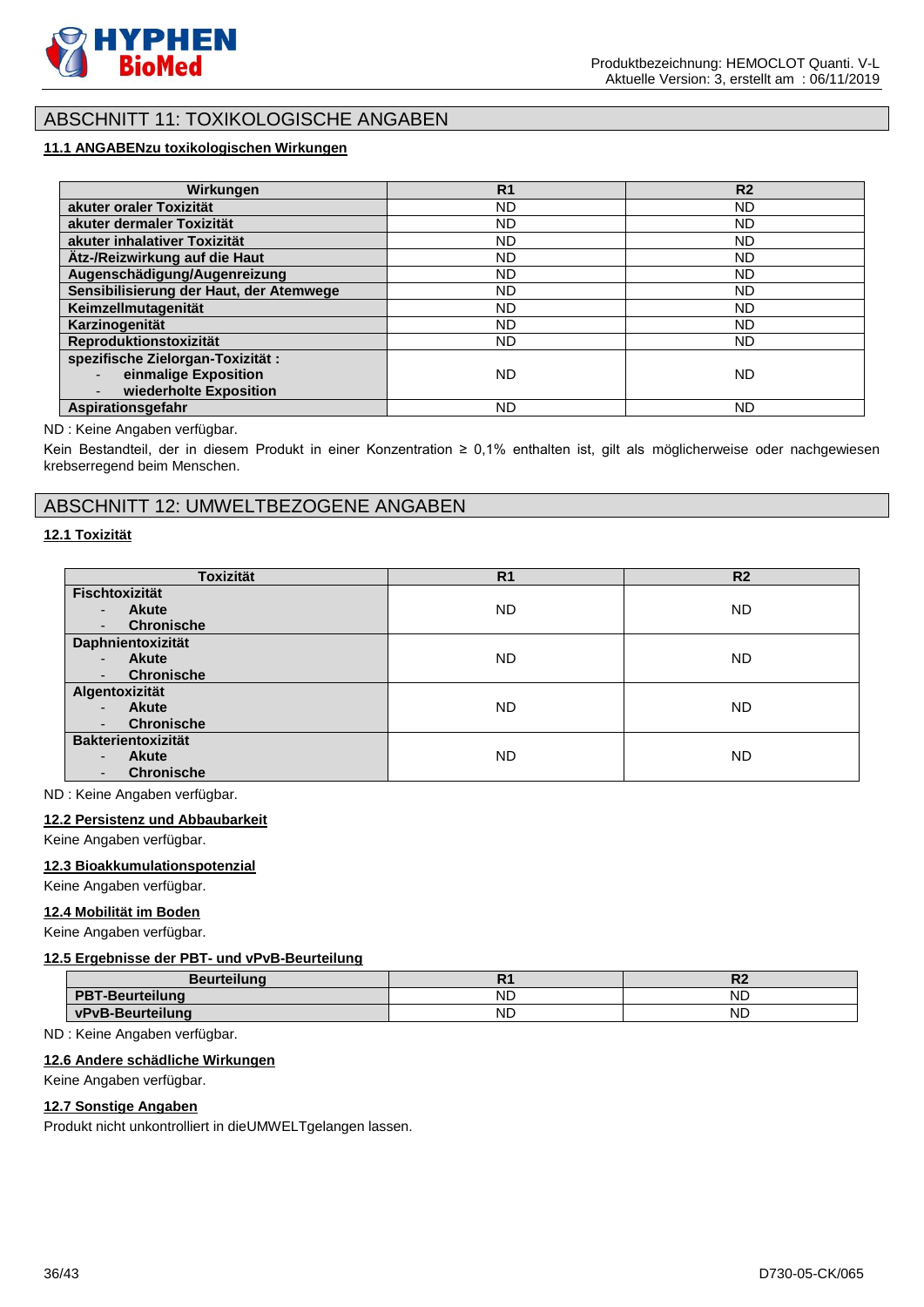

### ABSCHNITT 13: HINWEISE ZUR ENTSORGUNG

#### **13.1 Verfahren der Abfallbehandlung**

#### **Produkt**

Abfälle gemäß nationalen Vorschriften und in Absprache mit den Umweltschutzdiensten einer Entsorgung zuführen. Die Zuordnung einer Abfallnummer ist in Absprache mit dem regionalen Entsorger vorzunehmen.

#### **Verpackung**

Verpackungen restentleeren. Leere und nicht restentleerte Verpackungen, die noch Produktreste enthalten, sind in Absprache mit dem regionalen Entsorger einer ordnungsgemäßen Entsorgung zuführen.

### ABSCHNITT 14: ANGABEN ZUR TRANSPORT

Das Produkt ist kein Gefahrgut im Sinne der Transportvorschriften (ADR, RID, IATA, IMDG).

### ABSCHNITT 15: RECHTSVORSCHRIFTEN

#### **15.1 Vorschriften zu Sicherheit, Gesundheits- und Umweltschutz / spezifische Rechtsvorschriften für den Stoff oder das Gemisch**

Dieses Sicherheitsdatenblatt entspricht den Anforderungen der Verordnung (EG) Nr. 1907/2006 (REACH) und 1272/2008 (CLP).

#### **15.2 Stoffsicherheitsbeurteilung**

Keine Informationen verfügbar.

### ABSCHNITT 16: SONSTIGE ANGABEN

### **16.1 Datenquellen, die zur Erstellung des Datenblattes verwendet wurden**

Verordnung (EG) Nr. 1907/2006 (REACH), 1272/2008 (CLP) in der jeweils gültigen Fassung.

Transportvorschriften gemäß ADR, RID, IMDG, IATA in der jeweils gültigen Fassung.

Datenquellen, die zur Ermittlung von physikalischen, toxikologischen und ökotoxikologischen Daten benutzt wurden, sind direkt in den jeweiligen Abschnitten angegeben.

Die Angaben stützen sich auf den heutigen Stand unserer Kenntnisse und Erfahrungen. Die Angaben haben nicht die Bedeutung von Eigenschaftszusicherungen und begründen kein vertragliches Rechtsverhältnis.

HYPHEN BioMed, deren Vertreter/Vertriebspartner bzw. OEM-Partner haften nicht für Schäden, die unmittelbar bzw. mittelbar auf den Kontakt mit einer Reagenz aus der Packung/Set zurück zu führen sind.

#### **16.2 Abkürzungen und Akronyme**

ADR: European Agreement concerning the International Carriage of Dangerous Goods by Road (EuropäischesÜbereinkommen über die internationale Beförderung gefährlicher Güter auf der Straße)

CLP: Regulation on Classification, Labelling and Packaging of Substances and Mixtures (EG Verordnung über die Einstufung, Kennzeichnung und Verpackung von Stoffen und Gemischen)

CMR : cancerogen mutagen reprotoxic (krebserregende, erbgutverändernde und fruchtbarkeitsgefährdende Stoffe)

IATA-DGR: = International Air Transport Association - Dangerous Goods Regulations ( IATA-Gefahrgutvorschriften im Luftverkehr)

IMDG: International Maritime Dangerous Goods code (Regelung für den Gefahrguttransport in der internationalen Seeschifffahrt)

NIOSH: Nationales Institut für Arbeitssicherheit und Gesundheit (USA)

PBT: persistent (P), bioakkumulierend (B) und toxisch (T)

REACH: EU-Verordnung zur Registrierung, Bewertung, Zulassung und Beschränkung chemischer Stoffe

RID: Regelung zur internationalen Beförderung gefährlicher Güter im Schienenverkehr im Schienenverkehr

vPvB: 0 very Persistent and very Bioaccumulative (sehr persistent und sehr bioakkumulierbar)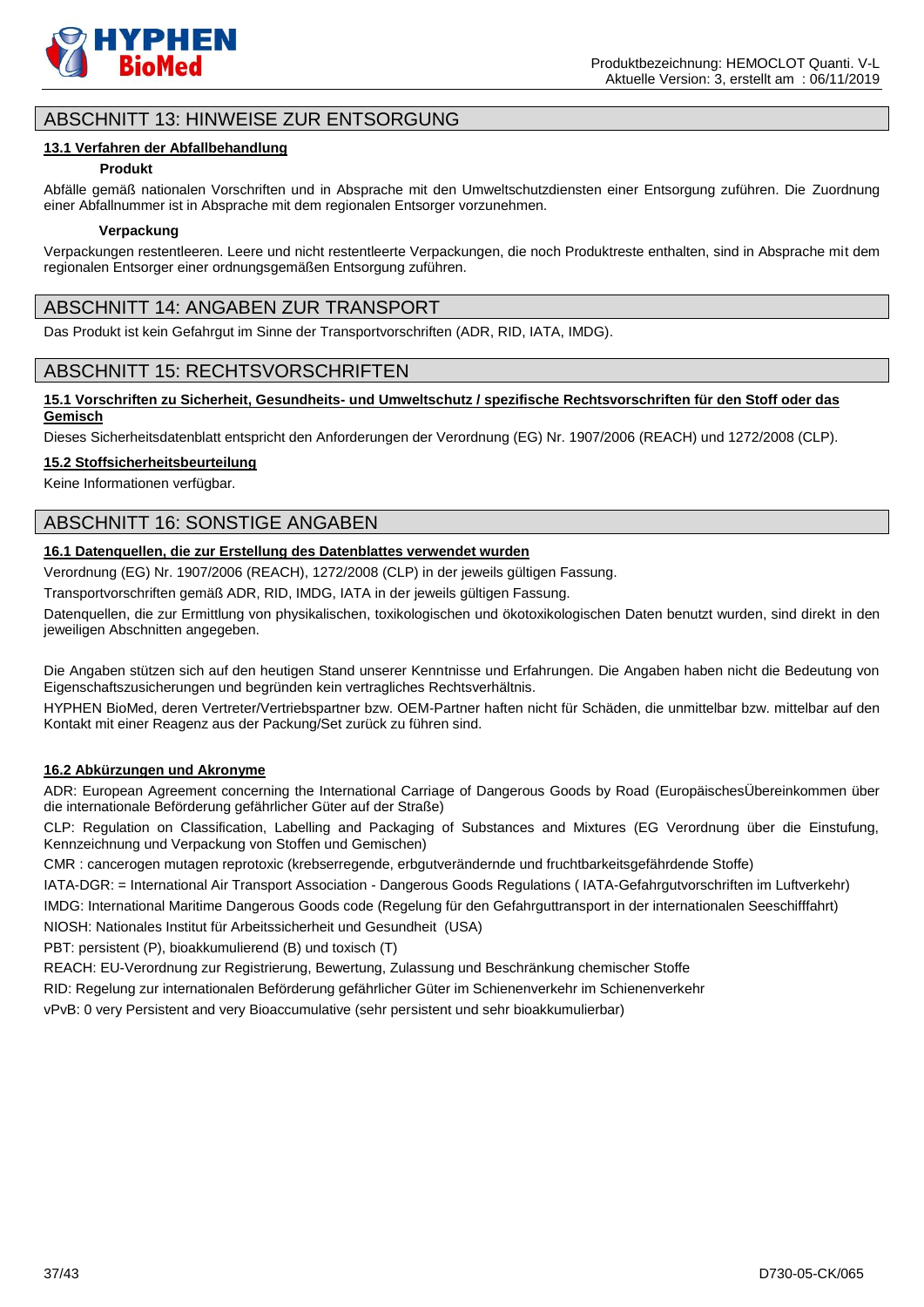

# **ПАСПОРТ БЕЗОПАСНОСТИ МАТЕРИАЛА**

# <span id="page-37-0"></span>**РУССКИЙ**

### РАЗДЕЛ 1: ИДЕНТИФИКАЦИЯ ПРОДУКЦИИ И СВЕДЕНИЯ О ПРОИЗВОДИТЕЛЕ

#### **1.1 Идентификатор продукта**

| Название                    | Номер продукта |
|-----------------------------|----------------|
| <b>HEMOCLOT Quanti, V-L</b> | <b>CK065K</b>  |

### **1.2 Соответствующие установленные области применения вещества или смеси и рекомендуемые ограничения**

Медицинское изделие для лабораторных целей

#### **1.3 Подробные сведения об изготовителе и о поставщике паспорта безопасности**

#### HYPHEN BioMed

|       | 155 rue d'Eragny                  |
|-------|-----------------------------------|
|       | 95000 Neuville sur Oise (Франция) |
| Тел.: | 33.1.34.40.65.10                  |
| Факс: | 33.1.34.48.72.36                  |
|       |                                   |

Адрес E-mail: [info@hyphen-biomed.com](mailto:info@hyphen-biomed.com)

#### **1.4 Номер телефона экстренной службы**

Тел.: 33.1.34.40.65.10 (этот номер отвечает только в рабочее время)

Франция

Тел.: 33.1.45.42.59.59 (информационный центр по ядовитым веществам во Франции)

За рубежом

Обратиться в компетентный(е) орган(ы).

### РАЗДЕЛ 2: ИДЕНТИФИКАЦИЯ ОПАСНОСТЕЙ

#### **2.1 Классификация вещества или смеси**

#### **Информация о классификации**

Этот продукт не выполняет определенные в Постановлении (EС) 1272/2008, – которое называют также Регламентом CLP, критерии по классификации и маркировке.

#### **2.2 Элементы маркировки**

Согласно директивам ЕС или, соотв., действующему национальному законодательству данный продукт не нуждается в маркировке.

#### **2.3 Другие опасности**

нет

### РАЗДЕЛ 3: СОСТАВ / ИНФОРМАЦИЯ О КОМПОНЕНТАХ

#### **3.1 Вещества**

Не применимо, так как продукт не является веществом.

#### **3.2 Смеси**

#### **Опасные ингредиенты**

Данный продукт не содержит веществ, подлежащих упоминанию согласно Регламенту ЕС 1907/2006 (REACH), Приложение II.

#### **3.3 Дополнительная информация**

Не использовать для инъекций или приема внутрь.

Продукт содержит материал животного происхождения, и ним необходимо обращаться как с потенциально болезнетворным. Продукт содержит материал человеческого происхождения, который был исследован на момент донорства и который был установлен как не реакционноспособный по отношению к антителам против ВИЧ, поверхностным антигенам гепатита B и вирусу гепатита C (HCV). Как и в отношении всех проб человеческого происхождения, необходимо обращаться с данным продуктом, применяя подходящие лабораторные методы для сведения до минимума опасности передачи возможных инфекций.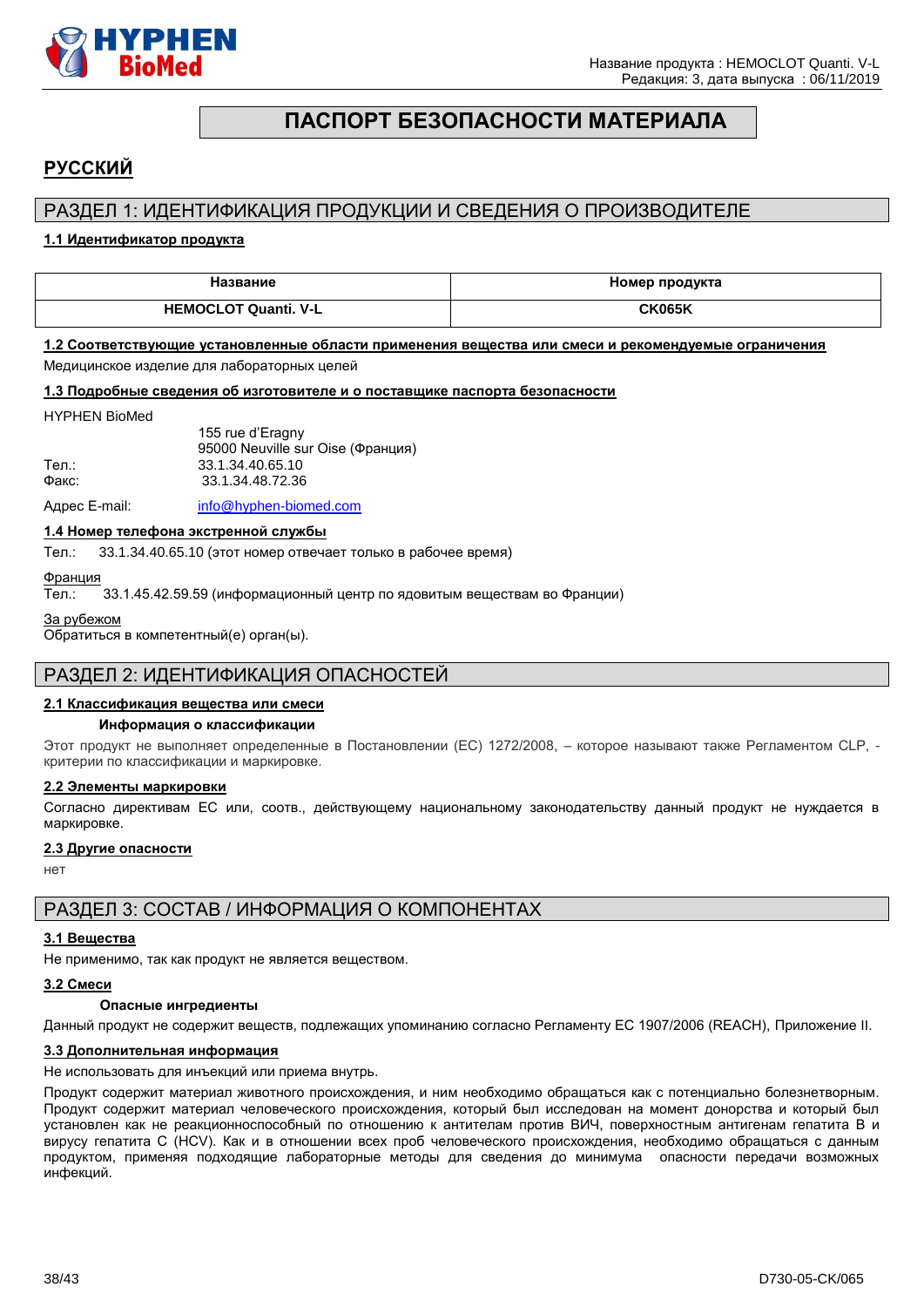

### РАЗДЕЛ 4: МЕРЫ ПЕРВОЙ ПОМОЩИ

#### **4.1 Описание мер первой помощи**

#### **Общая информация**

При возникновении cимпотомов или в случае сомнений обратиться к врачу. Строго запрещается вводить что-либо через рот человеку, находящемуся без сознания. Обеспечить уход за пострадавшим человеком или, соотв., не оставлять его без присмотра.

#### **После вдыхания**

ПРИ ВДЫХАНИИ: поместить человека на свежий воздух. Привести пострадавшего человека в положение покоя и держать его в тепле. При раздражении дыхательных путей вызвать врача.

#### **После контакта с кожей**

ПРИ КОНТАКТЕ С КОЖЕЙ: немедленно смыть обильным количеством воды с мылом. Немедленно снять все загрязненные, пропитанные предметы одежды. Тщательно постирать, прежде чем одевать их опять. При появлении кожных реакций обратиться к врачу.

#### **После контакта с глазами**

ПРИ КОНТАКТЕ С ГЛАЗАМИ: немедленно промывать проточной водой в течение как минимум 15 минут, отведя веко и защитив неповрежденный глаз. По возможности удалить возможно имеющиеся контактные линзы. Продолжить промывание. Обратиться к глазному врачу.

#### **После проглатывания**

ПРИ ПРОГЛАТЫВАНИИ, hемедленно вызвать врача. Не вызывать рвоту. Строго запрещается вводить что-либо через рот человеку, находящемуся без сознания.

#### **4.2 Наиболее важные симптомы и воздействия, как острые, так и замедленные**

Данные отсутствуют.

#### **4.3 Указание на необходимость немедленной медицинской помощи и специального лечения**

Данные отсутствуют.

### РАЗДЕЛ 5: МЕРЫ ПРОТИВОПОЖАРНОЙ ЗАЩИТЫ

#### **5.1 Огнетушащие средства**

#### **Приемлемые огнетушащие средства**

Сам продукт является негорючим; выбирать огнетушащие меры с учетом прилегающей зоны.

#### **Неприемлемые огнетушащие средства**

Сплошная водная струя

#### **5.2 Особые факторы риска, источником которых является вещество или смесь**

В случае возникновения пожара может иметь место выброс следующих веществ: диоксид углерода (CO2); моноксид углерода (CO)

#### **5.3 Рекомендации для пожарных**

При пожаре: носить изолирующий противогаз / респиратор и защитную одежду.

Не допускать проникновение воды для тушения пожара в канализацию или в водоемы. Не вдыхать газы, образовавшиеся в результате взрыва или пожара.

### РАЗДЕЛ 6: МЕРЫ ПРИ САМОПРОИЗВОЛЬНОМ ВЫБРОСЕ

#### **6.1 Меры предосторожности для персонала, защитное снаряжение и чрезвычайные меры**

Ознакомиться с мерами защиты, перечисленными в разделах 7 и 8. Избегать контакта с кожей, глазами и одеждой. Избегать образование пыли. Не вдыхать пар/туман/газ.

#### **6.2 Меры по обеспечению защиты окружающей среды**

Предупреждать распространение и сток вышедшего наружу материала, если это возможно без возникновения опасности. Не допускать попадания в сточные воды. Предупредить выброс в окружающую среду.

#### **6.3 Методы и материалы для локализации и очистки**

Не вливать пролитый продукт обратно в его оригинальную тару в целях повторного использования. Подобрать пролитый продукт гигроскопичным материалом. Особенно тщательно очистить загрязненные поверхности и предметы с соблюдением всех правовых предписаний, касающихся защиты окружающей среды. Хранить продукт в подходящих, закрытых емкостях и направлять в них на удаление в качестве отходов.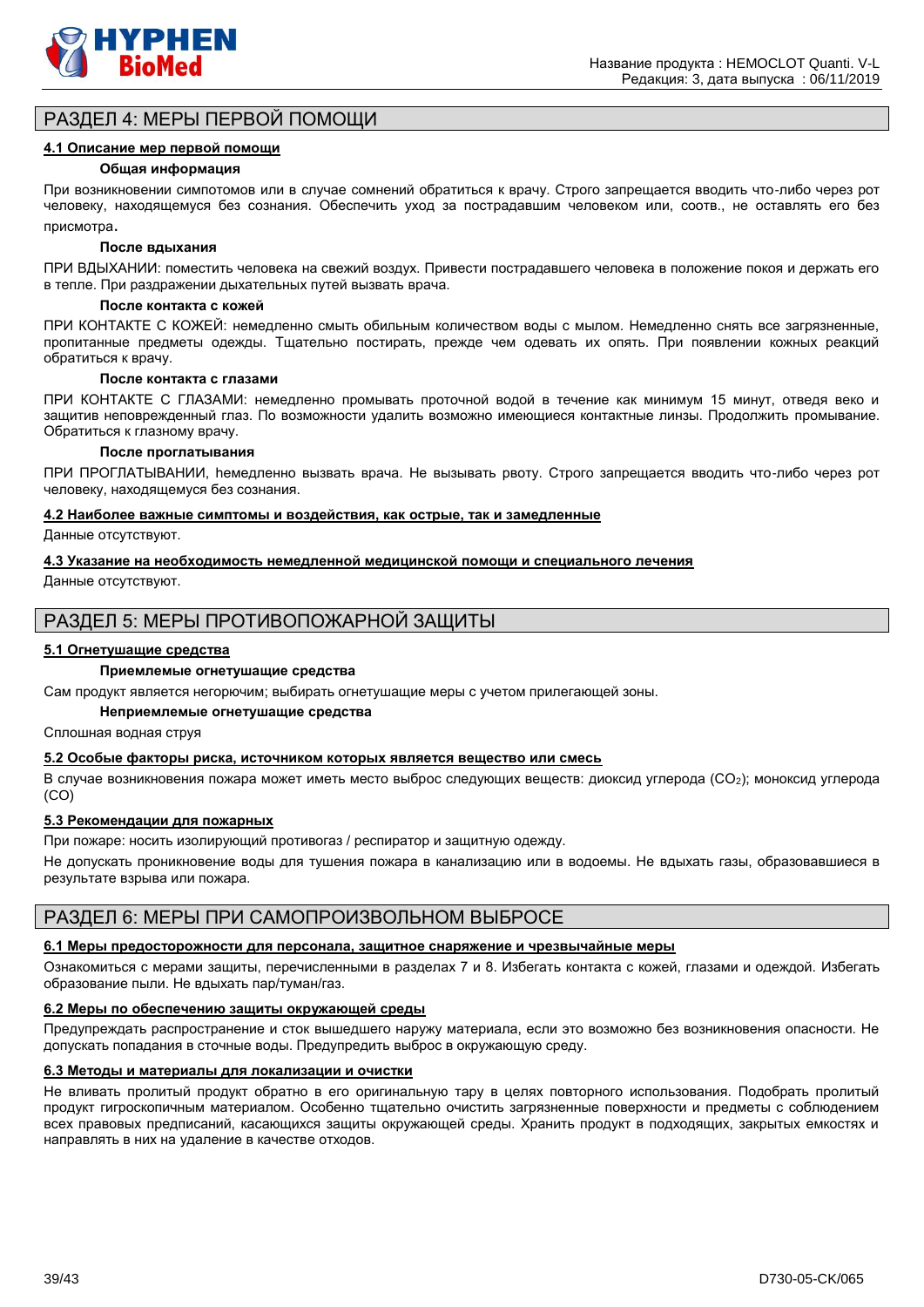

### РАЗДЕЛ 7: МЕРЫ ПРЕДОСТОРОЖНОСТИ, ПРИНИМАЕМЫЕ ПРИ ОБРАЩЕНИИ И ХРАНЕНИИ

#### **7.1 Меры предосторожности для обеспечения безопасного обращения**

#### **Рекомендации по обеспечению безопасного обращения**

Снизить до минимума риск при обращении с продуктом за счет принятия мер по обеспечению защиты и профилактики. Если это допускает уровень техники, спланировать методы работы так, чтобы не могли высвобождаться опасные вещества или, соотв., чтобы был исключен контакт с кожей.

#### **Общие меры по обеспечению защиты и гигиены**

Во время работы не принимать пищу, не пить и не курить. Держать продукт вдали от продовольствия, напитков и корма для животных. Мыть руки и кожу перед перерывами и после окончания работы. Не вдыхать пары. Избегать контакта с глазами и кожей. Немедленно снимать загрязненную или пропитавшуюся одежду.

#### **Рекомендации по защите от возгорания и взрыва**

Специальные меры не требуются.

#### **7.2 Условия для безопасного хранения с учетом любых несовместимостей**

#### **Технические меры и условия хранения**

Держать емкости плотно закрытыми и хранить их в прохладном, хорошо проветриваемом месте.

**Несовместимые материалы**

Данные отсутствуют.

#### **Рекомендованная температура хранения**

 $3$ начение:  $\overline{2}$  - 8°C

**Требования в отношении складских помещений и тары**

Вскрытые емкости необходимо тщательно закупоривать и хранить в вертикальном виде во избежание утечки.

#### **7.3 Специфические случаи конечного применения**

За исключением указанных в пункте 1.2 случаев применения не предусмотрены другие специфические случаи применения.

### РАЗДЕЛ 8: СРЕДСТВА КОНТРОЛЯ ЗА ОПАСНЫМ ВОЗДЕЙСТВИЕМ И СРЕДСТВА ИНДИВИДУАЛЬНОЙ ЗАЩИТЫ

#### **8.1 Параметры контроля**

#### **Предельные значения для воздействия на рабочем месте**

Отсутствуют параметры для мониторинга.

**Биологические предельные значения**

#### Данные отсутствуют

#### **8.2 Контроль за воздействием**

#### **Надлежащие инженерно-технические средства контроля**

Технические меры и применение подходящих методов работы имеют приоритет по отношению к использованию средств индивидуальной защиты. Принять меры в соответствии с передовыми способами обеспечения промышленной гигиены на практике.

#### **Средства индивидуальной защиты**

При обращении с продуктами носить исключительно защитную одежду, соответствующую действующим предписаниям.

#### **Защита органов дыхания**

Не требуется защищать органы дыхания. Для защиты от образующейся пыли носить пылезащитную маску типа N95 (США) или респиратор с фильтром типа P1 (EN 143). Используемые дыхательные маски должны быть проверены и допущены согласно соответствующим государственным стандартам , например, NIOHS (США) или CEN (EС).

#### **Защита рук**

В процессе обращения использовать защитные перчатки. Перед тем как носить перчатки, поверить их на их пригодность с учетом специфики рабочего места. Применять подходящий способ для того, чтобы снимать защитные перчатки в целях предупреждения контакта продукта с кожей (напр., снимать без соприкосновения голой руки с загрязненной наружной поверхностью перчаток). После использования надлежащим образом удалять загрязненные перчатки с соблюдением предписаний закона и в соответствии с передовыми методами работы в лабораториях. Помыть и просущить руки.

Используемые защитные перчатки должны быть проверены и допущены согласно стандарту EN374.

При повреждении или появлении первых признаков износа необходимо немедленно заменить защитные перчатки.

#### **Защита глаз / лица**

Для защиты глаз носить исключительно средства, которые проверены и допущены согласно действующим стандартам, напр., NIOSH (США) или EN 166 (EС).

#### **Защита тела**

Тип защитного снаряжения необходимо подбирать в зависимости от концентрации и объема продукта на рабочем месте.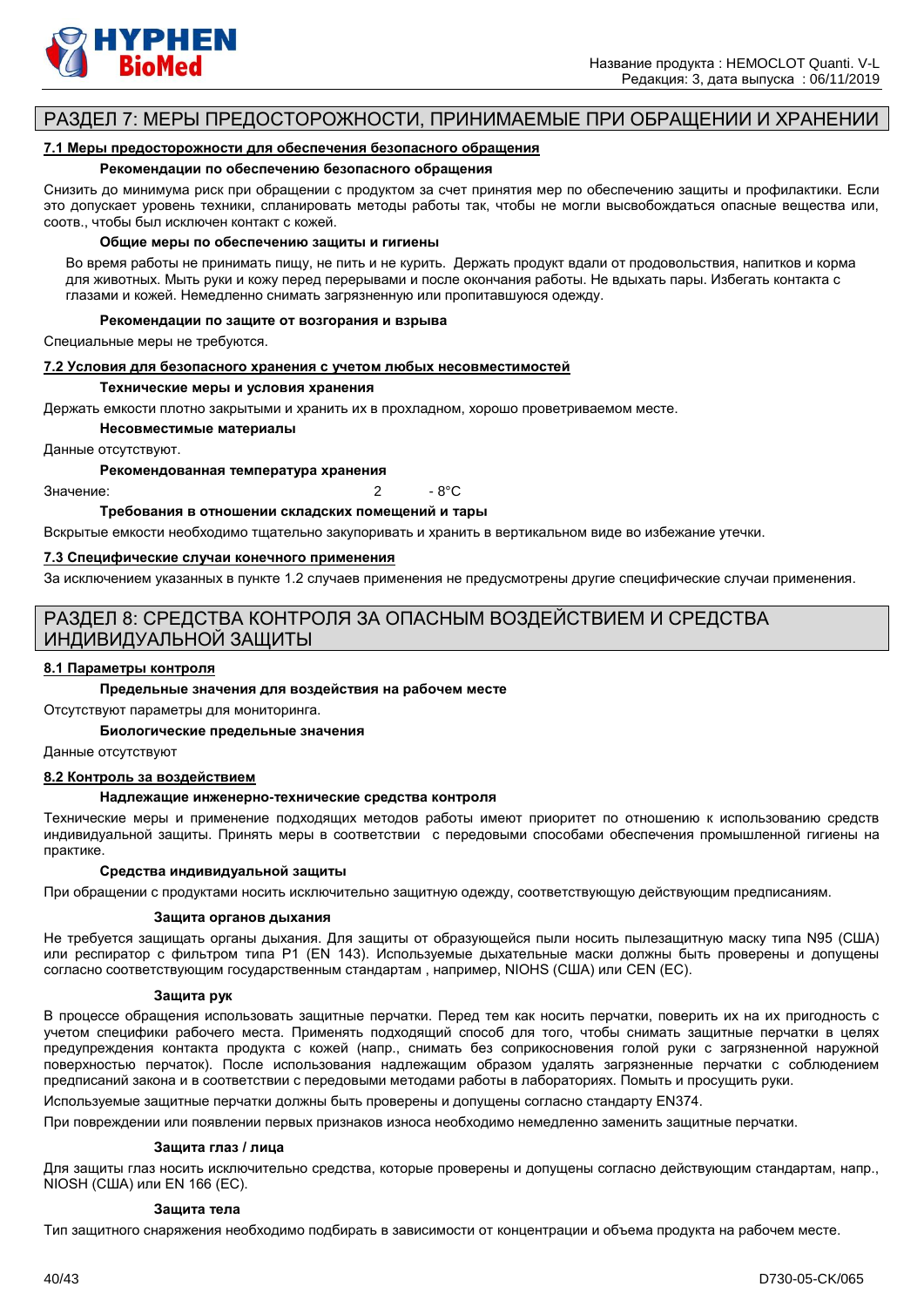

#### **Дополнительная информация**

Данные отсутствуют

#### **Контроль за экологическим воздействием**

Предупреждать распространение и сток вышедшего наружу материала, если это возможно без возникновения опасности. Не допускать попадания в сточные воды. Предупредить выброс в окружающую среду.

#### РАЗДЕЛ 9: ФИЗИКО-ХИМИЧЕСКИЕ СВОЙСТВА

#### **9.1 Информация об основных физико-химических свойствах**

| Свойство                                         | R <sub>1</sub>               | R <sub>2</sub>               |
|--------------------------------------------------|------------------------------|------------------------------|
| Внешний вид                                      | Лиофилизированный<br>порошок | Лиофилизированный<br>порошок |
| цвет                                             | Белый / Желтый               | Белый / Желтый               |
| Запах                                            | <b>ND</b>                    | <b>ND</b>                    |
| Значение рН                                      | <b>ND</b>                    | <b>ND</b>                    |
| Точка кипения                                    | <b>ND</b>                    | <b>ND</b>                    |
| Точка плавления                                  | <b>ND</b>                    | <b>ND</b>                    |
| Точка разложения                                 | <b>ND</b>                    | <b>ND</b>                    |
| Температура вспышки                              | <b>ND</b>                    | <b>ND</b>                    |
| Температура самовоспламенения                    | <b>ND</b>                    | <b>ND</b>                    |
| Окислительные свойства                           | <b>ND</b>                    | <b>ND</b>                    |
| Взрывчатые свойства                              | <b>ND</b>                    | <b>ND</b>                    |
| Воспламеняемость                                 | <b>ND</b>                    | <b>ND</b>                    |
| Нижний предел воспламеняемости или взрываемости  | <b>ND</b>                    | <b>ND</b>                    |
| Верхний предел воспламеняемости или взрываемости | <b>ND</b>                    | <b>ND</b>                    |
| Давление пара                                    | <b>ND</b>                    | <b>ND</b>                    |
| Плотность пара                                   | <b>ND</b>                    | <b>ND</b>                    |
| Скорость испарения                               | <b>ND</b>                    | <b>ND</b>                    |
| Относительная плотность                          | <b>ND</b>                    | <b>ND</b>                    |
| Растворимость в воде                             | <b>ND</b>                    | <b>ND</b>                    |
| Растворимость                                    | <b>ND</b>                    | <b>ND</b>                    |
| Коэффициент распределения: n-октанол/вода        | <b>ND</b>                    | <b>ND</b>                    |
| Вязкость                                         | <b>ND</b>                    | <b>ND</b>                    |
| Дополнительная информация                        | <b>ND</b>                    | <b>ND</b>                    |

### ND : Данные отсутствуют.

**9.2 Прочие сведения**

Данные отсутствуют

### РАЗДЕЛ 10: СТАБИЛЬНОСТЬ И РЕАКЦИОННАЯ СПОСОБНОСТЬ

#### **10.1 Реакционная способность**

Без опасных реакций, если соблюдаются предписания/указания по обращению.

#### **10.2 Химическая устойчивость**

Препарат стабильный, если с ним обращаются и хранят его так. как рекомендовано в разделе 7.

#### **10.3 Возможность опасных реакций**

Отсутствует при условии применения в соответствии с назначением.

#### **10.4 Условия, которых следует избегать**

Отсутствует при условии применения в соответствии с назначением.

#### **10.5 Несовместимые материалы**

Неизвестны.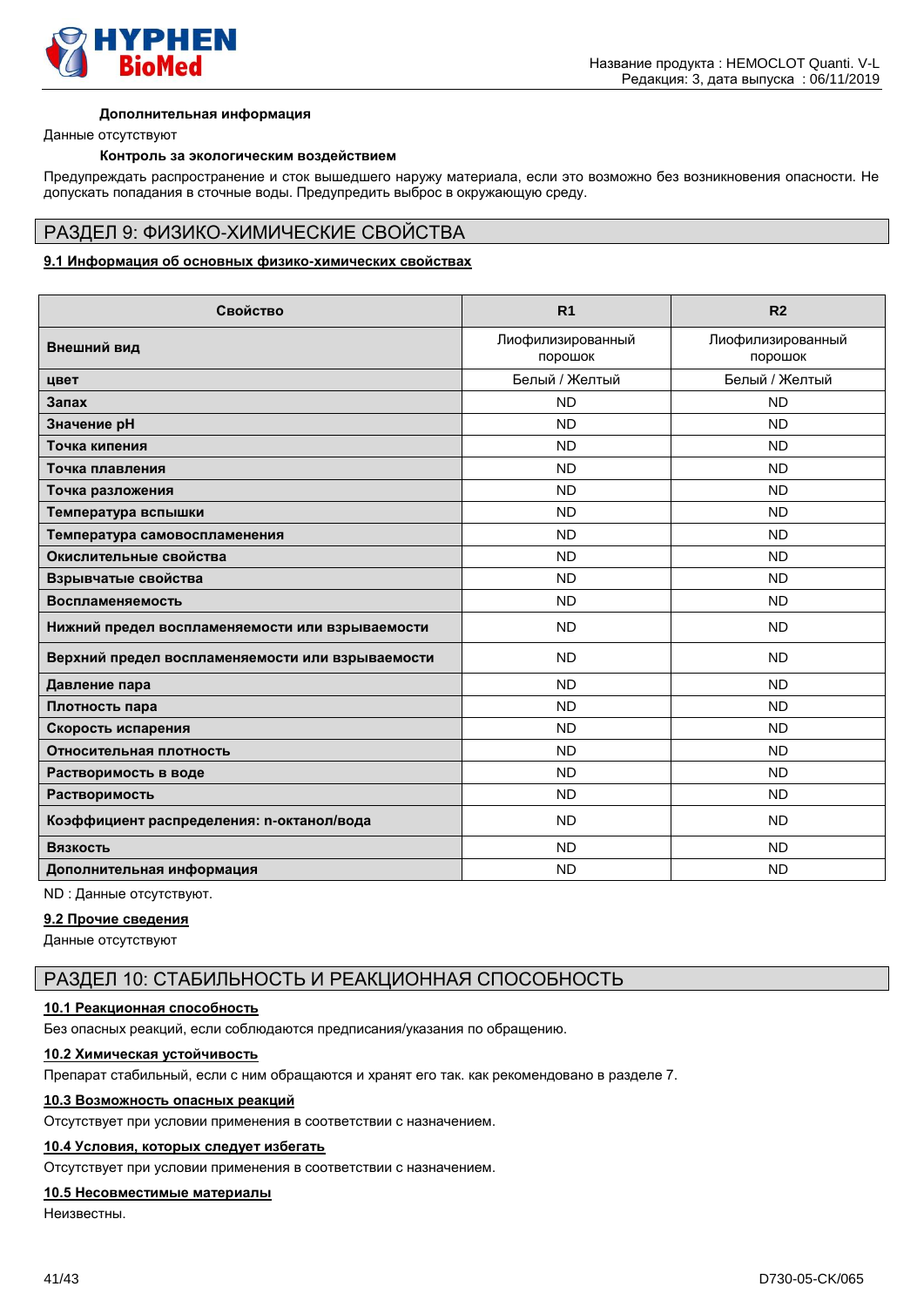

#### **10.6 Опасные продукты разложения**

Отсутствует при условии применения в соответствии с назначением.

### РАЗДЕЛ 11: ИНФОРМАЦИЯ О ТОКСИЧНОСТИ

#### **11.1 Информация о токсикологическом воздействии**

| Воздействие                                                                         | R <sub>1</sub> | R <sub>2</sub> |
|-------------------------------------------------------------------------------------|----------------|----------------|
| Острая оральная токсичность                                                         | <b>ND</b>      | <b>ND</b>      |
| Острая кожная токсичность                                                           | <b>ND</b>      | ND             |
| Острая ингаляционная токсичность                                                    | ND             | ND             |
| Разъедание/раздражение кожи                                                         | <b>ND</b>      | ND             |
| Серьезное повреждение/раздражение глаз                                              | <b>ND</b>      | <b>ND</b>      |
| Респираторная или кожная сенсибилизация                                             | <b>ND</b>      | <b>ND</b>      |
| Мутагенность половых клеток                                                         | <b>ND</b>      | <b>ND</b>      |
| Репродуктивная токсичность                                                          | <b>ND</b>      | <b>ND</b>      |
| Канцерогенность                                                                     | <b>ND</b>      | ND             |
| Специфическая токсичность для отдельного органа мишени<br>при однократном действии  | ND             | ND             |
| Специфическая токсичность для отдельного органа мишени<br>при многократном действии | ND             | ND             |
| Опасность развития аспирационных состояний                                          | ND             | ND             |

ND : Данные отсутствуют.

Ни один из компонентов, содержащихся в данном продукте с концентрацией ≥ 0,1%, считается обладающим потенциальным или доказанным канцерогенным воздействием на человека.

### РАЗДЕЛ 12: ИНФОРМАЦИЯ О ВОЗДЕЙСТВИИ НА ОКРУЖАЮЩУЮ СРЕДУ

#### **12.1 Токсичность**

| Токсичность                |           |    |
|----------------------------|-----------|----|
| _Токсичность для рыб       | ΝD        | NĽ |
| Токсичность для дафний     | ΝD        | NΓ |
| Токсичность для водорослей | ΝD        | NĽ |
| Токсичность для бактерий   | <b>ND</b> | ΝD |

ND : Данные отсутствуют.

#### **12.2 Стойкость и разлагаемость**

Данные отсутствуют.

**12.3 Потенциал биоаккумуляции**

Данные отсутствуют.

#### **12.4 Мобильность в почве**

Данные отсутствуют.

#### **12.5 Результаты оценки стойкости, способности к биоаккумуляции и токсичности, а также высокой устойчивости биоаккумулятивного вещества**

| Оценка                          |    | ы  |  |
|---------------------------------|----|----|--|
| Оценка стойкости, способности к | ND | ND |  |
| биоаккумуляции и токсичности    |    |    |  |
| Оценка высокой устойчивости     | ND | ND |  |
| биоаккумулятивного вещества     |    |    |  |

ND : Данные отсутствуют.

#### **12.6 Другие вредные воздействия**

Данные отсутствуют.

#### **12.7 Дополнительная информация**

Не сбрасывать продукт в окружающую среду неконтролируемым образом.